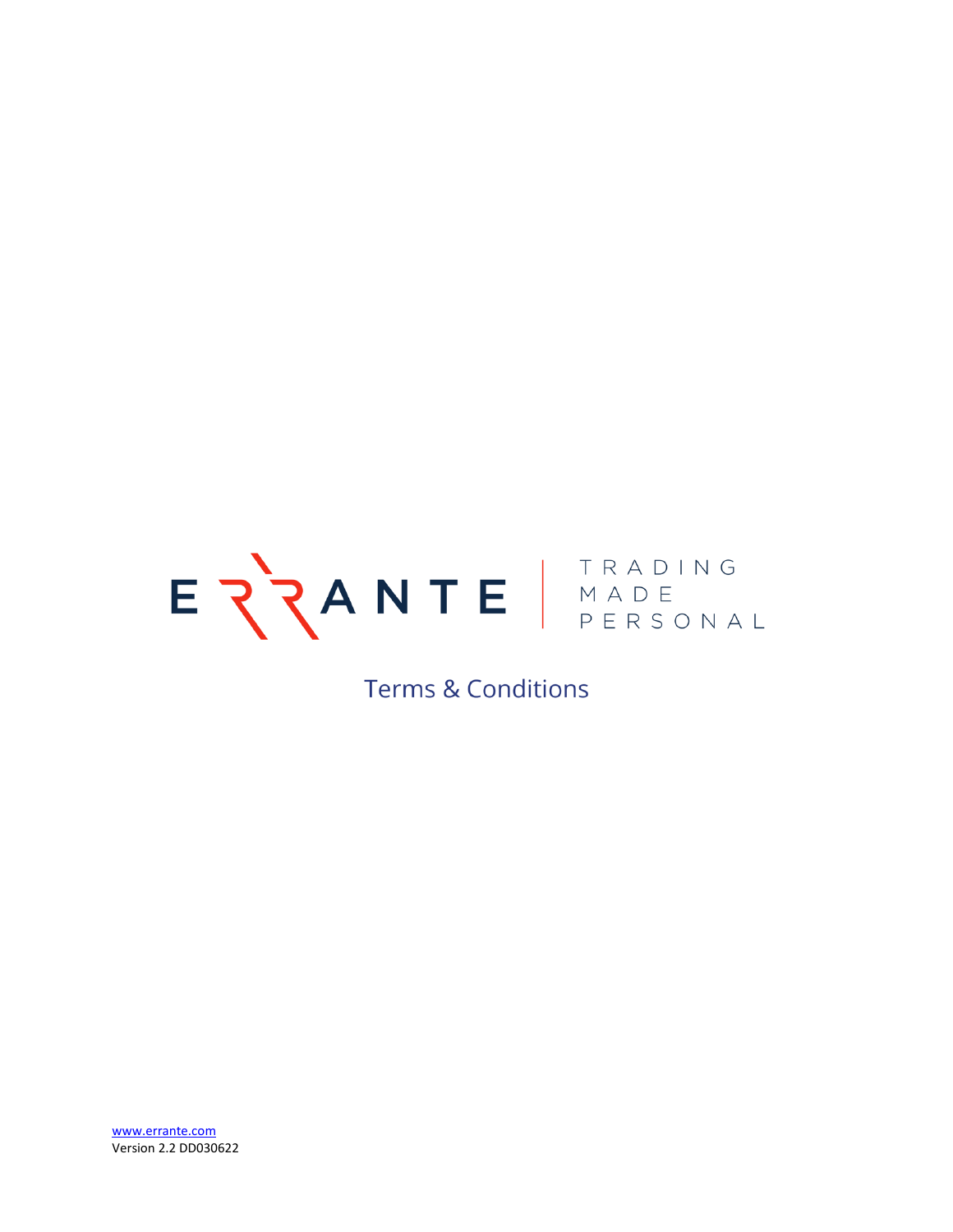# Terms and Conditions

*V2.2 DD030622*

# **1. INTRODUCTION**

**Errante Securities (Seychelles) Limited** is a Securities Dealer company incorporated and registered under the Laws of Seychelles under registration number 8425493-1, authorized and regulated by the Seychelles Financial Services Authority (hereafter the "**FSA"**), under authorization number SD038 (operating under the trading name "**Errante**" henceforth "**us**", "**our**", "**we**", "**Company**" or "**Errante**"). Our registered office is situated at Room 12, Kingsgate House, Victoria, Mahe Seychelles. Errante will provide its investment services strictly under the terms and conditions defined throughout this Agreement. This Agreement is made between yourself, as our Client (hereinafter referred to as "**you**" or "**your**" or the "**Client**") and the Company and may hereinafter be referred to individually, as "**Party**" and, collectively, as the "**Parties**".

The Business relationship between the Client and the Company shall be governed by this Agreement. You hereby expressly acknowledge and agree that:

- i. By completing and submitting the Registration form to us, and clicking on the "Submit" button or similar buttons or links as may be designated on the Main Website shows your approval of this Agreement;
- ii. By continuing to access and/or use our Main Website;

you are entering into a legally binding contract by and between you and us, and you fully agree to abide by and to be bound by all the Terms and Conditions set out in this Agreement as they may apply to you.

For client protection and satisfaction, you should take time to carefully read this Agreement as well as any other policies, additional documents and information available to you via our website prior to opening a trading account with us. By default, you must read, agree and accept all the terms and conditions set out below, and any additional documents incorporated herein by reference before you establish a Business relationship with us (without modifications).

**IF YOU HAVE OBJECTIONS TO ANY OF THESE TERMS AND CONDITIONS, OR ANY PART THEREOF, AND/OR IF YOU DO NOT AGREE TO BE BOUND BY THESE TERMS AND CONDITIONS, OR ANY PART THEREOF, DO NOT ACCESS AND/OR USE OUR ONLINE TRADING FACILITY IN ANY WAY AND INFORM US IN WRITING IMMEDIATELY.**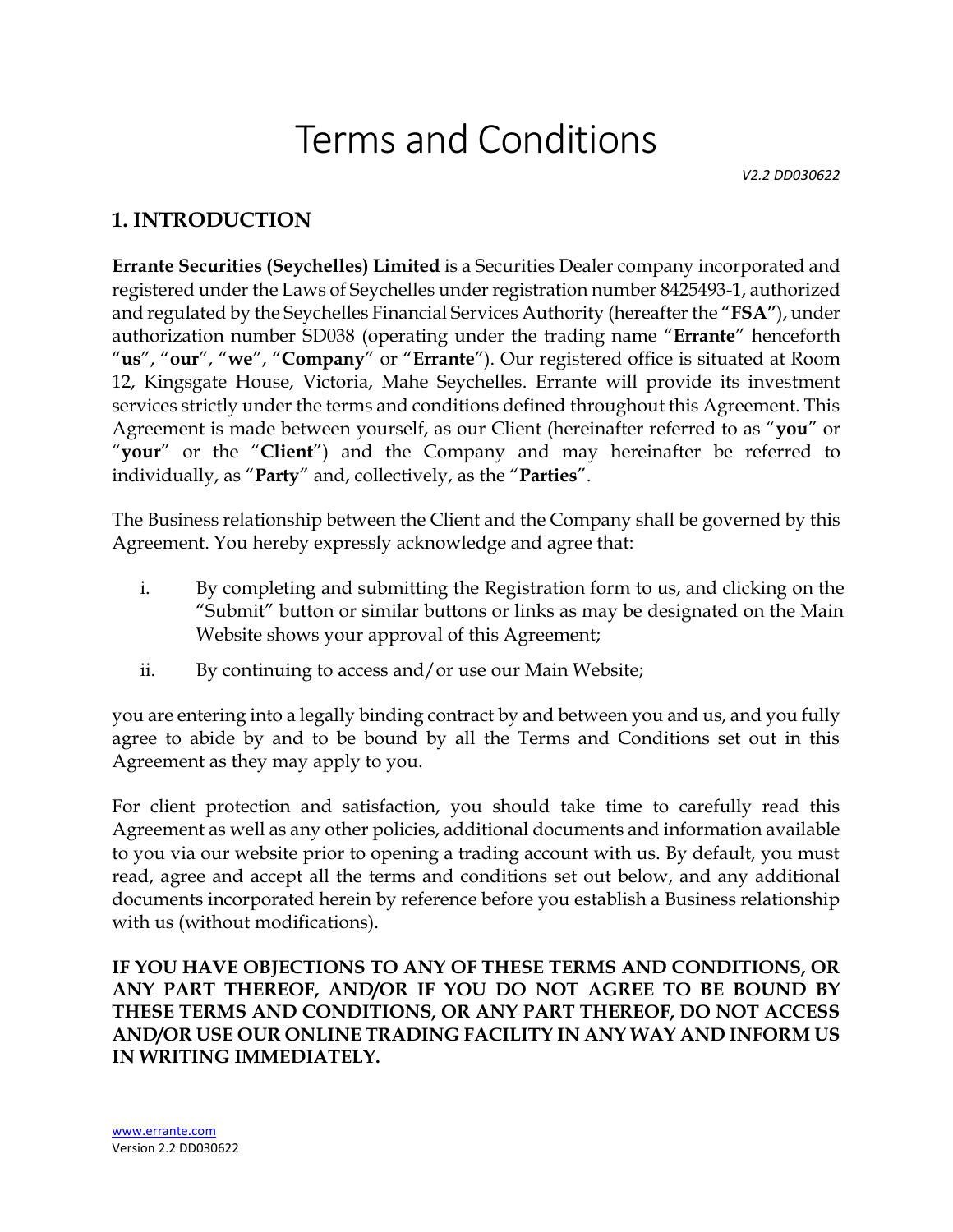By accepting this Agreement, you confirm and acknowledges that we reserve the right to amend, alter, modify, delete or add to any of the provisions of these Terms and Conditions at any time, in accordance with the Terms hereof. When these Terms and Conditions are modified (hereinafter referred to as "*Changes*") we will post the new version of the Terms and Conditions on our Online Trading Facility and you will be notified for the updated version through your [Portal.](https://myportal.errante.com/profile/agreements) Each such notification shall be deemed as sufficient notice and it is your duty to consult and/or to check regularly this Agreement on our Online Trading Facility regarding any such Changes. Therefore, you should review these pages from time to time to ensure that you will be aware of any such Changes. All amended terms shall be effective five (5) calendar days after their initial posting on our Online Trading Facility, or as of the first time that you access and/or use our Online Trading Facility after such amendments were made, whichever is sooner. Your continued use of our Online Trading Facility after the publication of any Changes shall be considered as your agreement to such modified Terms and Conditions and shall be governed by those Terms and Conditions, as modified. If you do not wish to be bound by those Changes, you should cease to access and/or use our Online Trading Facility and inform us in writing, immediately.

Your access and use of our Online Trading Facility constitute your acceptance of these Terms and Conditions and any other legal notices and statements contained on or in our Online Trading Facility. Your access and use of or Online Trading Facility is governed by the version of these Terms and Conditions that is in effect on the date on which our Online Trading Facility is accessed and/or used by you. Please feel free to contact our customer [support](mailto:support@errante.com) team for any clarifications before you continue to access and/or use our Online Trading Facility.

# **2. COMMUNICATION WITH US**

You expressly agree to communicate with us, via Electronic messaging, website posts, email, telephone, telefax or otherwise, to the extent permitted by Applicable Laws and/or Regulations. The communication being made via electronic media or otherwise in order to place Orders, transactions, other notice or additional documentation in relation herein, to the extent permitted by the Applicable Laws and/or Regulations, to be treated as Confidential, and satisfying any legal/regulatory requirements.

The main language of communication shall be English, and you will receive documents and other information from us in English. However, where appropriate and for your convenience, we will endeavor to communicate with you in other languages. By accepting and agreeing to the Terms and Conditions of this Agreement, you accept the following terms and conditions, and Additional documentation such as policies included on our website*.*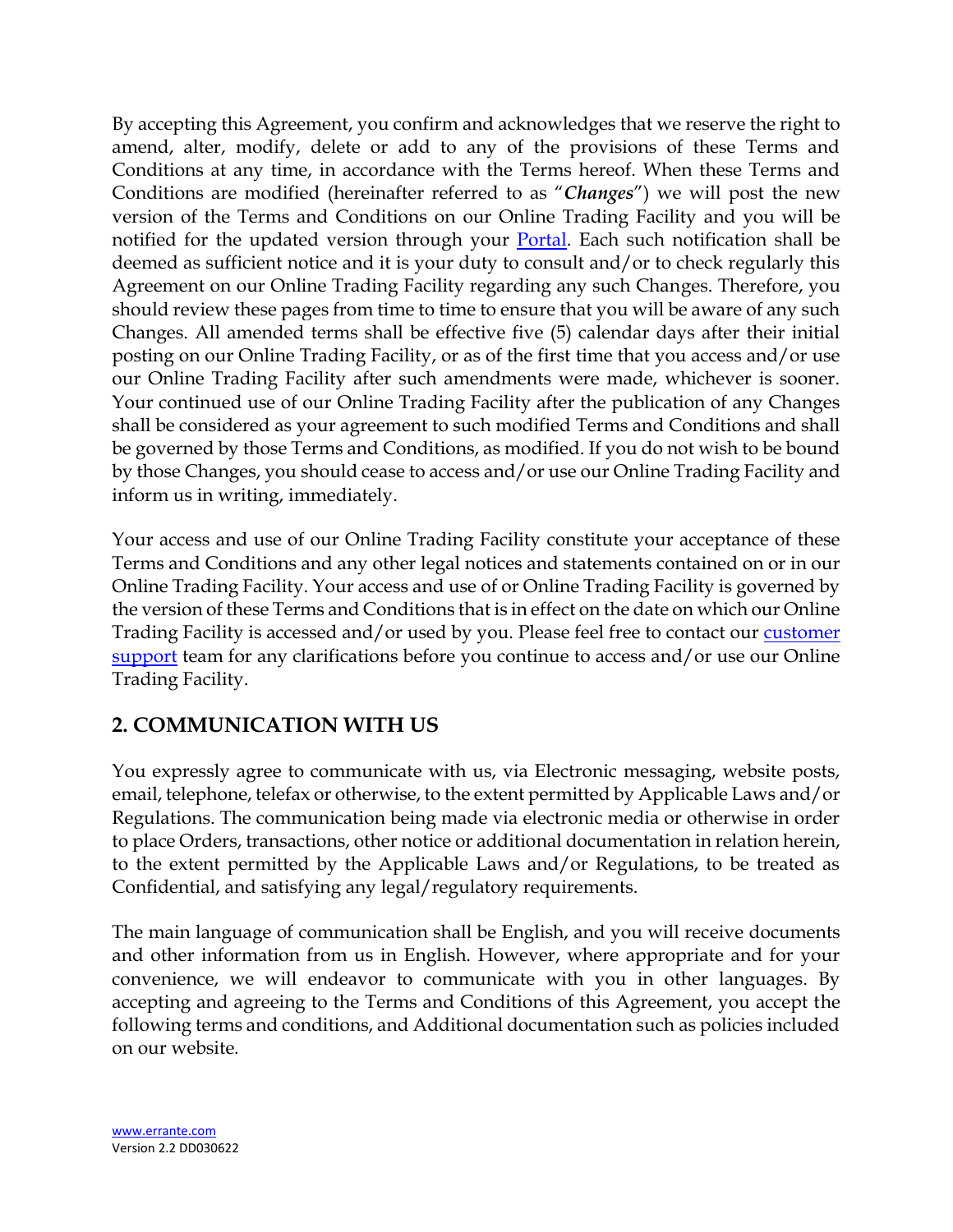We are free to use any ideas, concepts, know-how or techniques or information contained in your communications for any purpose including, but not limited to, developing and marketing products. We monitor your communications to evaluate the quality of service you receive, your compliance with this Agreement, the security of the website, or for other reasons. You agree that such monitoring activities will not entitle you to any cause of action or other right with respect to the way we monitor your communications.

The contents of our website and any communication that you may receive from us, via Electronic messaging, website posts, email, telephone, telefax or otherwise, and any articles forming our website, in particular, are general information and educational purposes only and do not amount to investment advice or unsolicited financial marketing to you. You are advised to read our [General Risk Disclosure](https://errante.com/general-risk-disclosure/) on our website, before opening a trading account and accessing and/or using our online trading services.

You acknowledge your understanding that you have the right to withdraw your consent to our Online trading services and signature of documents at any time by providing us with written notice. We reserve the right to terminate or restrict your login access to our website if you refuse to consent or/ revoke consent at any given time before or/ after establishing a business relationship with us.

# **3. MEMBERSHIP ELIGIBILITY**

Services are available and reserved only for individuals or legal entities that have established a legally binding contract under the laws applicable in their country of residence. Without limiting the below-mentioned terms, our Services are not available to people aged under the age of 18 or who have not attained the legal age ("**Minors**"). To avoid any doubt, we disclaim any liability for unauthorized use by Minors of our Services in any manner or another.

Without limiting the above-mentioned provisions, our Services are not available in areas where their use is illegal, and we reserve the right to refuse and/ or cancel access to its Services to anyone at its sole convenience.

For the avoidance of doubt, the ability to access our website does not necessarily mean that our services, and/ or your activities through it, are legal under the laws, regulations or directives relevant to your country of residence.

You hereby expressly acknowledge and agree that by (1) completing or submitting to us documentation and the form available on our website and/or clicking on the appropriate consent boxes or/ similar buttons and/or (2) using or/ accessing or/ continuous use or/ access of our Online Trading Facility, you are entering into a legally binding contract with us, and you fully agree to abide by and to be bound by all the Terms and Conditions set out in this Agreement, as such may apply to you.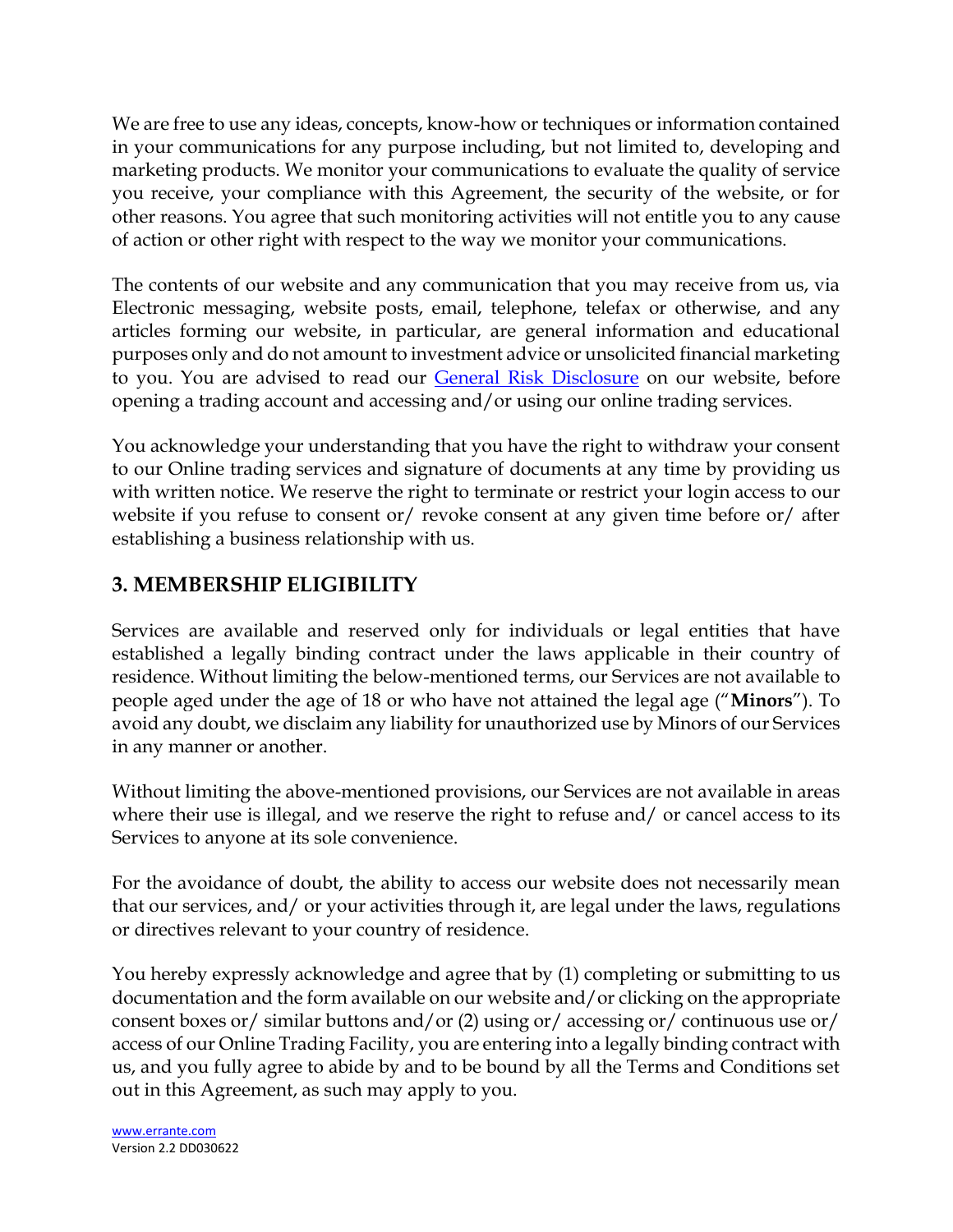# **4. DEFINITIONS – INTERPRETATION**

For the purpose of this Agreement, when used in this Agreement, unless the context otherwise requires, capitalized words and expressions shall have the meanings assigned to them in the defined terms that are set forth in bold hereinafter, under the heading "Definitions" and throughout this Agreement:

**4.1 "Access Codes"** means the User ID/email and password of the Client, which are required to access and use the platform and the client's portal.

**4.2 "Agreement"** means the provision of these Terms and Conditions for the Services provided by the Company, inclusive of all of its annexes, appendices, attachments, schedules, and amendments, as the same may be in for from time to time and modified from time to time.

**4.3 "Applicable Laws and/or Regulations"** means FSA Legislation, Directives, Circulars or other Regulations issued by FSA and govern the operations of Security Dealers, Antimoney laundering (AML) Law and all other applicable laws and rules in force and as amended from time to time.

**4.4 "Balance"** means the sum held on behalf of the Client on its Client Account within any period of time.

**4.5 "Business Day"** means a day which is not a Saturday or a Sunday or a public holiday in Seychelles or any other holiday to be announced on our website.

**4.6 "Business Introducer" or "IB"** means the individual or entity which applies for partnership with the Company in accordance with the relevant agreement which the parties enter into. Such individual/entity may be remunerated by the Company as per the respective agreement;

**4.7 "Client" or "client"** means "you", "your" and in general terms, including each instance, without limit to a "Natural person" or/ "Legal person": (1) who register a trading account with us, (2) who enters or/ has entered into our online trading platform and/or (3) who has submitted to us all corporate account opening application form(s) including identifiable documentation required by applicable laws and regulations.

**4.8 "Client Account"** means the personal trading account allocated to the Client, under a unique account number maintained with the Company. In this Agreement, unless the context otherwise requires, account also means the trading account or Errante account registered with us, which consists of all personal transactions, open positions or/ orders, account balances and deposits/withdrawals of client money.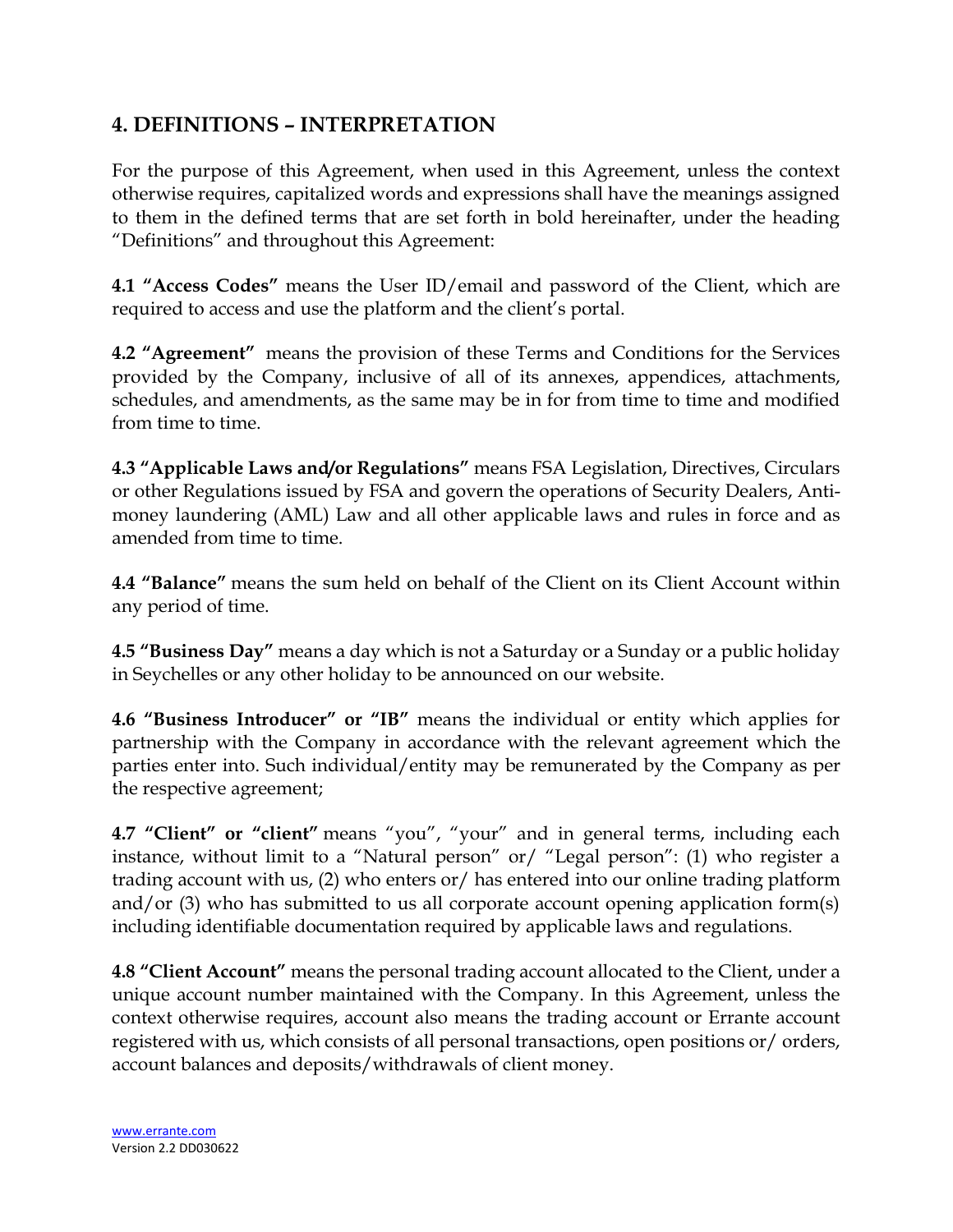**4.9 "Client Funds"** means money that is paid or/ deposited into the Client Account and held for the Client in segregated client accounts or in segregated accounts with another authorized firm which may be our affiliate.

**4.10 "Contract For Differences or CFDs"** are derivative financial products that are traded using Leverage. CFDs are agreements to exchange the difference in value of a particular instrument or currency between the time at which the agreement is entered into and the time at which it is closed. This allows the Clients to replicate the economic effect of trading in particular currencies or other instruments without requiring actual ownership of those assets. A full list of the CFDs on offer by us is available on our Website.

**4.11 "CRS"** is an abbreviation for Common Reporting Standard.

**4.12 "Company's website"** means [www.errante.com](http://www.errante.com/)

**4.13 "FSA"** means the Seychelles Financial Services Authority.

**4.14 "Execution"** means the execution of Clients' orders on the Company's trading platform, where the Company acts as a Principal to Clients' transactions.

**4.15** "**Equity**" means the Balance plus or minus any profit or loss that derives from any open trades plus or minus any other fees or commissions and rollover rates/swaps.

**4.16 "FATCA"** is an abbreviation for Foreign Account Tax Compliance Act.

**4.17 "FFI"** is an abbreviation for Foreign Financial Institution.

**4.18 "Financial Markets"** means international financial markets in which financial instruments exchange rates are determined in multi-party trade.

**4.19 "Financial Instruments"** means any of the financial instruments offered by the Company and which are defined as such under applicable Law or Regulation.

**4.20 "Initial Margin"** means any funds required for the purpose of opening a CFD position, excluding commission, transaction fees, and any other related costs.

**4.21 "Leverage"** means the ratio in respect of transaction size and initial margin.

**4.22 "Margin"** means the amount of funds that a Client is required to deposit and/ or maintain with the Company in order to enter / maintain Transactions with the Company.

**4.23 "Margin Close Out"** means the percentage of the Margin required for a client account to hold open CFD positions. At a Margin Level of 20% is required at which the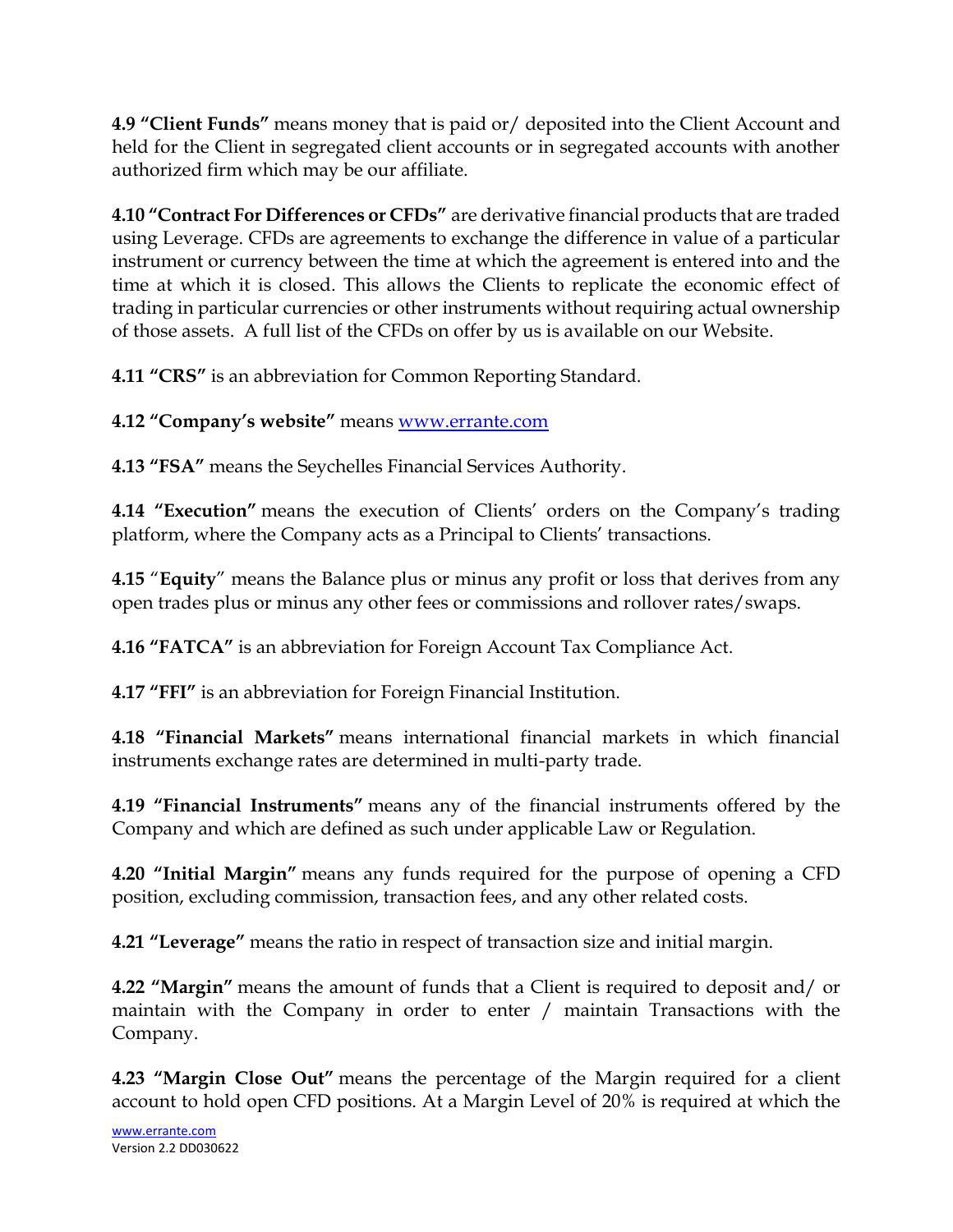Company will automatically close one or more positions at market prices where the stop out level is reached. By applying a close-out rule at 20% margin call, limits the risk of any substantial loss by a client when the sum of funds in the trading CFD account and the unrealized net profits of all open CFDs connected to the Client.

**4.24 "Margin Level"** means the percentage ratio (%) of the amount of equity to margin used and is shown on the trading platform and calculated as follows: margin used/account balance\* 20% stop out

**4.25 "Office or Operating Hours"** means between 09:00 to 18:00 GMT+2 (GMT +3 during summertime) on Business day(s), and the client can contact us until 22:00 GMT for support.

**4.26 "Order"** means the request/ instruction given by the Client to the Company to Open or Close a Position in the Client's Account.

**4.27 "Online Trading Facility" or "Platform"** means MetaQuotes MT5), Client's Portal, Software and/or Services provided by us, from time to time under and/or pursuant to these Terms and Conditions.

**4.28 "Omnibus Accounts"** means that the Clients' funds are pooled with monies (or funds) belonging to other Clients in a segregated account which is kept separate from the Company's corporate account.

**4.29 "Politically Exposed Persons"** means a natural person who is or who has been entrusted with prominent public functions in Seychelles or in any other country (internationally), an immediate close relative of such person as well as a person known to be a close associate of such persons as further defined in the applicable laws and regulations.

**4.30 "Reporting"** means a formal record of the financial activities, transactional statements and position of a person or/ entity, as required under applicable FSA Rules, and/or other Law or Regulation.

**4.31 "Services"** means the services offered under the Securities Dealer license as well as all the other services and ancillary services that we may provide in accordance with the terms of our license and in connection with the clients trading with us;

**4.32 "Slippage"** means the difference between the requested/expected price of a trade and the executed price.

**4.33 "Segregated Accounts"** means the account held with a banking institution for the purpose of holding Client monies (or funds). This account is held in trust with Clients as beneficiaries and kept separate from the Company's own funds.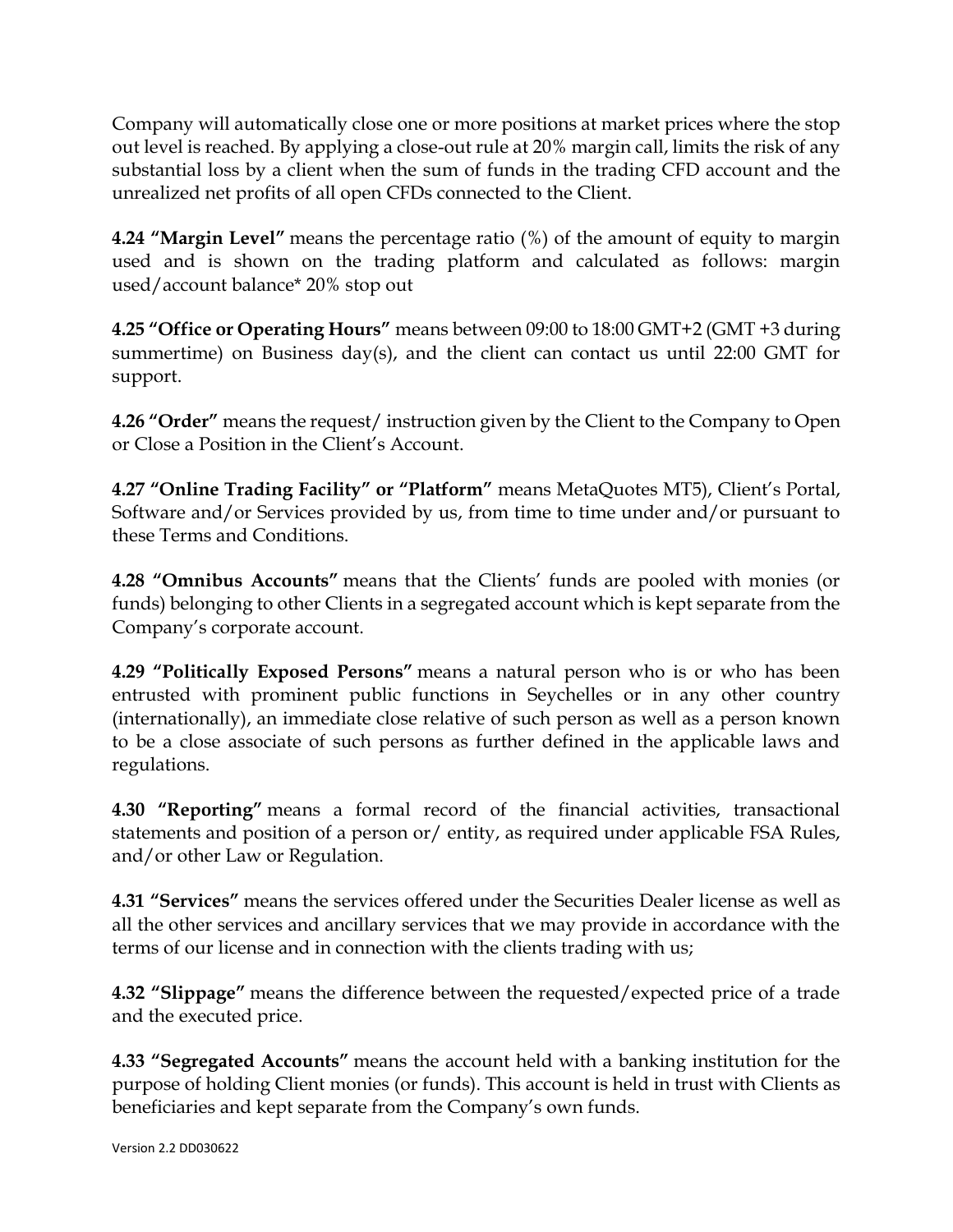**4.34 "Spread"** means the difference between Ask and/or Bid of an underlying asset in a CFD trade at that simultaneously.

**4.35 "Swap or Rollover"** means the interest added or deducted for holding a position open overnight.

**4.36 "Transaction"** means any type of transaction subject to this Agreement effected in the Client's trading account(s) including but not limited to Deposit, Withdrawal, Open Trades, Close Trades and any other transaction of any financial instrument.

**4.37 "Transaction size"** means the notional monetary size of the trade shown as the amount/unit on the trading platform.

**4.38 "US Reportable Persons"** In accordance to FATCA, a US Reportable person is:

- a US citizen (including dual citizens)
- a US resident alien for tax purposes
- a domestic partnership
- a domestic corporation
- any estate other than a foreign estate
- any trust if:
	- o a court within the United States is able to exercise primary supervision over the administration of the trust
	- o one or more United States persons have the authority to control all substantial decisions of the trust
	- o any other person that is not a foreign person

Please note that the Company does not accept Clients that are US Reportable Persons.

In this Agreement, all the words that denote only the singular number will also comprise the plural, wherever the aforementioned definitions apply and vice versa and the words that denote natural persons will comprise legal persons and vice versa. Words denoting any gender include all genders and whenever reference is made to the terms "Paragraphs", "Clauses", "Sections" and "Appendices" it concerns paragraphs, sections, and appendices of this Agreement.

The headings of the Sections are only used for facilitating the reference and they do not affect their interpretation. References to any law or regulation will be considered to comprise references to that law or regulation as this can be altered or replaced from time to time or, similarly, to be extended, re-enacted or amended.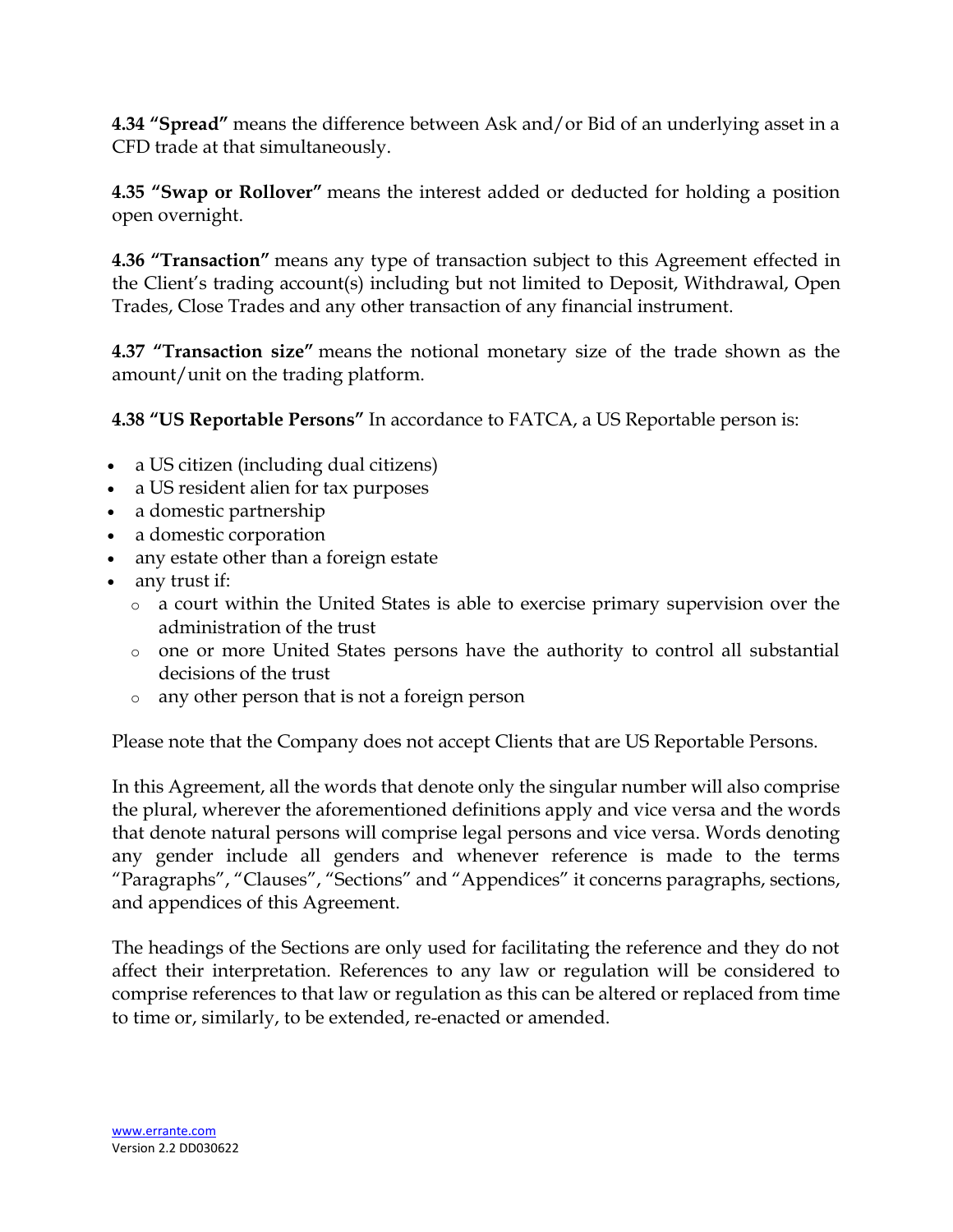## **5. PROVISION OF SERVICES**

**5.1** We are authorized to provide brokerage services in accordance with its Securities Dealer license authorization and are governed by this Agreement.

We provide services related to financial "Contracts for Differences"(CFDs) on Commodities, Forex, Shares, Indices, and other Derivatives.

It shall be clarified and noted that we deal on an execution-only basis and do not advise on the merits of particular transactions, their legal or tax consequences or portfolio management.

Where we issue technical or other market analysis or marketing content, this is not directed and does not have regard to the investment objectives or specific circumstances of the Client. This analysis or content should not be construed as any form of investment advice or recommendation.

**5.2** You assume all responsibility in relation to any investment strategy, transaction or investment, tax costs, and any consequences brought by from any transaction that you perform, and we shall not be held responsible nor you shall rely on us for the aforementioned.

Where we provide general trading recommendations, market commentary or other information in its newsletters and/ or website:

a) This is incidental to your dealing relationship with us. It is provided solely to enable you to make your own investment decisions and does not result in investment advice;

b) If the document contains a restriction on the person or category of persons for whom that document is intended or to whom it is distributed, you agree that you will not pass it on to any such person or category of persons;

c) We give no representation, warranty or guarantee as to the accuracy or completeness of such information or as to the tax consequences of any transaction;

d) You accept prior to its dispatch that we may have made use of the information on which it is based. We do not make representations as to the time of receipt by you and cannot guarantee that you will receive such information at the same time as other Clients. Any published research reports may appear in one or more screen information service(s).

**5.3** Our operating hours are from 00:00 GMT+2 Monday to 23:59 GMT+2 on Friday, excluding holidays which will be announced through our website. We reserves the right to suspend or modify the operating hours on our own discretion and on such event our website will be updated without delay in order for you to be informed accordingly.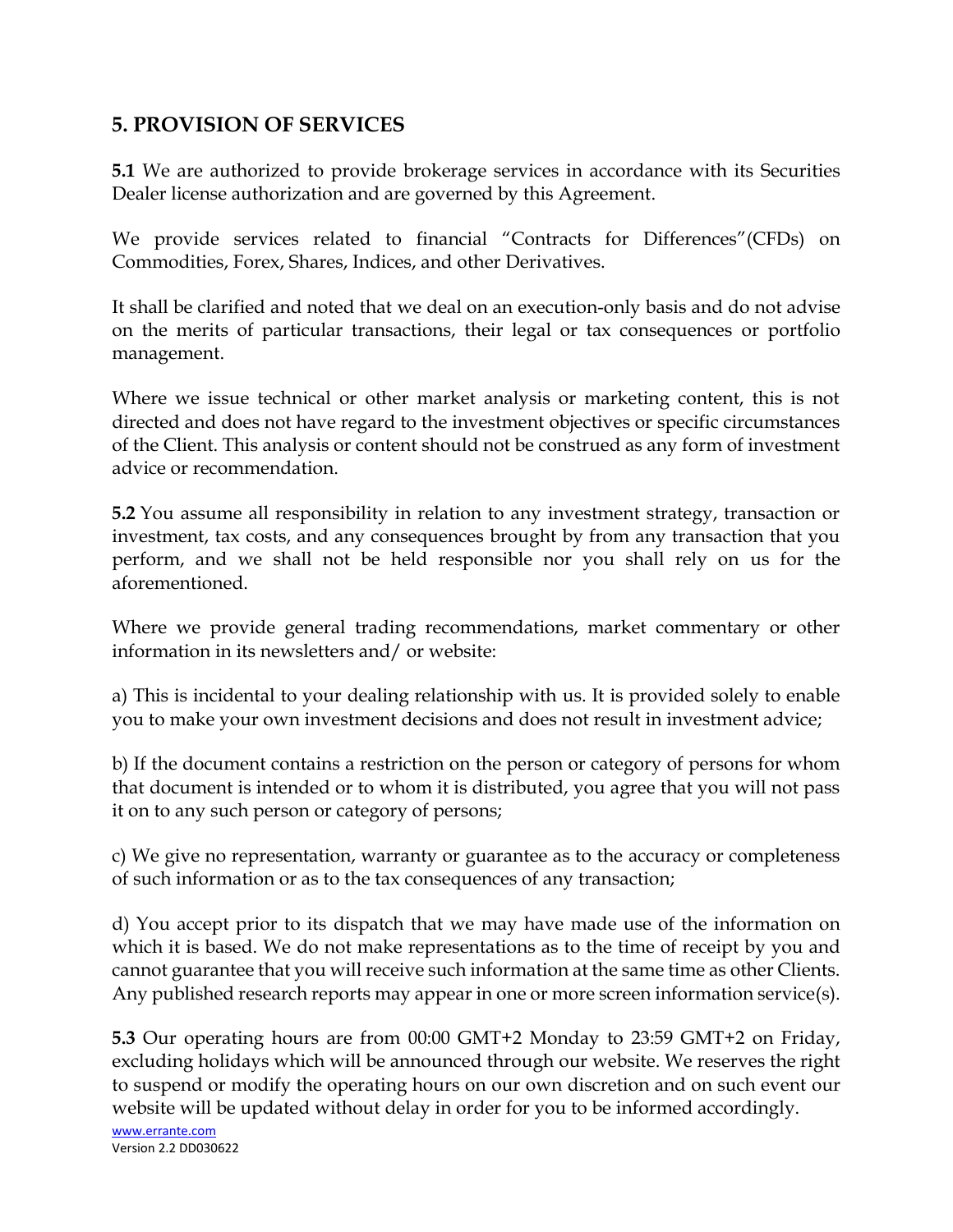*"Please note that trading hours are subject to change based on available liquidity. Should the underlying market close ahead of time or the liquidity be deficient, we may delay market opening or disable trading for the affected instruments"*

# **6. MEETING THE NEEDS OF INVESTORS**

**6.1** By entering this Agreement, you acknowledge, agree and accept that you have and understand the risks related to CFDs.

**6.2** We provide negative balance protection limits on a per account basis to a client's aggregate liability for all CFDs which ensures the maximum losses from trading CFDs per account, including all related costs, are limited to the total funds that are in the account. This means that your losses cannot exceed your equity.

**6.3** Notwithstanding the above, any indication or suspicion, in our reasonable discretion, of any form of arbitrage performed in your trading account either solely or in connection with other clients of us (including but not limited to risk-free profiting), abuse (including but not limited to participant's trading activity patterns that indicate that the participant solely aims to benefit financially without being genuinely interested in trading in the markets and/or taking market risk), internal hedging in coordination with other parties and abuse of our 'no negative balance', constitute a violation of these Terms and Conditions. In such cases, we reserve the right, among others, NOT to apply our Negative Balance Protection policy and transfer any or all funds you may have in a different trading accounts to set-off the obligations (e.g., negative balance) that have occurred to the other account used for any abusive acts.

**6.4** Nevertheless, we also offer margin close-out protection rule set at 20% to ensure your margin is not eroded close to zero (0); negative balance initial margin protection; and standardized risk warning. You understand and accept that the risk of loss associated with the corresponding potential benefits for trading CFDs, is reasonably understandable considering the specific nature of the Transaction.

# **7. ACCOUNT OPENING INFORMATION AND REQUIREMENT**

**7.1** We are obliged by law to confirm and verify the identity of each person and/or legal entity who register an Account with us.

**7.2** You acknowledge that we shall obtain, verify and record information identifying each individual client who registers a trading account with us as per applicable laws and regulations. Upon registration process or at any given period thereafter and in the events before commencing your trading activities, we shall require you to provide personally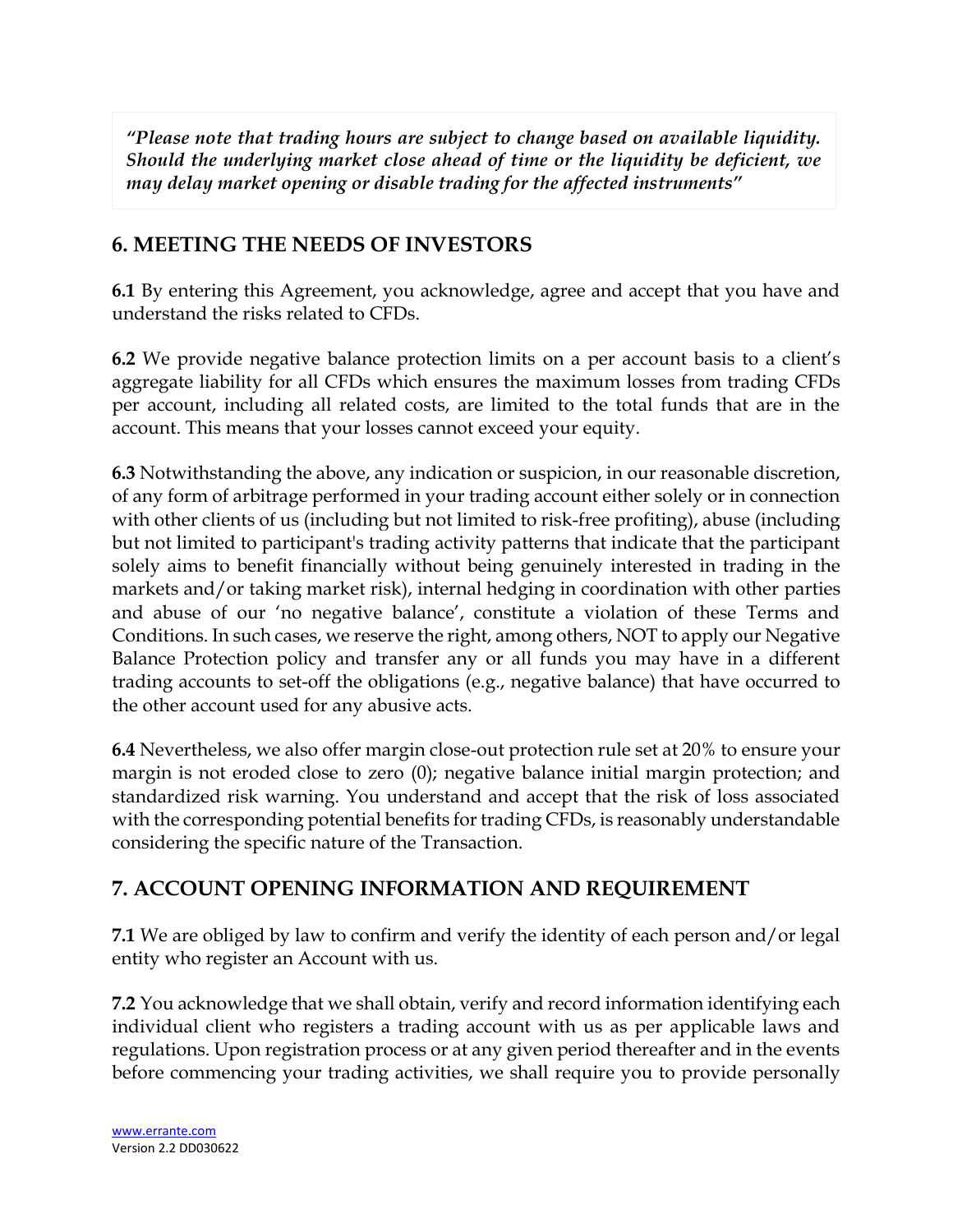identifiable information and documentation to complete the registration process, before you can make a deposit and start trading.

**7.3** It is hereby agreed that you may suffer any applicable transfer/bank charges in case that your funds are refunded and/or withdrawn from your trading account to your source of funding, should you fail and/or otherwise, to provide us with the requested identifiable information and/or documentation required for your verification.

**7.4** You agree that during the initial registration period and onward, you will not impersonate any person or/ entity, misrepresent any affiliation with another person, entity, institution or/association, use a false identity or/otherwise conceal your identity.

**7.5** When you register for the aforementioned Services, you will be requested to provide certain personal information, as part of the account registration and opening procedure that will allow us to identify and verify you. Each Client is entitled to have two (2) trading accounts. Where a Client creates more than two (2) trading accounts under multiple email addresses, we reserve all rights to close all trades of all trading accounts and immediately return funds (deposit) to the client source funding.

In such an event, we will investigate whether the Client had been acting in accordance with our Order Execution Policy and these Terms and Conditions, or whether it was an act to exploit any deficiencies for the purpose of riskless or/and fraudulent profits.

Where there are indications that the Client was acting in good faith, we will communicate with the Client in order to make the transition of orders from one account to the other with minimal to zero losses for the Client.

**7.6** You further acknowledge your willingness to share with us certain private information which we use for the purpose of verifying your identity. This information is collected in line with our stringent verification procedures which are used to deter international money laundering operations and to ensure the security and safety of our clients' trading activity throughout and is subject to the Company's **Privacy Policy**.

If you are registering as a legal entity, you hereby declare that you have the authority to bind that entity to this Agreement. We will treat with care the information you entrust to us, in accordance with the disclosures it provides during the Registration process and in its [Privacy Policy.](https://errante.com/privacy-policy/)

**7.7** By registering with us, you confirm and agree that you consent to the use of all or part of the information you supply concerning your trading account, the transactions you undertake through us and the interactions which you perform with us on our behalf. All interactions you undertake with us will be stored for the purposes of record-keeping, as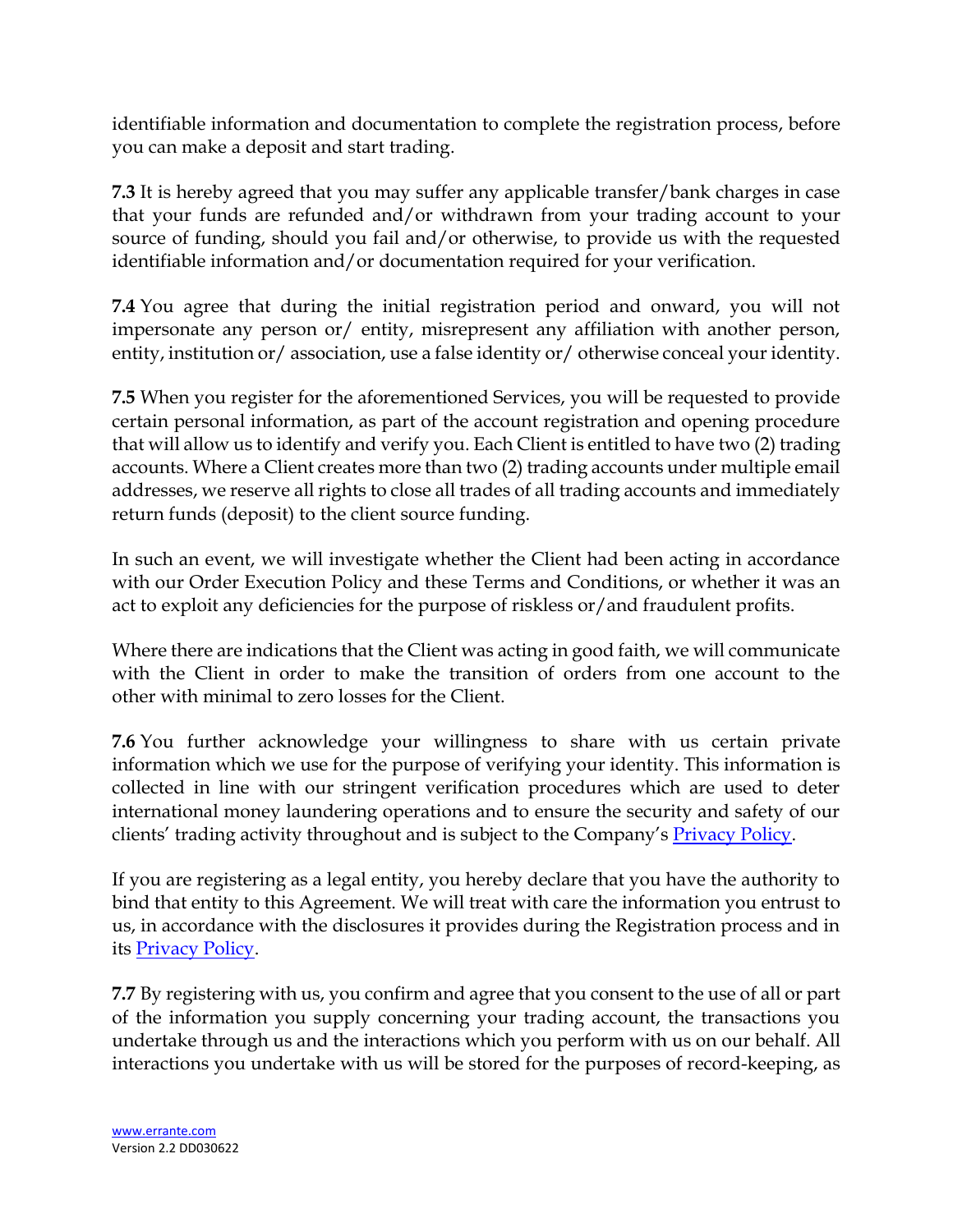required by the Law and may be employed by us in cases where disputes arise between you and us or on request by FSA or any other competent authority.

# **8. CLIENT 'S EXPERIENCE AND KNOWLEDGE**

**8.1** You hereby represent, warrant and covenant, without prejudice to any other representations, warranties and/or covenants made under this Agreement that:

- i. you have sufficient knowledge and experience in trading of financial instruments thus being capable of evaluating the merits and risks of trading through our platform;
- ii. you have done so without relying on any information contained on or in our platform and/or otherwise provided by us in relation thereto;
- iii. You act as a principal and sole beneficial owner in entering into this Agreement and/or any trading activity via our platform;
- iv. Regardless of any subsequent determination to the contrary, trading via our platform is suitable for you and that you are aware of the risks involved;
- v. You are willing and financially able to sustain a total loss of funds resulting from trading through our platform; and
- vi. You have read and fully understood our General Risk Disclosure.

Without prejudice to any of the foregoing, we shall not be responsible for verifying and/or checking whether you have sufficient knowledge and experience for trading via our platform nor we shall be responsible for any damages and/or losses incurred by you as a result of insufficient knowledge and/or experience.

If you do not qualify, please do not access and/or use our platform and inform us in writing immediately.

# **9. SUITABILITY AND APPROPRIATENESS**

**9.1** We will not advise you on the merits or suitability of any services or trading activity performed via our Platform pursuant to these Terms and Conditions, nor will we manage or monitor your investments. You acknowledge and understand that by executing any order on your behalf does not imply, in any way, that we have approved or recommended that activity.

# **10. GUARANTEES ON BEHALF OF THE CLIENT**

**10.1** You state, confirm and guarantee that any funds handed to the Company for trading purposes, belong exclusively to you and are free of any lien, charge, pledge or any other burdens. Further, whatever funds handed over to the Company by you are not in any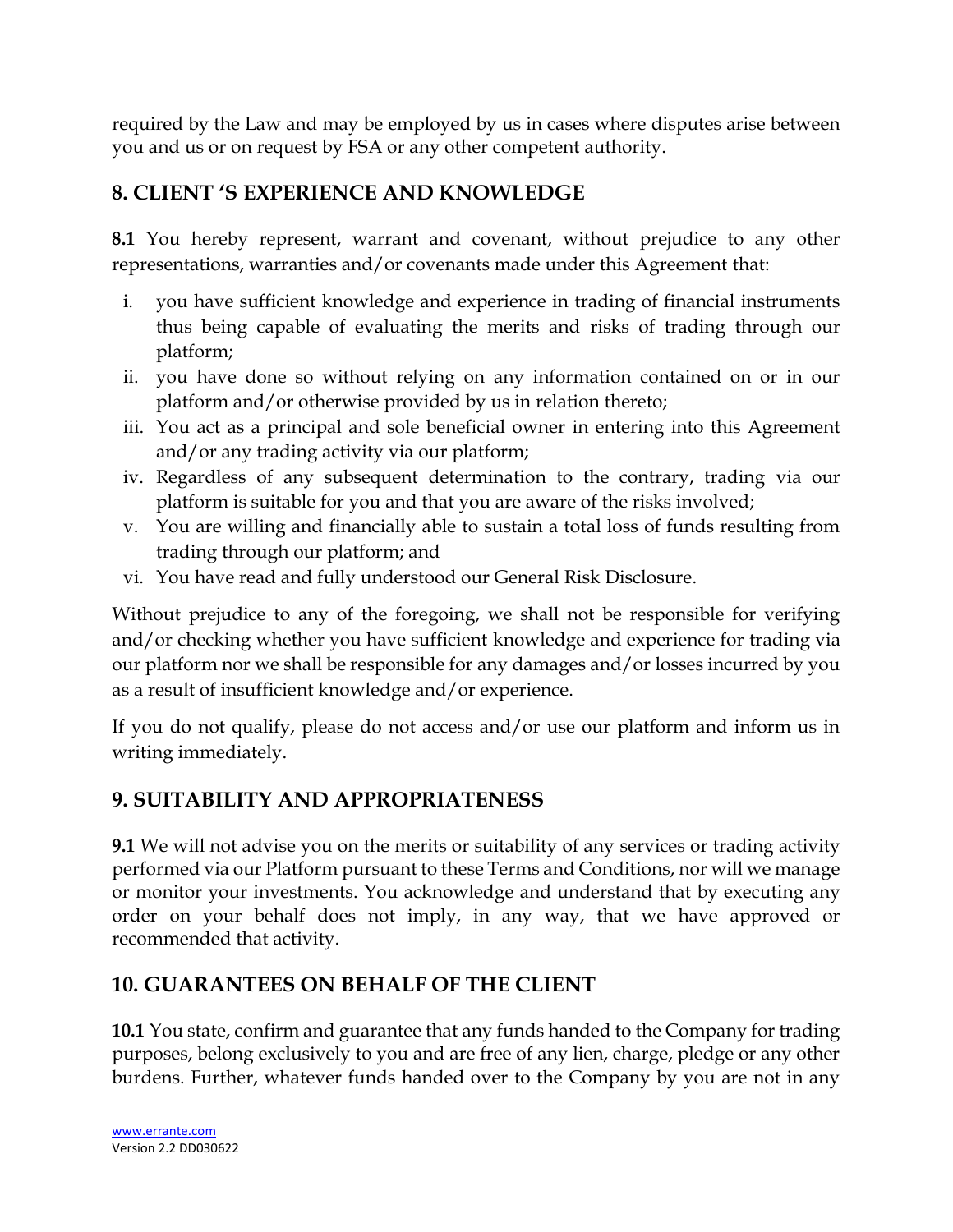manner whatsoever directly or indirectly proceeds of any illegal act or omission or product of any criminal activity.

**10.2** You act for yourself and not as a representative or a trustee of any third person, unless you have produced, to the satisfaction of the Company, a document and/ or powers of attorney enabling you to act as representative and/ or trustee of any third person.

**10.3** You understand and agree that in the event that the Company has such proofs that are adequate to indicate that certain amounts, as classified above, received by you are proceeds from illegal acts or products of any criminal activity and/ or belonging to a third party, we reserve the right to refund these amounts to the sender, either this being you or a beneficial owner of a legal entity.

Furthermore, you also agree and understand that the Company may reverse any transactions performed in your Trading Account and may terminate this agreement. We reserve the right to take any legal action against you to cover and indemnify itself upon such an event and may claim any damages caused to the Company by you as a result of such an event.

**10.4** You understand and accept that all transactions in relation to trade in any of the financial instruments, will be performed only through the Trading Platforms provided by the Company and the financial instruments are not transferable to any other Trading Platform whatsoever.

**10.5** You guarantee the authenticity and validity of any document handed over to the Company. You understand and accept that the Company is unable to provide you with any legal advice or assurances in respect of your use of the Services and we make no representations whatsoever as to the legality of the Services in your jurisdiction.

**10.6** You act as principal and sole beneficial owner in entering this Agreement and each transaction. In the event you wish to open more than one account with us either as an individual client (natural person) or as the beneficial owner of a Corporate client (legal entity), you are required to disclose to us such information with immediate effect, during the account opening procedure and provide us with all information and/or documents regarding the natural person and/or legal entity. We reserve the right and are entitled at any time and open our sole discretion to decline offering our services to such natural person(s) and/or legal entity(s);

**10.7** If you are a natural person, you represent and warrant to us on the date of this Agreement comes into effect and the date of each transaction that: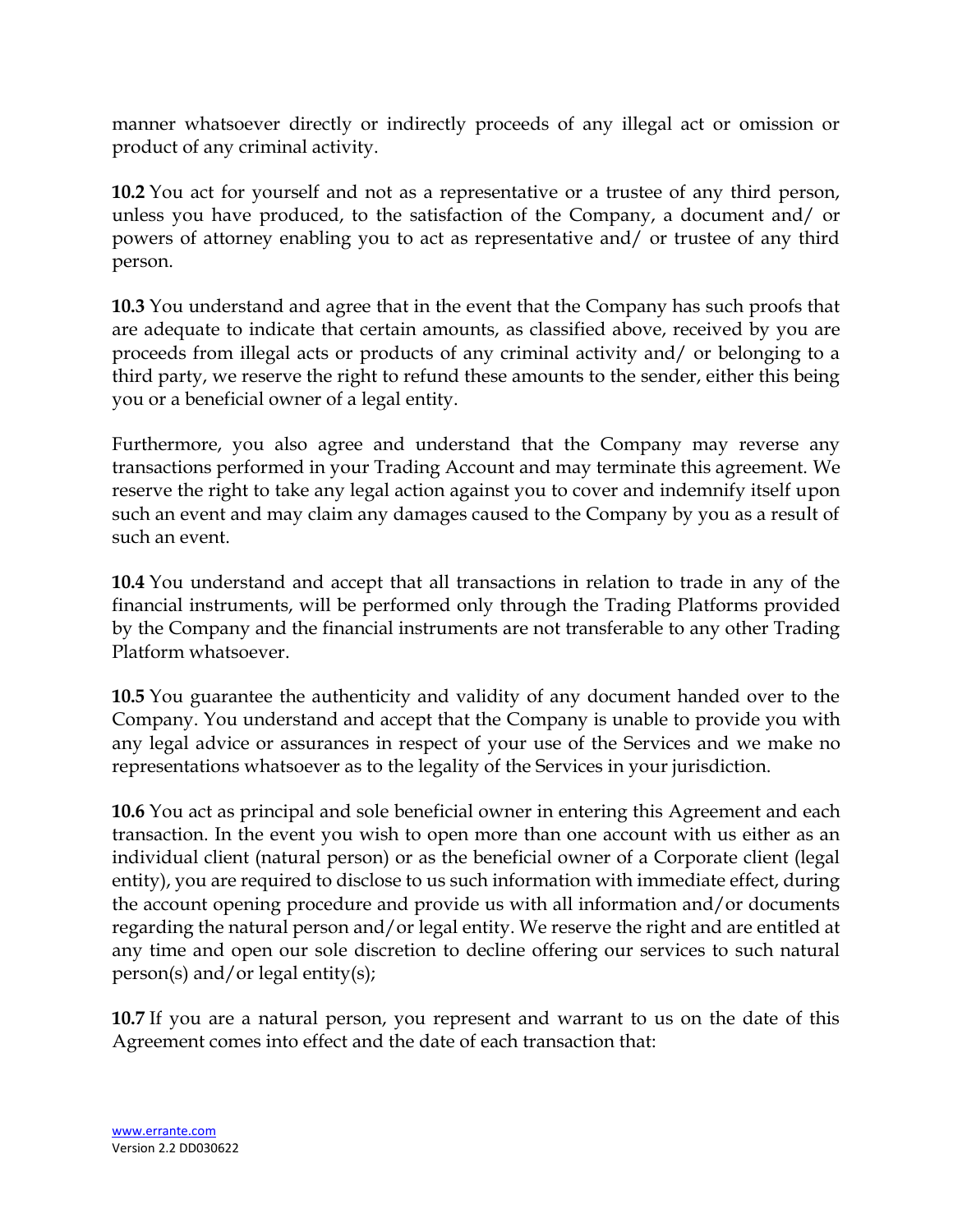a) You are of legal age for the purpose of entering this Agreement which is legally binding on you in accordance with the applicable laws and regulations, and

b) You are at least 18 years of age (not Minor) and of legal age in your jurisdiction to form a binding contract, and all information you submit to us is true and correct for the purposes of this Agreement.

**10.8** If you are a legal entity, you represent and warrant to us on the date of this Agreement comes into effect and of the date of each transaction that:

a) You are duly incorporated and validly existing under the applicable laws of the jurisdiction in which you are constituted;

b) Each natural person executing and delivering this Agreement on your behalf, entering all transactions and performance of all obligations contemplated under this Agreement has been duly authorized by you;

c) You have submitted all necessary authority, powers, consents, and/or authorizations as well as taken all necessary action to enable you to lawfully conclude and perform this Agreement and each transaction.

# **11. ELECTRONIC TRADING**

## **11.1 Use of Trading Platform, Access Codes, and Safety**

1) The Company shall provide you with Access Codes for gaining online access to our website and/ or trading platforms, thereby being able to place orders for any Financial Instrument available from us and entering into transactions with us. Further, you will be able to trade on our Trading Platforms with and through the Company with the use of a personal computer, smartphone or any other similar device that is connected to the internet. In this respect, you understand that the Company can, at its absolute discretion, terminate your access to our systems in order to protect both the Company's and your interests and to ensure the systems' effectiveness and efficiency.

You agree that you will keep the Access Codes in a safe place chosen in your discretion and will not reveal them to any other person. You will not proceed and avoid proceeding in any action that could probably allow the irregular or unauthorized access or use of the Trading Platforms.

2) You agree not to attempt to abuse the Trading Platforms in an attempt to make illegal profits or to attempt to profit by taking advantage of the server latency or applying practices such as price manipulation, lag trading, time manipulation.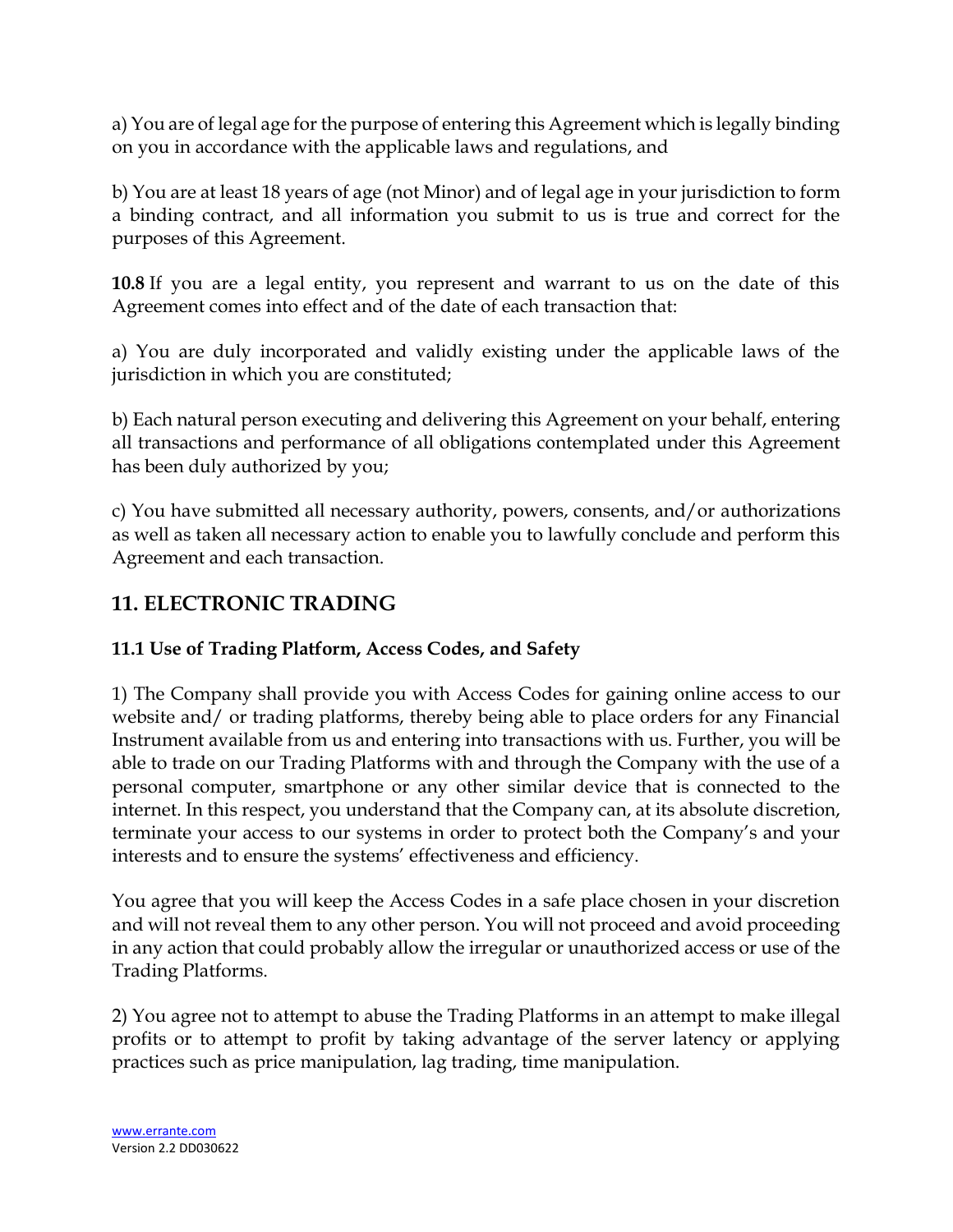3) You are responsible for all acts or omissions that occur within the website using your registration information. If you believe that someone has used or is using your registration information, username or password to access any Service without your authorization, you should notify the Company immediately. You must make every effort possible to keep the Access Codes secret and known only to you and you will be liable for any Orders received by us through your trading Account under your Access Codes. Further, any Orders received by the Company will be considered as received from you. In cases where a third person is assigned as an authorized representative to act on behalf of you, you will be responsible for all Orders given through and under the representative's Account Password.

4) Trading under more than one (1) account, that has been created under multiple email addresses by the same client is not permissible by the Company. Similarly, we may limit the number of trading accounts maintained by any person or within a single household, at our sole discretion. You agree that the Company, without notice to you, can take such action to protect our own position by closing trades on the one (1) account and immediately return funds (deposit) to the client source funding.

5) You are responsible to monitor your Account and to notify the Company immediately if it comes to your attention that your Access Codes are lost or being used by an unauthorized third party. Also, you agree to immediately notify us should you become aware of any failure by you to receive a message indicating the reception and/or execution of an Order, the accurate confirmation of an execution, any information for your Account balances, orders or transactions history as well as in case you receive confirmation of an Order that you did not place.

6) You acknowledge that the Company may choose not to take action based on Orders transmitted to us using electronic means other than those Orders transmitted to the Company using the predetermined electronic means such as the Trading Platform, and we shall have no liability towards the Client for failing to take action based on such Orders.

7) You agree to use software programs developed by third parties including but not limited to the generality of those mentioned above, browser software that supports Data Security Protocols compatible with the protocols used by the Company. Moreover, you agree to follow the access procedure (Login) of the Company that supports such protocols.

8) The Company shall not be held responsible in the event of unauthorized access from third persons to information including, but not limited to, electronic addresses and/ or personal data, through the exchange of these data between you and the Company and/or any other party using the Internet or other network or electronic means available.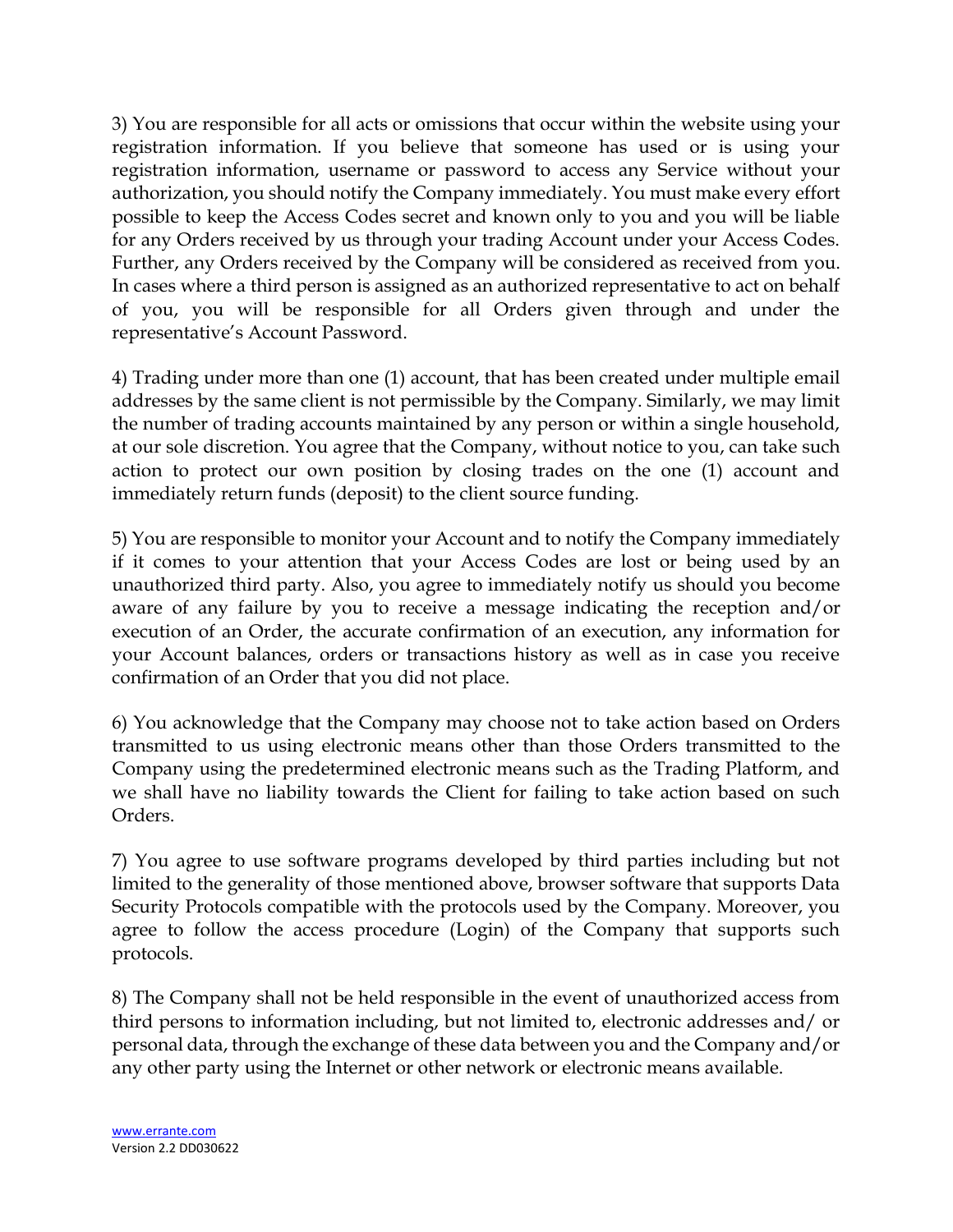9) The Company is not responsible for any power cuts or failures that prevent the use of the system and/or the Trading Platform and cannot be responsible for not fulfilling any obligations under this Agreement because of network connection or electricity failures. The Company further reserves the right to ask you to give instructions regarding your transactions by other means that it deems appropriate.

10) The Company shall have no liability for any potential damage you may suffer as a result of transmission errors, technical faults, malfunctions, illegal intervention in network equipment, network overloads, viruses, system errors, delays in execution, malicious blocking of access by third parties, internet malfunctions, interruptions or other deficiencies on the part of internet service providers. You acknowledge that access to electronic systems/online trading platforms may be limited or unavailable due to such system errors and that the Company reserves its right upon notifying you to suspend access to electronic systems/online trading platforms for this reason.

11) The Company has the right, unilaterally and with immediate effect, to suspend or withdraw permanently your ability to use any Electronic Service, or any part thereof, without notice, where the Company consider it necessary or advisable to do so, for example, due to your non-compliance with the Applicable Regulations, breach of any provision of this Agreement, on the occurrence of an Event of Default, network problems, failure of power supply, for maintenance, or to protect you when there has been a breach of security.

In addition, the use of the service may be terminated automatically, upon the termination (for whatever reason) of any license granted to the Company which relates to the particular service; or this Agreement. The use of the service may be terminated immediately if the service is withdrawn by any market or the Company is required to withdraw the facility to comply with Applicable Regulations.

# **12. REPORTING OBLIGATION**

The Company shall, at all times perform its Reporting obligations (i.e. Transaction Reporting) and exercise discretions under the below Reporting requirements with reasonable care, provided the Company shall not do or cause to be doing anything in contrary or/ otherwise prevented from doing under any applicable Laws, Rules or Regulations.

The Company shall also provide the Client with additional information and disclosures to ensure adequate protection of the Client's interests.

The Company reserves the right to take any action as we consider necessary, at our sole and absolute discretion to ensure our Reporting obligations are compliance with FSA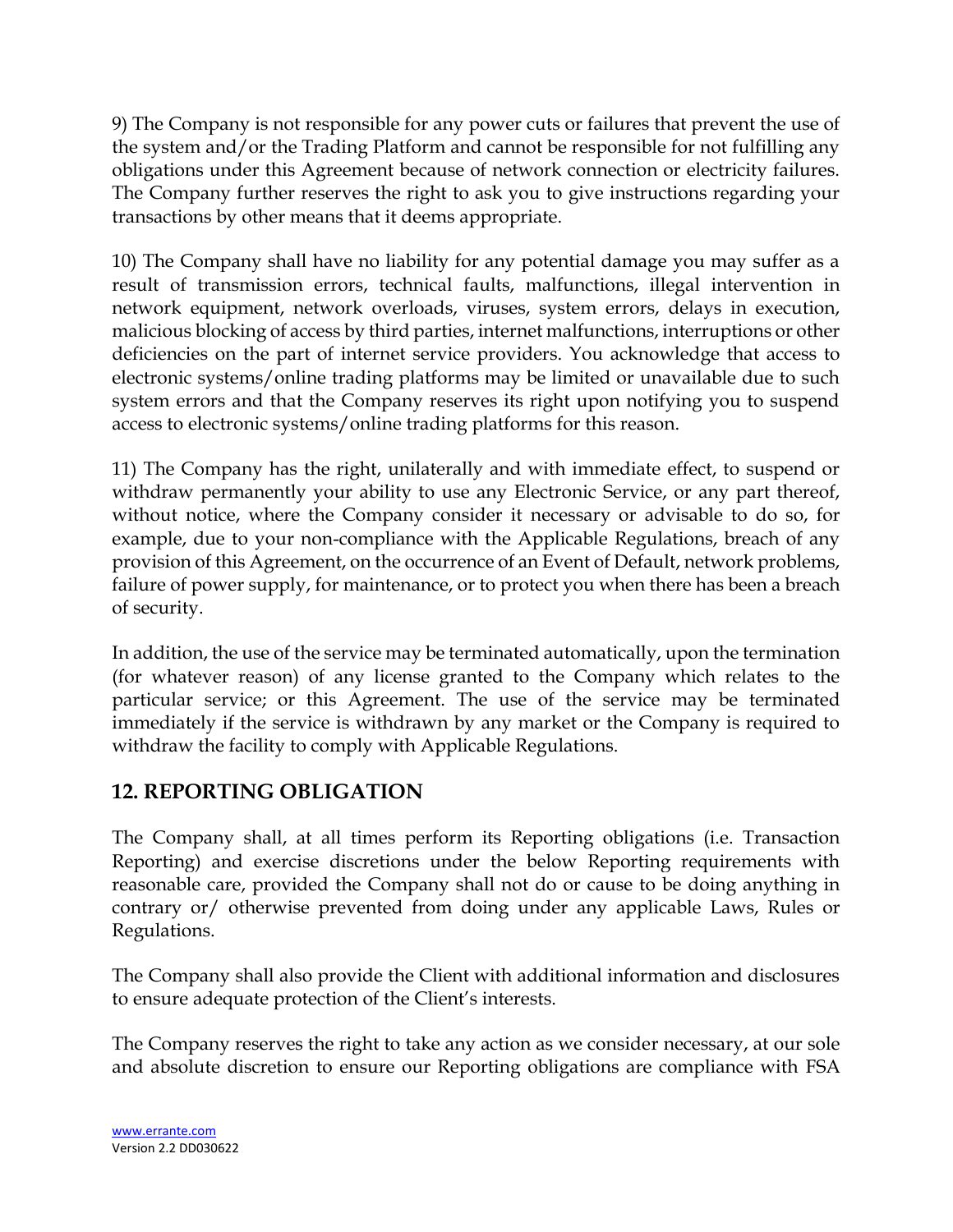Rules or any applicable Laws and Regulations, and such actions shall be binding on you and shall not render us or any of our affiliates liable.

You agree to contact us for additional information and/ or clarifications prior to agreeing to these terms.

## **12.1 FATCA**

Without limiting the foregoing, the Company, as a regulated Securities Dealer, is required to comply based on the Intergovernmental Agreement between Seychelles and the United States and has taken all reasonable steps to be considered in compliance with FATCA. You acknowledge and accept that the Company, is required to disclose information in relation to any US reportable persons to the relevant authorities, as per the reporting requirements of FATCA.

## **12.2 CRS**

The CRS is an international model agreement between competent Tax authorities between participating jurisdiction on automatic exchange of financial account information.

In reference to the improvement of the international tax compliance with the common reporting standard (CRS) for the automatic exchange of financial account information developed by the Global Forum of the Organization for Economic Co-Operation and Development (OECD), Seychelles has signed the Multilateral Competent Authority Agreement for the automatic exchange of financial information of financial accounts.

Subsequently, the Company to comply with the common reporting standard (CRS), in the cases where your tax residence is located outside Seychelles, the Company may be legally obliged to pass on the information and other financial information with respect to your financial accounts to Seychelles tax authorities and they may exchange this information with tax authorities of another jurisdiction or jurisdictions pursuant to intergovernmental agreements to exchange financial account information.

The Client shall be responsible to provide accurate information for CRS purposes and the Company shall not be held liable if any misleading and/or false information will be reported to the tax authorities of another jurisdiction or jurisdictions pursuant to intergovernmental agreements to exchange financial account information.

# **13. FINANCIAL INFORMATION**

[www.errante.com](http://www.errante.com/) Version 2.2 DD030622 Through one or more of its Services, the Company makes available to you a wide range of financial information that is generated internally, from agents, suppliers or partners ("Third Party Providers"). This includes, but is not limited to financial market data,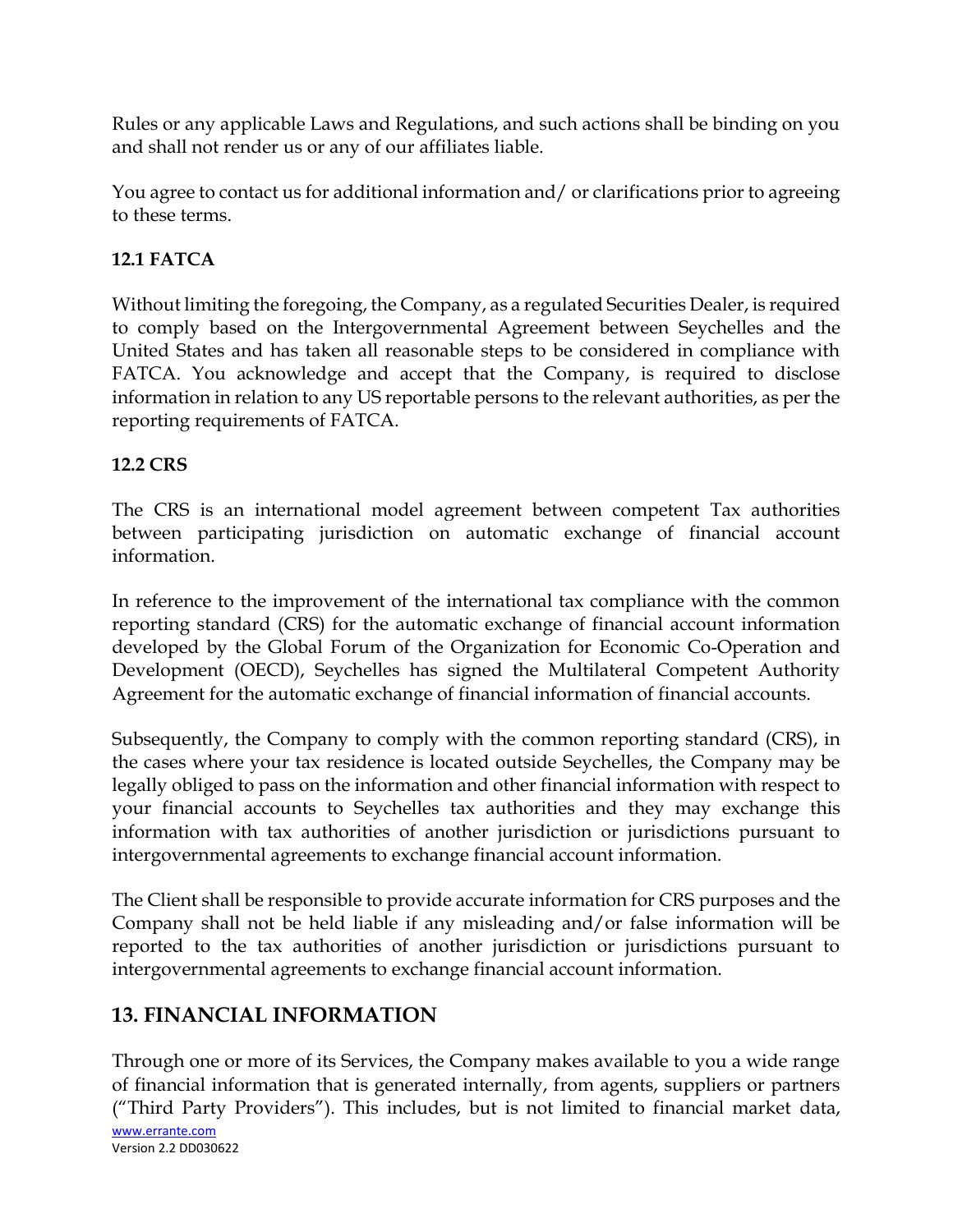quotes and news, analyst opinions and research reports, graphs and data ("Financial Information").

The financial information provided on the Company's website is not considered to be intentional investment advice. The Company, its affiliate companies, and its Third-Party Providers do not warrant the accuracy, timeliness, completeness or correct sequencing of the financial information or the results of your use of this financial information. The financial information may quickly become unreliable for various reasons, including, for instance, changes in market conditions or economic circumstances.

It is your responsibility to verify the reliability of the information on the Company's website and its suitability for your needs. We exclude all liability for any claim, damage or loss of any kind caused by information contained in or referenced to by the website.

# **14. ORDERS – INSTRUCTIONS AND BASIS OF DEALINGS**

# **14.1 Execution of Orders**

- 1. You can place an Order via the Company's trading platform. Once your instructions or Orders are received by us, they cannot be revoked, except with our written consent which may be given at the Company's sole and absolute discretion.
- 2. You place your market request at the prices you see on your terminal/ platform and the execution process is initiated. Due to the high volatility of the market as well as the internet connectivity between the client terminal and the server, the prices requested by the client and the current market prices may change, during this process.
- 3. You have the right to use a Power of Attorney to authorize a third person (representative) to act on your behalf in all business relationships with us. The Power of Attorney should be provided to the Company accompanied by all identification documents of the representative. If there is no expiry date, the Power of Attorney will be considered valid until the written termination by you.
- 4. The Company uses its reasonable endeavors to execute any order promptly, but in accepting your orders we do not represent or warrant that it will be possible to execute such orders or that execution will be possible according to your instructions. In case the Company encounters any material difficulty in carrying out an order on your behalf, for example in case the market is closed and/ or due to illiquidity in financial instruments and other market conditions, we shall promptly notify you.
- 5. Orders can be placed, executed, changed or removed only within the operating (trading) time and shall remain effective through the next trading session. Your Order shall be valid and in accordance with the type and time of the given Order, as specified. If the time of validity of the Order is not specified, it shall be valid for an indefinite period.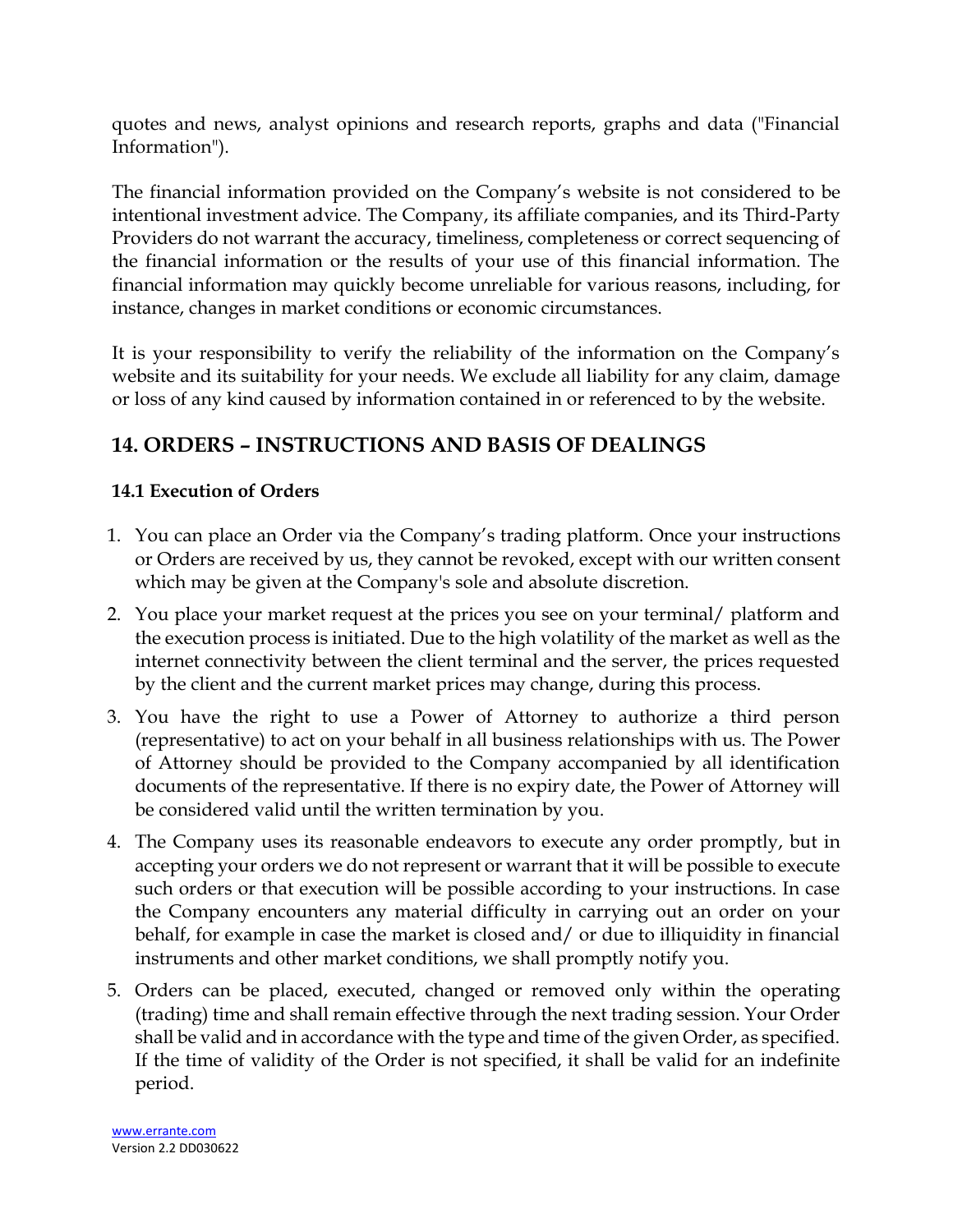- 6. The Company shall record telephone conversations, without any prior warning (unless required to do so by Applicable Regulations), to ensure that the material terms of a transaction and/ or order placed by the client and/ or any other material information relating to a transaction are properly recorded. Such records will be the Company's property and will be accepted by you as evidence of your orders or instructions.
- 7. Unless expressly determined and stated otherwise, the Company may limit the number of transactions that you can enter into on any one day and also in terms of the total value of those transactions. You acknowledge that some markets place restrictions on the types of orders that can be directly transmitted to their electronic trading systems. These types of orders are sometimes described as synthetic orders. The transmission of synthetic orders to the market is dependent upon the accurate and timely receipt of prices or quotes from the relevant market or market data provider.
- 8. Without limiting the foregoing, by using our services you understand and acknowledge that failure to provide your information and documentation within the required time-frame or provide inaccurate, incomplete or otherwise misleading information for verifying your identity we reserve the right to restrict transaction order(s), block access to the services (including closing all open positions) and/or terminate your account if such information is not provided. You should note that any applicable charges may be instantly deducted from your Trading Account(s).

#### **14.2 Execution Policy**

The Company takes all reasonable steps to obtain the best possible results for its Clients. Our Order Execution Policy sets out a general overview of how orders are executed as well as several other factors that can affect the execution of a financial instrument. You acknowledge and accept that you have read and understood the "Order Execution Policy", which was provided to you during the registration process and which is uploaded on our website.

You agree that the Company may execute an order on your behalf outside a regulated market and/ or multilateral trading facility and that our Order Execution Policy will not apply when you place such a specific instruction.

The Company is the sole execution venue and the sole counterparty to the Clients' trades as well as any execution of orders. On the contrary, the Company uses multiple thirdparty liquidity providers to enhance the likelihood of execution across instruments we offer. We reserve the right to register with and/or change from any of the third-party liquidity providers at our own discretion.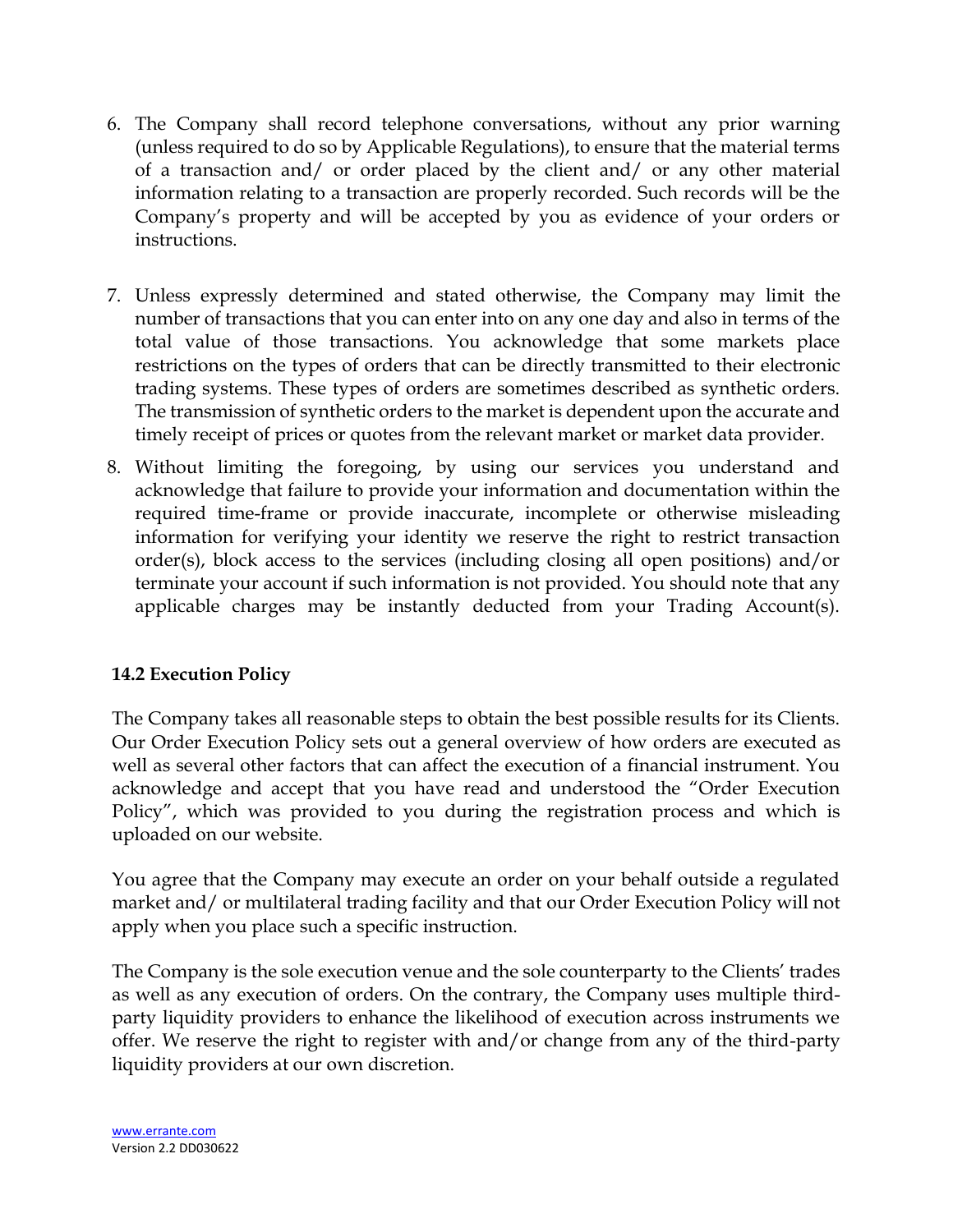Our Execution Policy shall be applicable to all Transactions entered into by and between the Client and the Company, to the extent that it does not impose and/or does not seek to impose any obligations on us that we would not otherwise have, but for the FSA as a supervisory authority.

## **14.3 Prices and Open Positions**

The Company shall provide you with price quotes (bid and offer prices) in relation to financial instruments offered through our Trading Platforms or our Dealing Department where expressly agreed so. Each price quote shall be available to be used in facilitating the Client's Transaction with a principal amount not to exceed a maximum leverage amount, decided by us. You acknowledge that the prices and maximum Leverage provided by the Company may differ between Financial Instruments and that Leverage provided to clients and may be adjusted or withdrawn by us at any time. For more information please see section 16 below.

We are restricted to executing Transaction in financial instruments offered via our Online Trading Platform, at the prices quoted therein or otherwise communicated to you upon request.

# **15. TRADE CONFIRMATIONS**

**15.1** Confirmations for all transactions that have been executed in your Trading Account on any trading day will be available via your online account through the online trading platform as soon as the transaction is executed. It is your responsibility to notify the us, if any confirmations are incorrect. Confirmations shall, in the absence of manifest error, be conclusive and binding on you, unless you place your objection in writing within 14 (fourteen) Business Days. You may request to receive the account statement monthly or quarterly via email, by providing such a request to us, but the Company is not obliged to provide you with the paper account statement. The Account statement may be provided at the expense of the Client.

**15.2** If there is any manifest error in the statement or information provided by us, we, acting reasonably and in good faith, void any transaction or decline to accept any orders and/or reserve the effect of any transaction or amend any trade so that the relevant trade is affected as if the error did not incur.

**15.3** You have the right to authorize a third person to give instructions and/or Orders to the Company or to handle any other matters related to this Agreement, provided that you have notified the us in writing that such a right shall be exercised by a third party and that this person is approved by the Company and fulfills all of our conditions to allow this, including a Power of Attorney.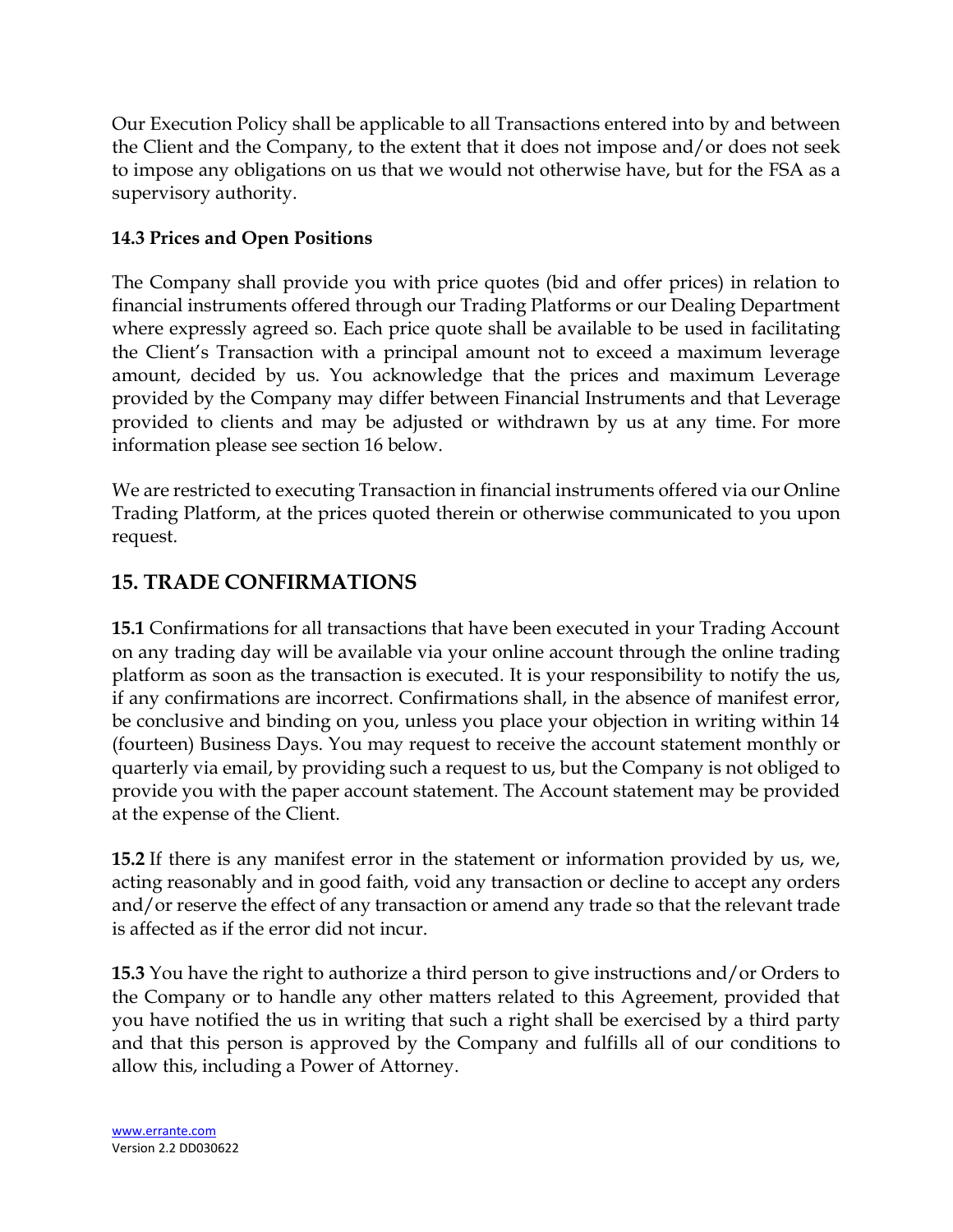**15.4** In case that you have authorized a third person as mentioned above, it is agreed that in the event that you wish to terminate the authorization, it is your full responsibility to notify the Company of such decision in writing. In any other case, we will assume that the authorization is still ongoing and will continue accepting instructions and/or Orders given by the authorized person on behalf of you.

# **16. PRICING**

**16.1** In respect of any transactions, the Company shall quote prices at which it is prepared to deal with you. Save where we exercise any of its rights:

- 1. to close out a transaction, or
- 2. a transaction closes automatically;

It is your responsibility to decide whether or not you wish to deal at the price quoted by us. Our prices are determined by the Company in the manner set out in the enclosed terms.

**16.2** Each price shall be effective and may be used in a dealing instruction prior to the earlier of its expiration time and the time, if any, at which it is otherwise withdrawn by the Company. A price may not be used in a dealing instruction after such time. Each price shall be available for use in a dealing instruction for a transaction up to an amount not to exceed a maximum determined by the Company, where such maximum amount may change from time at our discretion.

**16.3** You acknowledge that these prices and maximum amounts may differ from prices and maximum amounts provided to other clients of the Company and may be withdrawn or changed without notice. The Company may in its sole discretion and without prior notice to you immediately cease the provision of prices in some or all currency pairs and for some or all value dates at any time.

**16.4** When the Company quotes a price, market conditions may move between our sending of the quote and the time your order is executed. Such movement may be either in your favor or against it. Prices that may be quoted and/ or traded upon, from time to time, by other market makers or third parties shall not apply to trades between the Company and you. For example, in times of high volatility (i.e. major news announcements, central bankers' speeches, etc.) as well as low liquidity in the market, your orders may not be executed at declared prices but instead on the next best available prices.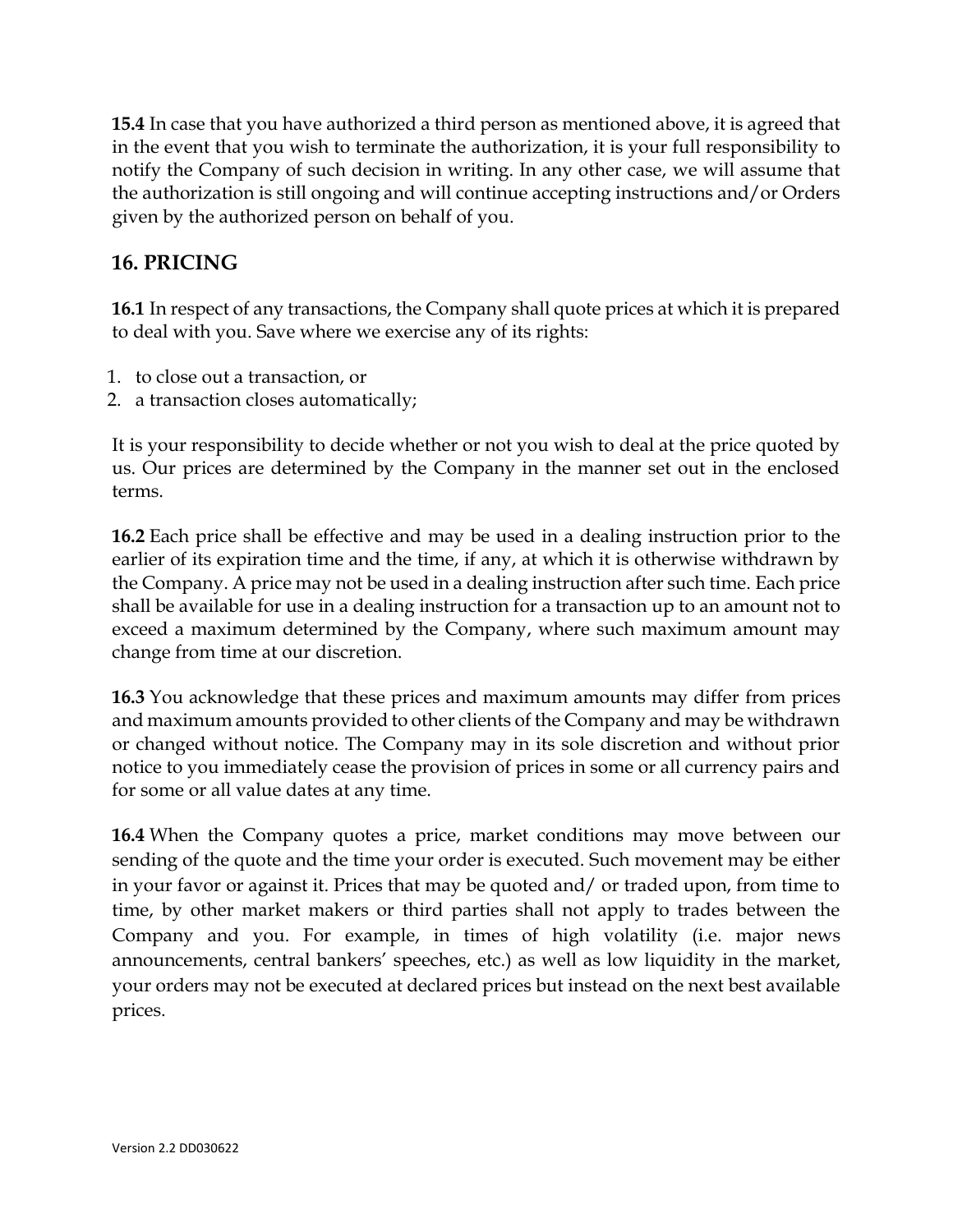# **17. REFUSAL TO EXECUTE ORDERS**

The Company has the right, at any time and for any reason and without giving any notice and/ or explanation, to refuse, at its discretion, to execute any Order, including without limitation in the following cases:

- 1. If you fail to provide to the Company with any documents requested from you either for Client identification purposes or for any other reason.
- 2. If the Company suspects or has concerns that the submitted documents may be false or fake.
- 3. If you do not have the required funds deposited in your Account.
- 4. If the Company is informed that your credit or debit card (or any other payment method used) has been lost or stolen.
- 5. If the Company considers that there is a chargeback risk.
- 6. If the Company has adequate reasons to suspect that the execution of an Order is part of an attempt to manipulate the market, trading on inside information, relates to money laundering activities or if it can potentially affect in any manner the reliability, efficiency, or smooth operation of the Trading Platform.
- 7. If the order is a result of the use of inside confidential information (insider trading).

It is understood that any refusal by the Company to execute any order shall not affect any obligation which you may have towards us or any right which we may have against you or your assets.

You declare that you shall not knowingly give any Order or instruction to the Company that might instigate us taking action in accordance with the paragraph above.

# **18. CANCELLATION OF TRANSACTIONS**

The Company reserves the right to cancel a transaction if it has adequate reasons/ evidence to believe that one of the following has incurred:

- 1. Fraudulent /unauthorized activities/ illegal actions led to the transaction;
- 2. Orders placed on prices that have been displayed as a result of system errors or systems malfunctions either of those of the Company or of its third-party service providers; or
- 3. The Company has not acted upon your instructions.
- 4. The transaction has been performed in violation of the provisions of this Agreement.

In the event that, you involve us, directly or indirectly in any type of fraud, the Company shall reserve the right, without prejudice to any other rights we may have under this Agreement, to reverse all previous Transactions that would place the Client and the Company at a risk exposure.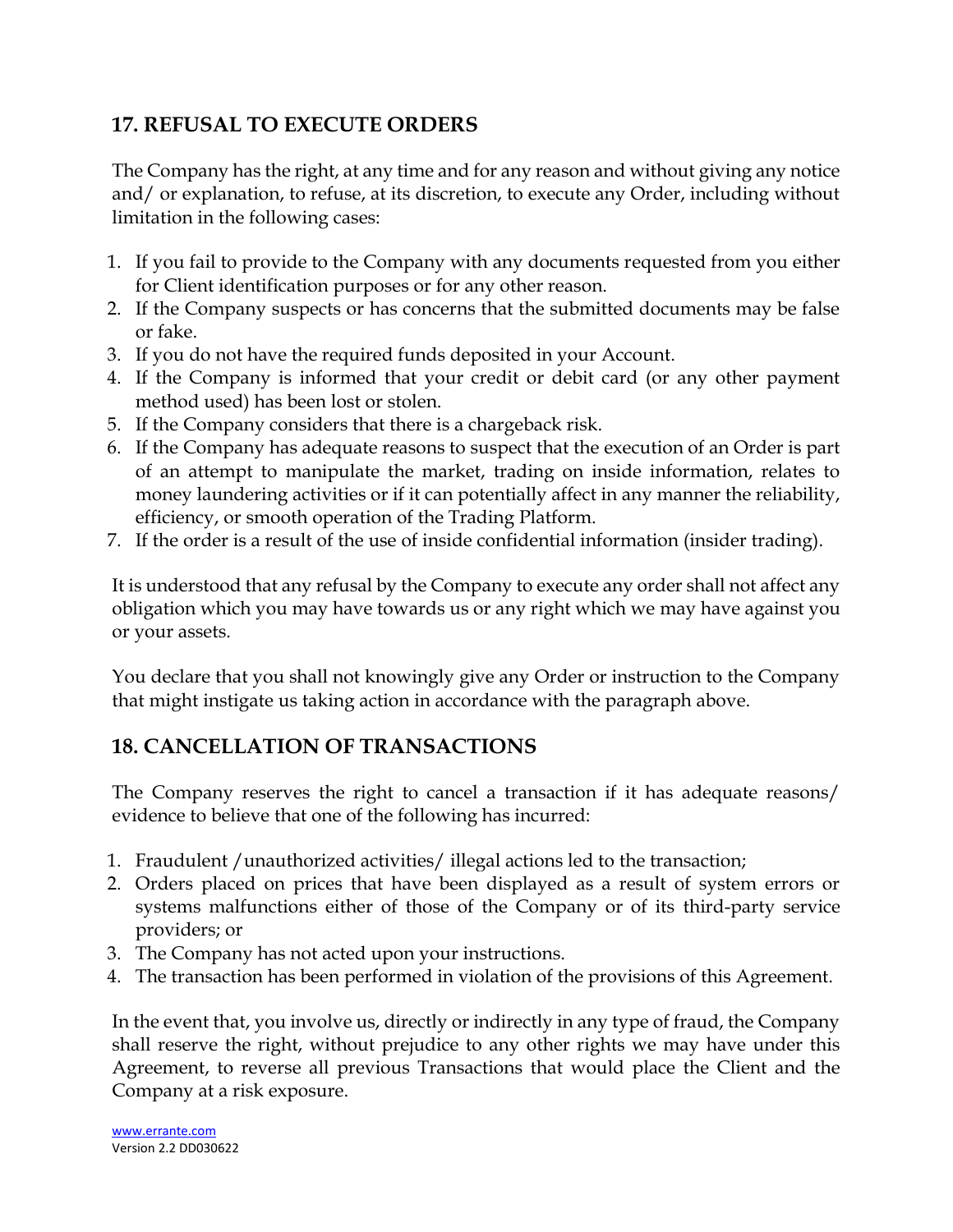## **19. SETTLEMENT OF TRANSACTIONS**

The Company shall proceed to a settlement of all transactions upon execution of such transactions. The acquisition of a financial contract is completed when the financial contract has been customized, the premium (or the margin, as the case may be) has been calculated and payment has been verified.

You agree to be fully and personally liable for the due settlement of every transaction entered into under your account with the Company.

## **20. CLIENTS FUNDS OR MONEY**

#### **20.1 Client funds and Assets**

- 1. Circumvenio Holdings Ltd (Reg. No. HE 406903), with registered office at 30, Karpenisiou Street, 1077 Nicosia Cyprus and business address at 67, Spyrou Kyprianou, 1st floor, 4042 Limassol Cyprus, is the entity according to which the Company has an additional permanent location and conducts business activities in Europe. These business activities do not include any investment and ancillary services but do include decision making solely on distribution of the services when a client deposits/withdraws funds to the Company via Credit/Debit Cards. Other payments methods are performed exclusively by the Company. Transactions via Paysafe Group Limited (Skrill and Neteller) are processed through Errante Securities (Seychelles) Ltd (Company Number 8425493-1).
- 2. We cooperate with various banks, credit institutions and/or payment service providers which are usually regulated in their country of incorporation.
- 3. You acknowledge that funds that belong to you may be used for trading purposes and kept in an account with any bank or credit institution or financial institution, and the Company may notify you from time to time regarding any changes regarding such arrangements. The legal and regulatory regime applying to any such banks or credit institutions may differ from the legal and regulatory regime in Seychelles, and in the event of the insolvency or any other analogous events in relation to that bank or credit institution or financial institution, your funds may be treated differently from the treatment which would have applied had the funds been held with banks or credit institutions in an account in Seychelles.
- 4. Without foregoing the above, all funds and/or assets ,including collateral (by that we mean securities, investments or other financial instruments, acceptable to us in lieu of cash) held by us on behalf of the Client for the provision of our services, will be held in one or more accounts opened with approved credit institutions or financial institution, or any electronic payment service providers/processors (PSPs) or a qualifying money market fund approved by us and will be segregated and held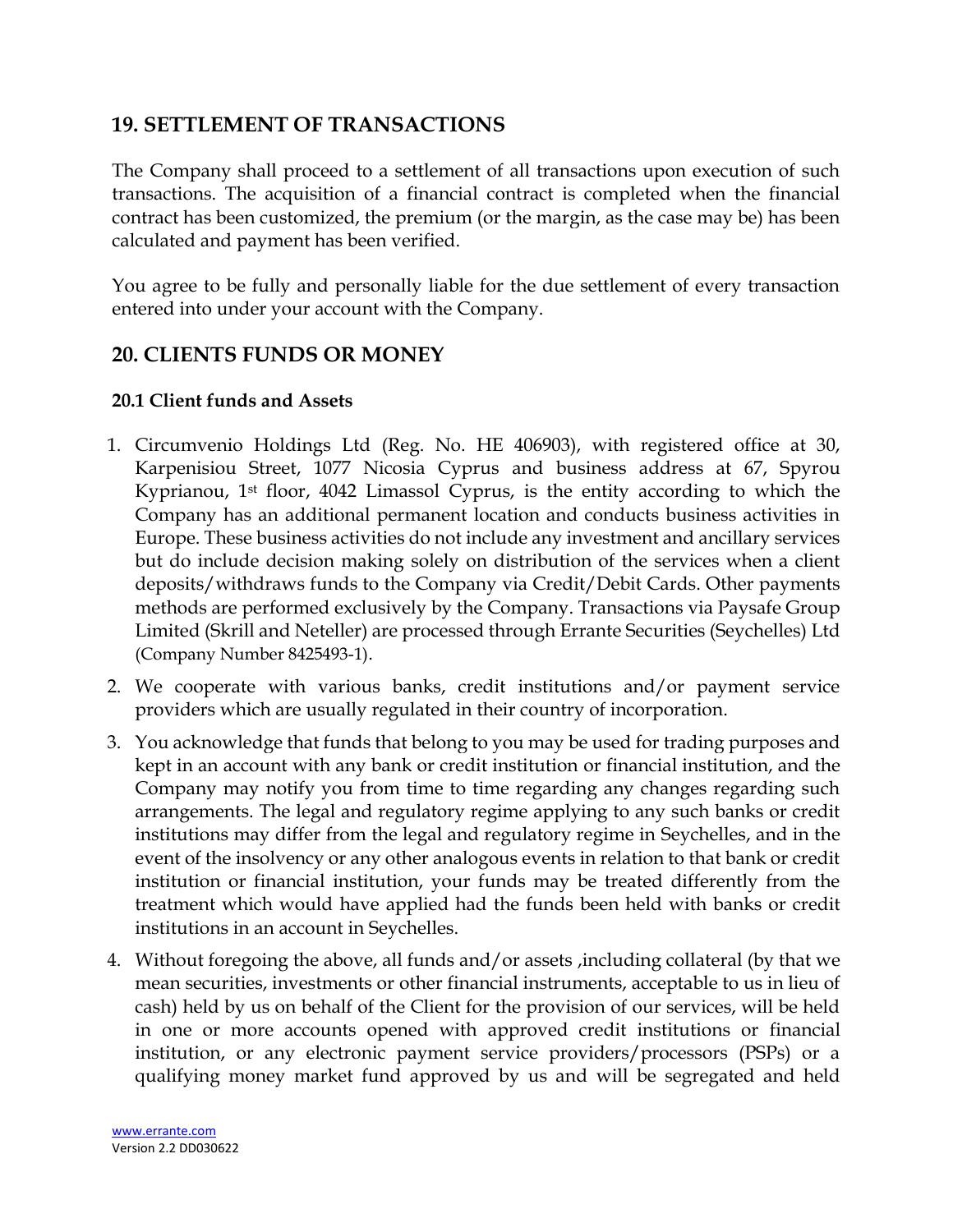separately from the Company's own funds. You accept that such Client funds will be subject to the laws of that territory and therefore your rights differ accordingly.

- 5. By accepting this Agreement, you expressly consent that we may maintain your funds in an omnibus account together with other clients' funds separate from Company's money.
- 6. An omnibus account means that your funds will be pooled with funds belonging to other clients in a Segregated Account. On the contrary, in the event of default of the credit institution where these funds are held, a Client has no right to claim against a specific sum in a specific account in the event of insolvency or default of such credit institution. Clients' claims may be made against the monies held in the segregated account according to the Laws of that jurisdiction.
- 7. Unless you notify us beforehand and in writing, we may allow a third party, such as an exchange, a clearing house or an intermediate broker to hold control of all or part of your funds where we have transferred your funds: (i) for the purpose of a transaction you entered into; or (ii) to meet your obligations to provide collateral or Margin for a transaction.
- 8. You hereby authorize us to make any deposits and withdrawals from your Account with us on your behalf, including, without limitation and prejudice to the generality of the above, withdrawals for the settlement of all trading activity you have entered into under these Terms and Conditions, as well as for the settlement of any and all amounts which are payable by you, or on your behalf, to us or any other person under and/or pursuant to these Terms and Conditions.
- 9. The Company will exercise all due skill, care and diligence in the selection, appointment and periodic review of the credit institutions, banks, financial institutions or other electronic payment service providers/processors and any qualifying market funds for the holding and safekeeping of Clients' funds.
- 10. It is commonly understood that any amount payable by the Company to you, shall be paid directly to you to a bank account the beneficial owner of which is you. Fund transfer requests are processed by us within the time period specified on the Company's official website and the time needed for crediting into your personal account will depend on your bank account provider.
- 11. The Company retains a right of set-off and may, at its own discretion, from time to time and without your authorization, set-off any amounts held on behalf and/or to the credit of you against your obligation to the Company. Unless otherwise agreed in writing by us and you, this Agreement shall not give rise to the rights of credit facilities.
- 12. The Company will perform reconciliation of funds on a regular basis and in line with our internal policies and procedures, in order to comply with the applicable Laws.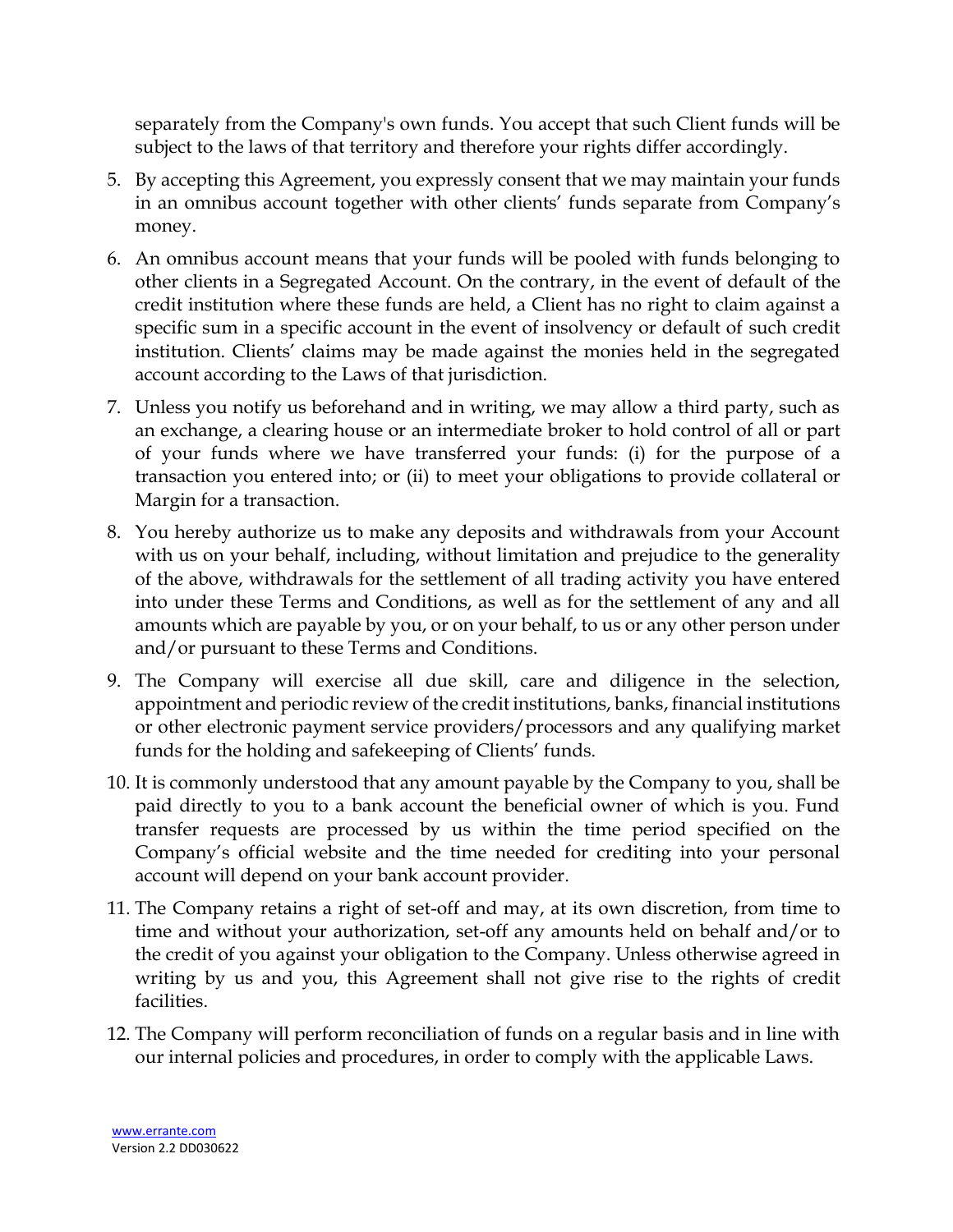#### **20.2 Withdrawal and Deposit of Funds**

- 1. The Company shall not accept payments by cash and/or cheque.
- 2. You have the right to withdraw the funds which are not used for margin covering, free from any obligations from your Account without closing the said Account, subject to any applicable restrictions regarding its operation, and any other right or limitation on such withdrawal. We reserve the right to decline a Client's withdrawal request where such instruction is intended to manipulate the Negative Balance Protection policy of the Company.
- 3. The Company reserves the right to decline a withdrawal or deposit request if the request is not in accordance with certain conditions mentioned in this Agreement or delay the processing of the request if not satisfied with the full documentation provided. More information on our accepted payment methods can be found on our [website.](https://errante.com/funding-methods/)
- 4. The Company covers most payment processing fees. There are rare occasions when fees may occur when depositing to or withdrawing from your Errante account. These are set and applied by the payment provider or your bank, not Errante.

Third parties may add fees for:

- 1. International credit cards When transactions are processed through foreign (nonlocal) acquirers.
- 2. Incoming/Outgoing bank wire When transferring funds from your bank account to Errante, and vice versa.
- 3. Currency conversions When the deposit is in a currency that the selected payment method does not support.

You are fully responsible for the payment details that you provide to the Company and we accept no responsibility if you have provided false or inaccurate payment details. You may be requested to provide proof of ownership of the account or of the card to which the funds are being transferred on withdrawal or closure of the account request.

- 1. You agree that any amounts sent by you to an account in the Company's name, under its bank or merchant accounts, will be deposited to your trading account at the value date of the payment received and for the gross amount received in the bank or at the payment processor. For the Company to accept any deposits by you, the identification of the sender must be verified and ensure that the person depositing the funds is you. If these conditions are not met, we reserve the right to refund the net amount deposited via the method used by the depositor.
- 2. The Company reserves the right to decline a withdrawal with a specific payment method and to suggest another payment method where you need to complete a new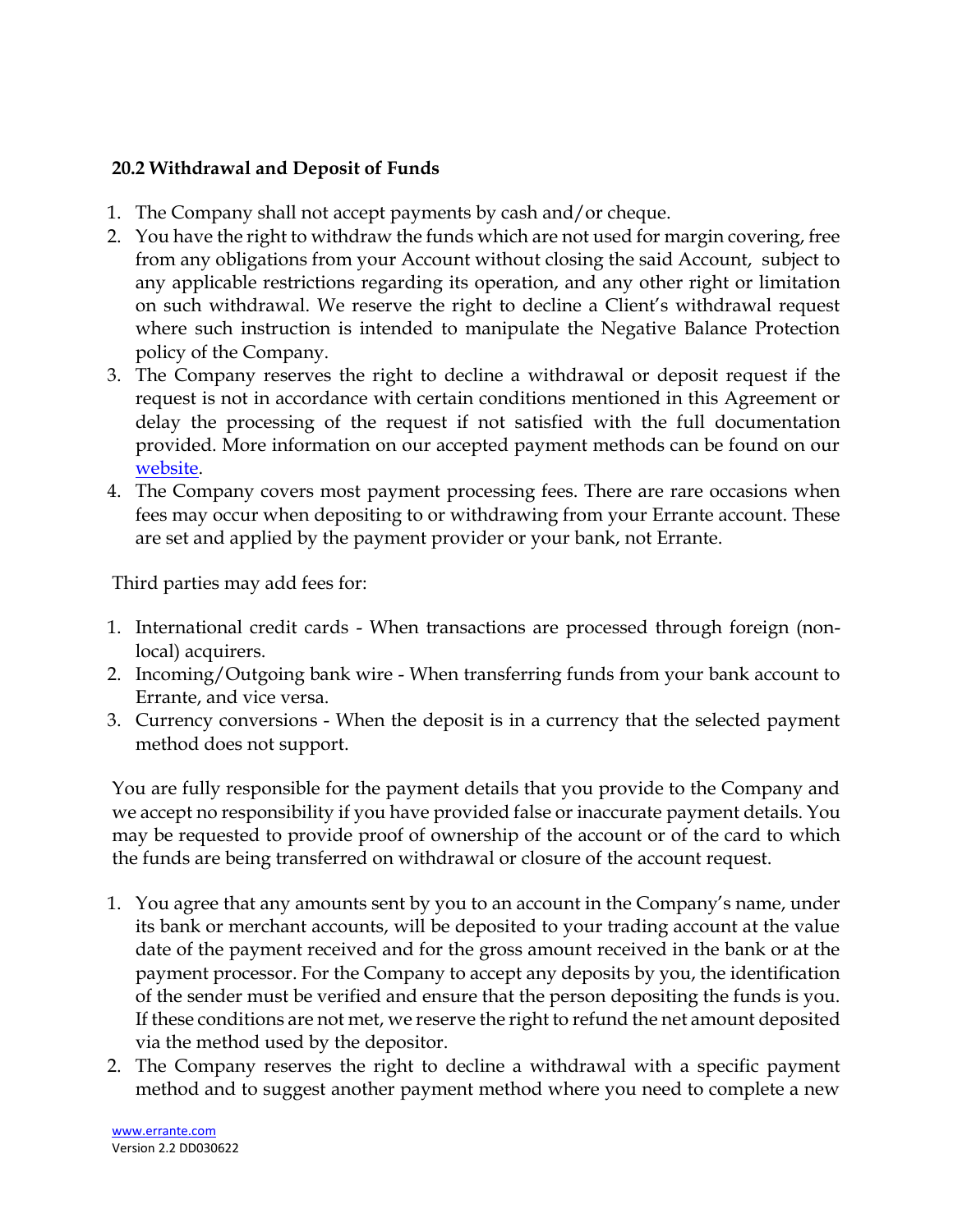withdrawal request. In the event that the Company is not fully satisfied with the documentation provided in relation to a withdrawal request, we can request additional documentation and if the request is not satisfied, we can reverse the withdrawal request and deposit the funds back to your trading account.

- 3. The Company shall ensure that all withdrawals, either in part or in full of the funds you deposit with us are sent to the same source where the funds came from. Where we are unable to do so, for some reason, and subject to restrictions under the applicable Regulations, we shall return the funds as requested in part or full to another verified source, net of any transfer fees, charges or other deductions incurred by the us.
- 4. In the event we are not satisfied as to the above and decline an incoming transaction, we reserve the right to return the funds to the sender, net off any transfer fees or charges which we may incur. We will send back refunds to the same source from where the funds were received. The Company may deviate from this policy provided we have been satisfied that this will not be contrary to any of our policies and applicable Laws.
- 5. When a withdrawal request is submitted, the Company will process the withdrawal within one working business day. The withdrawal applications which have not been received during business operating hours and/or on during business days will be dealt with in the next business day. When your withdrawal application is approved, it may take time for the banks and/ or payment processors to process the payment, in these cases, the Company shall not be held liable for such delays. You should be aware, however, that the actual time for processing may vary. The processing time of any past deposits is not indicative and cannot guarantee that any subsequent deposits would be processed in a similar timeframe.
- 6. You agree that the Company or the banks or payment service providers (PSPs) or credit institutions that we collaborate with may introduce limits on the total amount of money that can be accepted or transferred by or to us or them at any given time or on an aggregated limit basis. Where the Company sets a deposit limit, based on market circumstances, you will be notified of the same in advance, either through email notification, the trading platform or/and other communication means under the terms of this Agreement. By accepting the terms of this Agreement, we shall have no liability to you where you are unable to deposit any amount to your account due to the deposit limits and you waive any claims that you may have against us in any jurisdiction, to the extent permissible by law, as a result of you being unable to deposit any amount to your account with us.
- 7. In the event that any amount received in the bank accounts or payment providers in the name of the Company are reversed by the provider at any time and for any reason, we will immediately reverse the affected deposit from your trading account and further reserves the right to reverse any other type of transactions effected after the date of the affected deposit. It is understood that these actions may result in a negative balance in all or any of your trading account(s).
- 8. You agree to waive any of your rights to receive any interest earned on the funds held in any Bank Account where your funds are kept.

[www.errante.com](http://www.errante.com/) Version 2.2 DD030622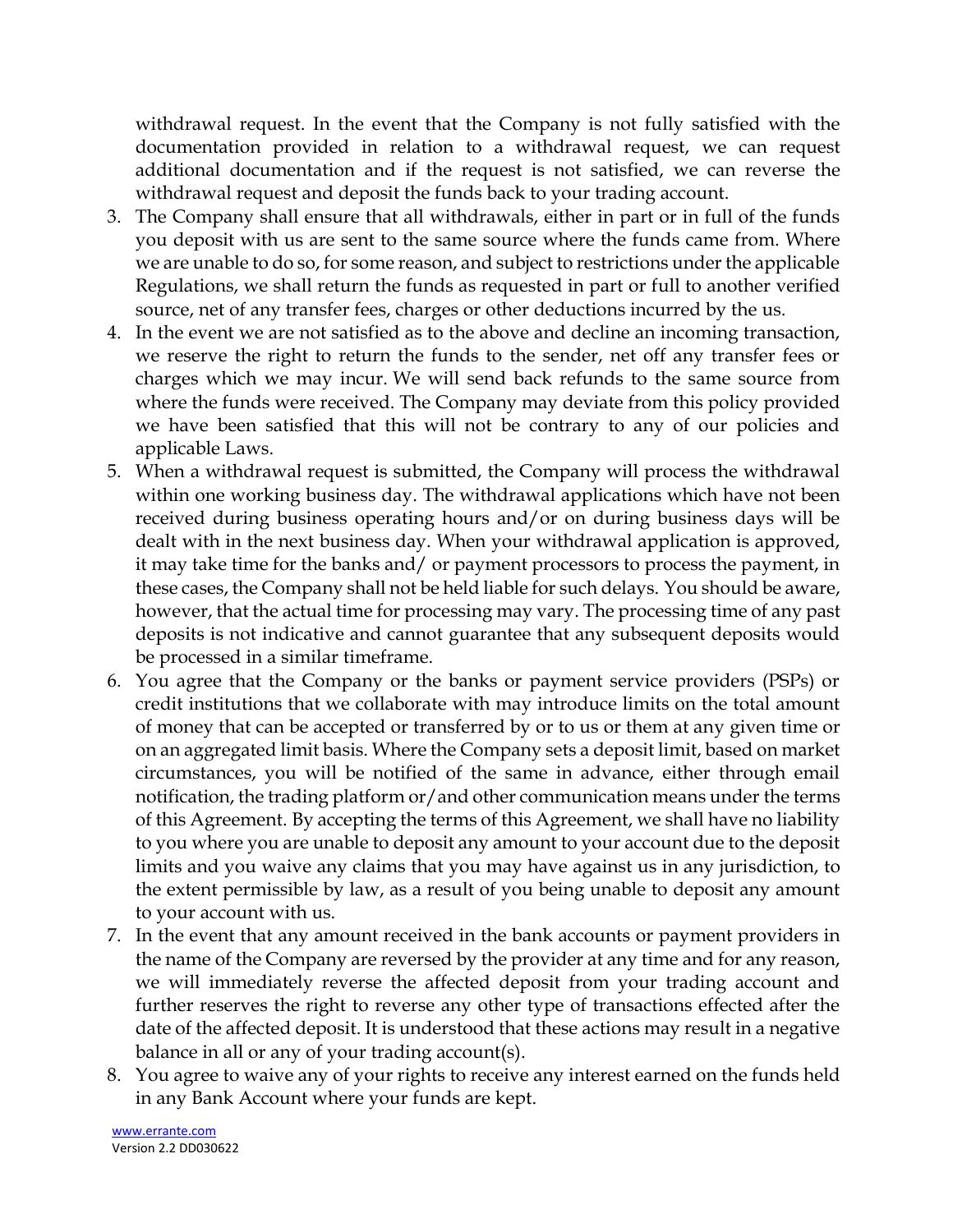#### **20.3 Declining of Client's Funds**

The Company has the right not to accept funds deposited by you and/or to cancel your deposits and remit your funds back to you in the circumstances that include but are not limited to the following:

- 1. a client fails to provide us with documents and/or information which we require from you either for client identification or for any other regulatory reason, including with respect to verifying the source of wealth;
- 2. we have reason to suspect your involvement in illegal or fraudulent activity or engage in abusive trading activities;
- 3. we have been informed of a lost or stolen credit or debit card or any other payment method;
- 4. we have reason to believe the documents and information provided to us are misleading, false or fake;
- 5. we are unable to identify you as the original remitter of the funds; or
- 6. we are unable to return funds to the same source payment; and/or
- 7. we decline to do so in order, in our own discretion, to comply with the applicable laws and regulations.

#### **20.4 Withdrawal and Deposit Charges**

You agree that any specific bank fees or direct payment processing fees incurred when depositing funds in your Account will be borne by us, but other transfer fees, corresponding fees or fees which are charged outside the process of the Company shall be borne by you, the Client. More information regarding deposit methods and fees can be found on our website under [Funding Methods.](https://errante.com/funding-methods/)

You agree that following your withdrawal request the Company may charge a withdrawal fee which rate will be according to the method of withdrawal (i.e. card or wire transfer). More information regarding withdrawal methods and fees can be found on our website under [Funding Methods.](https://errante.com/funding-methods/)

We are not involved with and nor have any control over any additional fees your bank / payment processor may charge. We, therefore, advise you to check with your payment solution provider if any additional fees may apply on their side.

You hereby authorize us to debit or credit your Errante Account with the transfer/bank charges relating to facilitating a refund or withdrawal as a result of failure to provide us with identifiable information and documentation within the designated time-frame as defined under section 7 of this Agreement.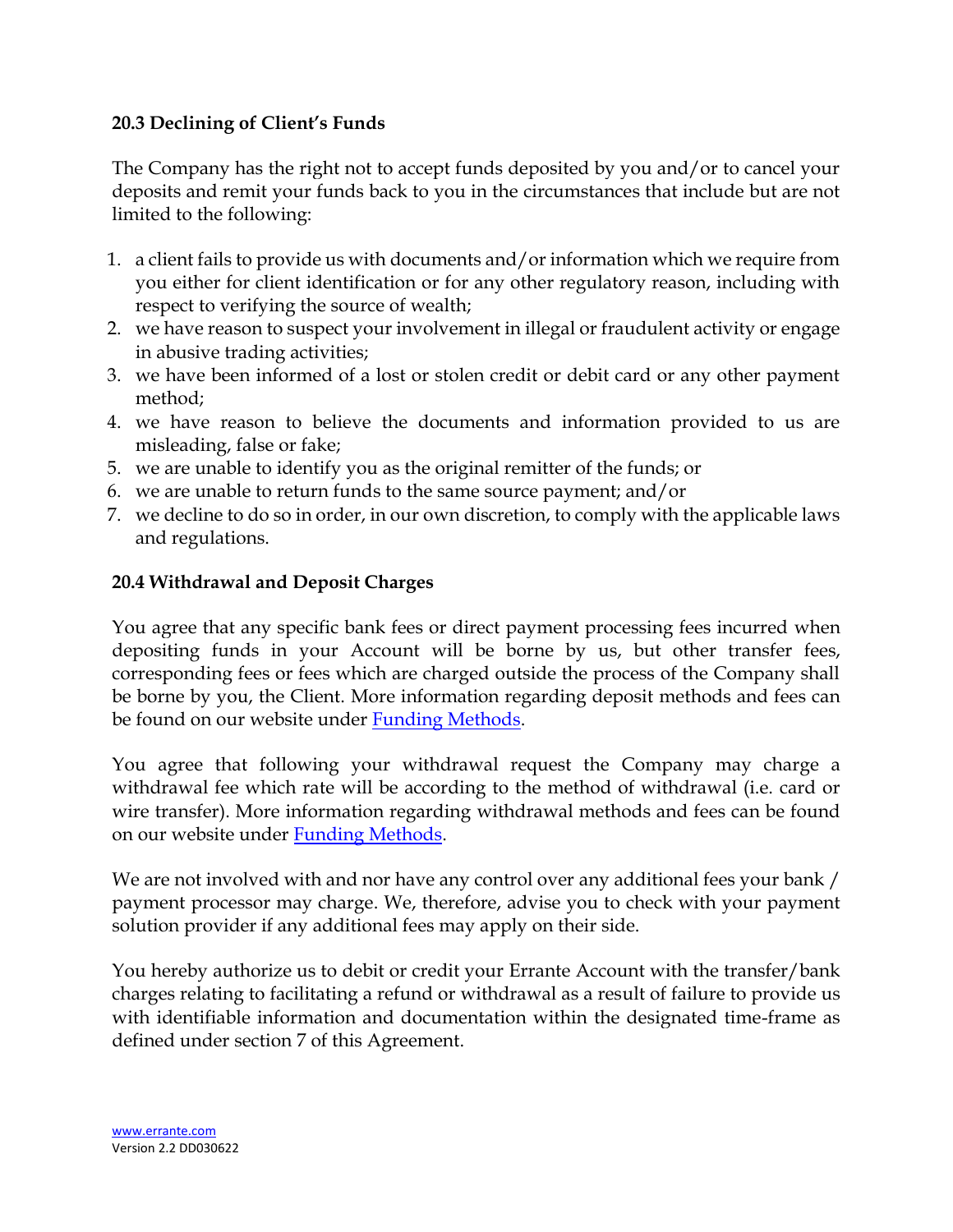Any amounts sent by you to an account or merchant account in the Company's name will be deposited to your trading account at the value date of the payment received and for the gross amount received in the bank or at the payment processor.

# **21. WITHDRAWAL LIMITS**

The Company reserves the right to impose withdrawal limits on your withdrawal requests at any time.

These limits are based on the free margin within a trading account and any other pending instructions to the Company at the point in time when the withdrawal request was submitted. When a withdrawal or refund is performed, we shall only process such requests to accounts held in the account holders name and reserves the right (but shall under no circumstances be obliged) to send the funds to the same sender from, and by the same payment through which such funds were initially received by us. Should you wish to receive the funds in another method, the Company shall request sufficient proof and details of the new account details in order to process such a withdrawal request.

# **22. VERIFICATION OF CLIENT'S IDENTITY**

If you make a payment/ deposit, the Company, without prejudice to any other provision of this Agreement, shall exercise best efforts to credit your Account with the gross amount of such payment within one (1) business day following receipt of the deposit, if the Company is satisfied that you are the sender of the funds.

Should the Company require, you shall be requested to submit additional documentation as required by applicable Anti-Money Laundering (AML) Act as amended from time to time and/or equivalent Regulations applicable to us.

# **23. BUSINESS INTRODUCERS**

**23.1** If you were referred/ introduced to the Company by a Business Introducer ("IB"), you acknowledge and agree that (a) you authorise the IB to introduce you to Errante; and (b) a commission may be paid to the IB for introducing you to Errante.

A Client referred by an IB will not incur or pay additional fees compared to any other Client of the Company. Should the trading terms of a Client referred by an IB be different to the trading terms of any other Client, then the written consent of the Client must be obtained by us.

The Company shall not be responsible for any agreement made between the Client and the Client's IB. The Client acknowledges that any such IB will either be acting as an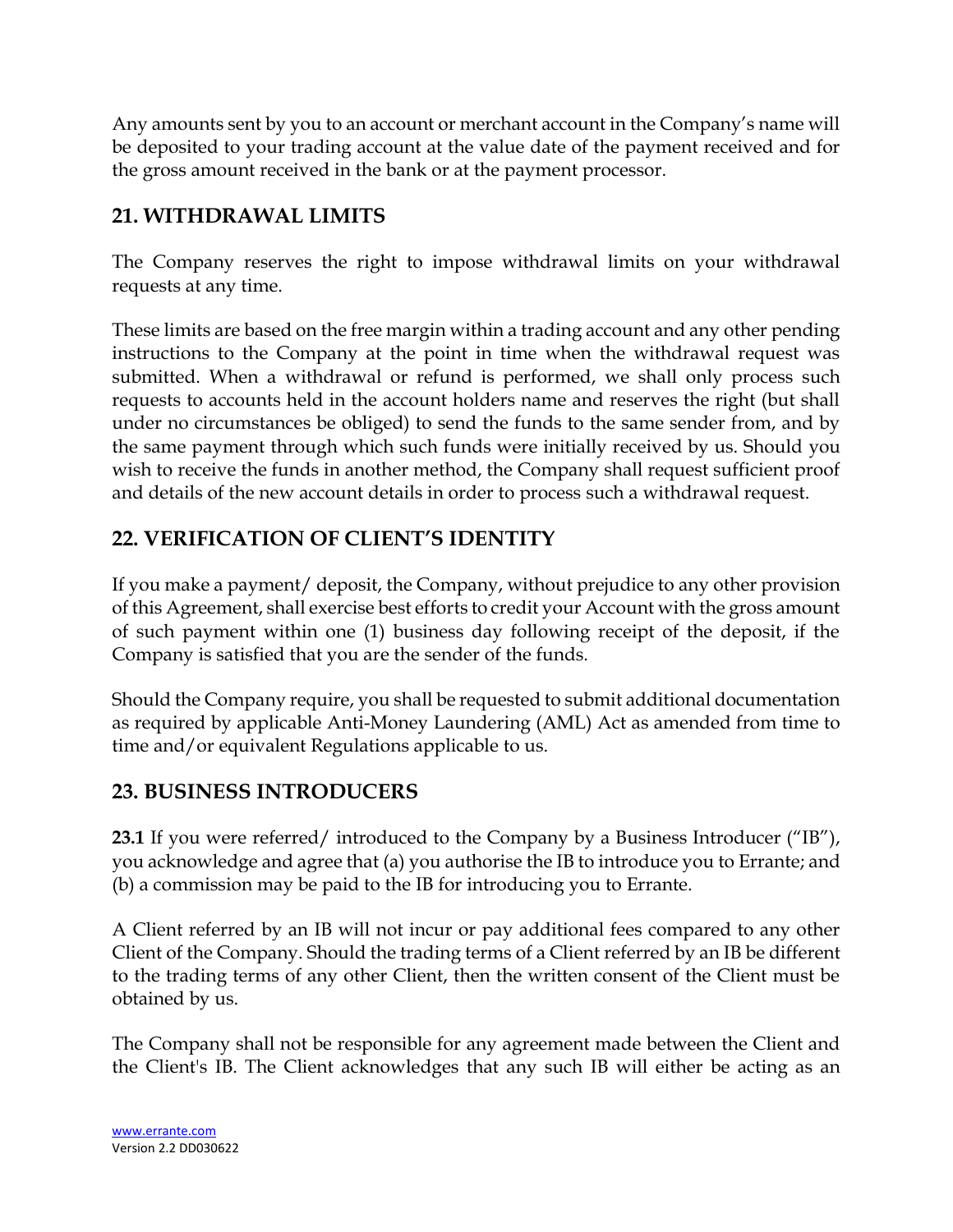independent intermediary or an Agent for the Client and that no such IB shall be authorized to make any representations concerning the us or the Company's Services.

**23.2** If the IB undertakes any deductions from the Client's Trading Account without the knowledge of the Company, according to any agreement between the Client and the IB, then we have no responsibility as to the existence or validity of such an agreement.

**23.3** If the IB undertakes any deductions from the Client's Trading Account according to any agreement between the Client and the IB where the Company is also a party to such an agreement, then we shall always obtain the written consent of the Client before implementing such costs.

**23.4** Should an agreement exist between the Client and an IB, then the client acknowledges and accepts that frequent transactions may result in a sum total of commissions, fees, price or interest/financing rate adjustments for trades conducted that may be substantial and not necessarily be offset by the net profits, if any, achieved from the relevant trades. It is the Client's responsibility for correctly assessing whether the size of the total commissions, fees, price or interest/financing rate adjustments for trades conducted makes trading commercially viable. The Company only acts as the custodian and principal broker, and therefore is not responsible for the size of the commissions and fees as well as any price or interest rate paid by the Client.

# **24. CREDIT/DEBIT CARD USE**

You can deposit or withdraw funds to/from your Account with us easily by credit or/ debit card, and the transaction process is electronically carried out online. The Company reserves the right to require that you register with us your credit or/ debit card information and submit documentation as required by applicable rules and regulations. The credit/debit card must be connected to your personal information which is already identified and verified by us (i.e. mailing address used upon your registration and your full name must match credit/debit card).

The Company takes extra measures to protect its clients and has various systems and control tools in place for protection against credit card fraud to comply with all applicable Laws and Regulations. The measures to identify and/or prevent credit card fraud may include, but are not limited to, authentication for processing of transactions, limits on amounts allowed to deposit/withdraw per transaction, per client and registered email address within a certain timeframe.

It is a serious criminal offense to provide false or inaccurate information whilst registering your credit/debit card with us. We shall endeavor to resolve any dispute arising from fraudulent activity in our sole and absolute discretion, that decision shall be final and binding on all parties involved.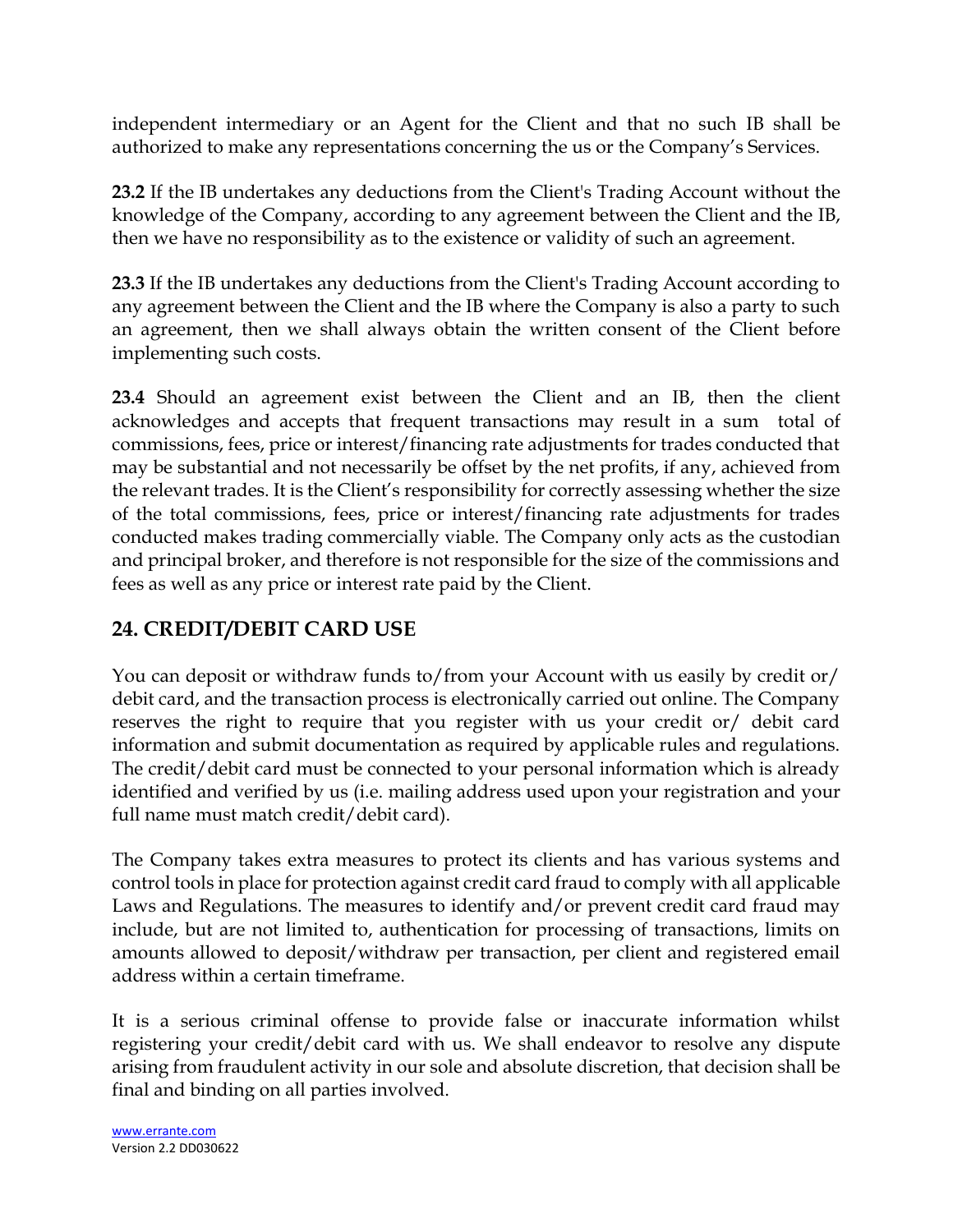The Company uses '3-D Secure (3DS)' electronic software designated as an additional authentication where possible and where your bank allows it. This serves as a security layer for online transactions as well as payment cards issued to clients under the name issued and verified by the Client's bank. In particular, we will use the 3DS as an enhanced measure to mitigate fraudulent transactions and/or third-party payments.

Unless expressly determined and stated, we may impose limits and restrictions on the deposit, as we consider fit pursuant to applicable Laws and Regulations. You may contact our Customer Support Team if you wish to increase your credit/deposit limit and/or read more information on the Account Types limits available on our [website.](https://errante.com/account-types/)

# **25. CHARGEBACKS**

By accepting this Agreement, you agree to contact us with the aim to resolve any problem you might have before requesting a chargeback from your bank or credit card provider at any time while or after using our services. A chargeback in breach of the foregoing obligation is a material breach of the Agreement and we reserve a right to debit 50 USD research fee (to cover investigative costs), upon receiving the chargeback by our merchant service provider.

We do not allow credit card fraud or fraudulent activities, and without exception, these instances shall be prosecuted through criminal proceedings under the applicable Laws, Rules and/or under the relevant jurisdiction.

# **26. THIRD-PARTY PAYMENTS**

You may deposit funds into your Client Account at any time, and such deposits shall be accepted by the Payment methods available on our website and need to be done from an account in your name, as initially identified and verified by us. The Company will not accept third-party or/ anonymous payments under any circumstances.

# **27. INACTIVE AND ARCHIVED ACCOUNTS**

**27.1** You acknowledge and confirm that if your Account(s) remain inactive for 5 months (150 days), we will regard your Account(s) to be dormant. We reserve the right to change the 5 -month inactivity period as we deem necessary.

**27.2** Inactivity means that there is no login, trading, withdrawal, deposit or internal transfer in your Account(s).

**27.3** You further acknowledge and confirm that we reserve the right to charge you a oneoff account maintenance fee of US\$ 15 (or currency equivalent), followed by a monthly fee of US\$ 5 for each month that the Account(s) remains inactive. There will be no charge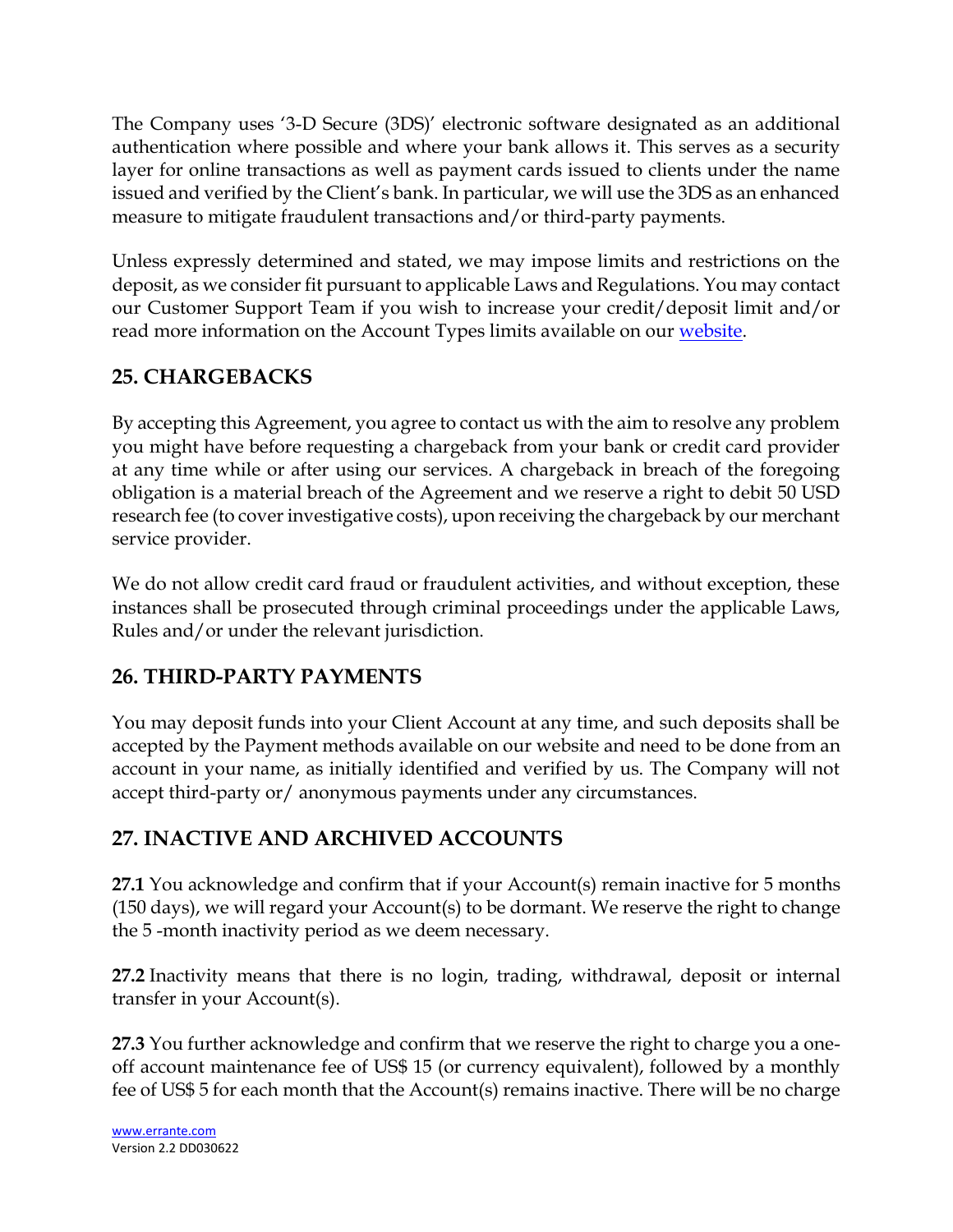if the free balance in the Account is zero. Following the implementation of the dormant fees, should the account's balance fall to zero (US\$0) then the dormant account will automatically be regarded as archived. You can request to re-activate your Account(s) at any time.

**27.4** Prior to the decision to consider the client's account to be treated as a Dormant account, the Company may take all reasonable steps to ensure the clients satisfies the conditions set out by its competent supervisory authority.

The status of your Account can be viewed via the Client Portal, and you can request to re-enable your Account at any time. The Inactive and/ or Dormant Account will then be reactivated subject to if required, up-to-date client identification documentation to be provided to the Company.

# **28. COSTS AND CHARGES**

**28.1** You shall pay the Company's commissions, swaps, spreads, costs and associated charges as agreed with you, and any applicable fees imposed by clearing entities and interest on any amount due to us at the rates then charged by us. We disclose all current typical commissions, charges and other costs on our website. The spread will vary according to market conditions, liquidity, and trade size. You may be notified about any alteration to our commissions, prices, or charges. We may notify you on or after the event.

**28.2** It is your responsibility to ask for further clarification should you require so. Any applicable charges are directly deducted from your Account. You may find the comprehensive table with the fees regarding deposits and withdrawals as set out, on our [website.](https://errante.com/funding-methods/)

The Company has the right to charge a fee/penalty for withdrawal without having traded. Specifically, in case of a withdrawal request (i) without significant trading activity, or (ii) when traded with us for arbitrage, or (iii) without trading activity during the first three months since the day the account was initially funded an additional fee/penalty up to 5% will be charged. For more information please visit our [website.](https://errante.com/funding-methods/)

**28.3** Unless expressly applicable by law, the Company shall not impose on its clients any of the following fees and charges: (a) incomplete application fee; (b) performance fee; (c) maintenance fee and (d) VAT charges on any of the transactions.

**28.4** The associated costs and charges may not all be represented in monetary value but may be displayed in other units such as swaps, spread, or roll-over which can vary depending on the instrument and market conditions.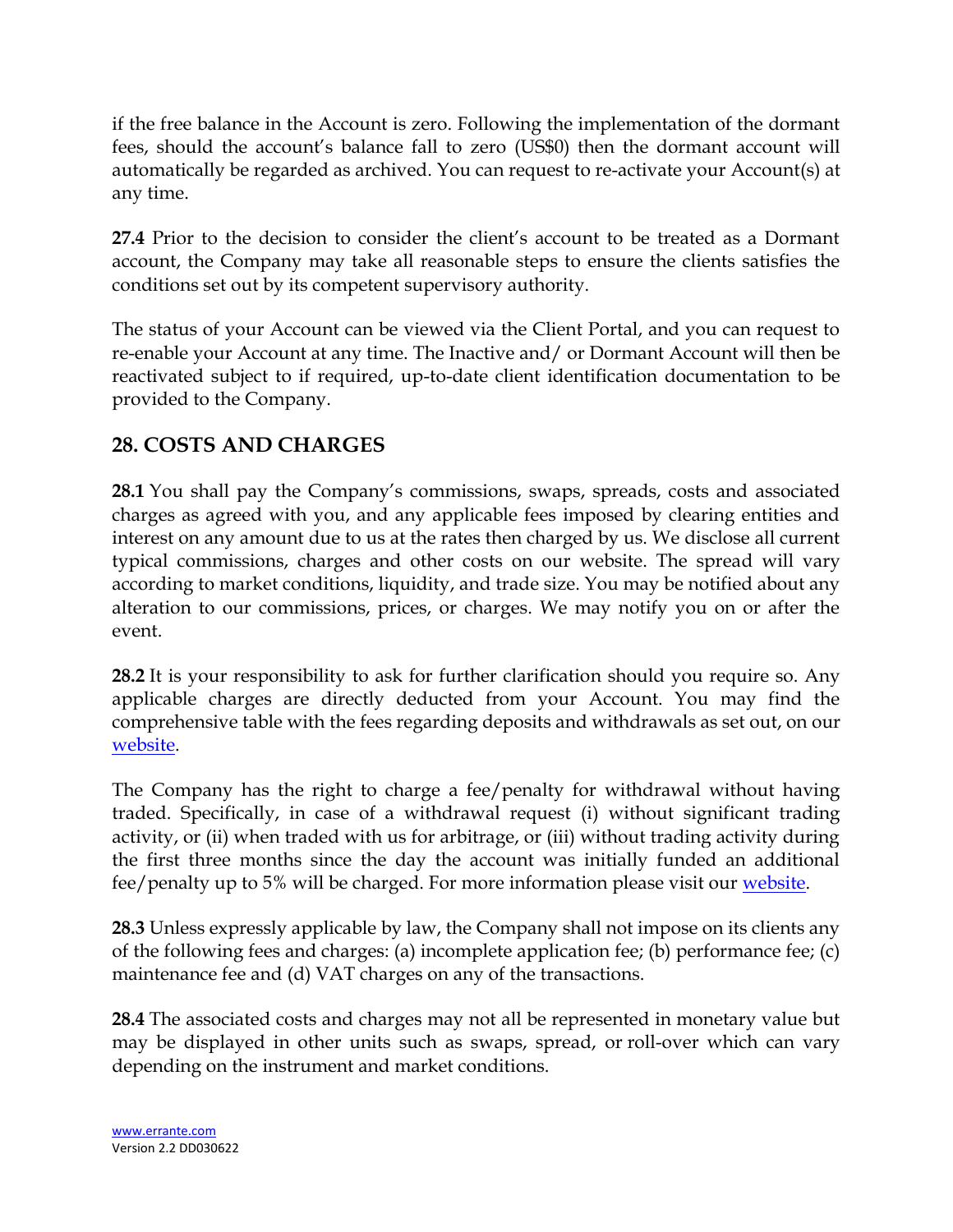**28.5** The Company shall have the right to amend from time to time its costs, fees, charges, commissions, financing fees, swaps, and roll-over charges, found on our website. Such changes shall be displayed on the website and/or the platform while the Client is responsible to check for updates regularly. In the absence of a force majeure event and unless otherwise agreed in this Agreement, we shall be providing you with advance notice on our website.

**28.6** You acknowledge that our commissions, spreads, charges, and other costs disclosed to you when opening trade and/or on our website and/or platforms are not guaranteed by us and represent an estimation only based on market conditions at the time that the trade has been opened.

**28.7** You further understand and acknowledge that the commissions, prices, spreads, roll over fees and/or credits charged may vary and there may be instances when market conditions cause spreads to widen beyond the typical spreads displayed on our website. We may vary commissions, charges and other costs from time to time and such changes in commissions, charges, and other costs are displayed on our websites/platforms.

**28.8** The Company shall not be liable for any loss incurred by the Clients as a result of any graph in inconsistency or misinterpretation on the trading platform.

**28.9** We reserve the right to void any transaction containing or based on any 'manifest error' or a price, or series of prices, which are subsequently determined to be unrepresentative of the actual market value of an asset or/product. Without fraud or default action by us, we will not be liable to you for any loss, claim, demand, costs or expenses following any 'manifest error' or such erroneous quote. 'Manifest error" refers to any error that we reasonably believe to be evident or obvious, including without limitation, any offers to execute transactions for exaggerated volumes or at manifestly incorrect market price, quotes or prices at a clear loss.

**28.10** Subject to the above paragraphs 19 and 23, Clients are fully responsible for the payment details that are provided to us and we accept no responsibility for the Client's funds where the Client's details provided are incorrect. In addition, we accept no responsibility for any funds not deposited directly into the Company.

**28.11** You acknowledge and agree that we may make payments to third-parties that assist initiate, conclude or maintain a business relationship between us or our clients (or affiliates).

**28.12** In compliance with the applicable laws and regulations or rules of any supervisory authority, we are under no obligation to disclose to or account to you for any profits, benefits, commissions or other remuneration made or received by us by any reason of transaction or investment.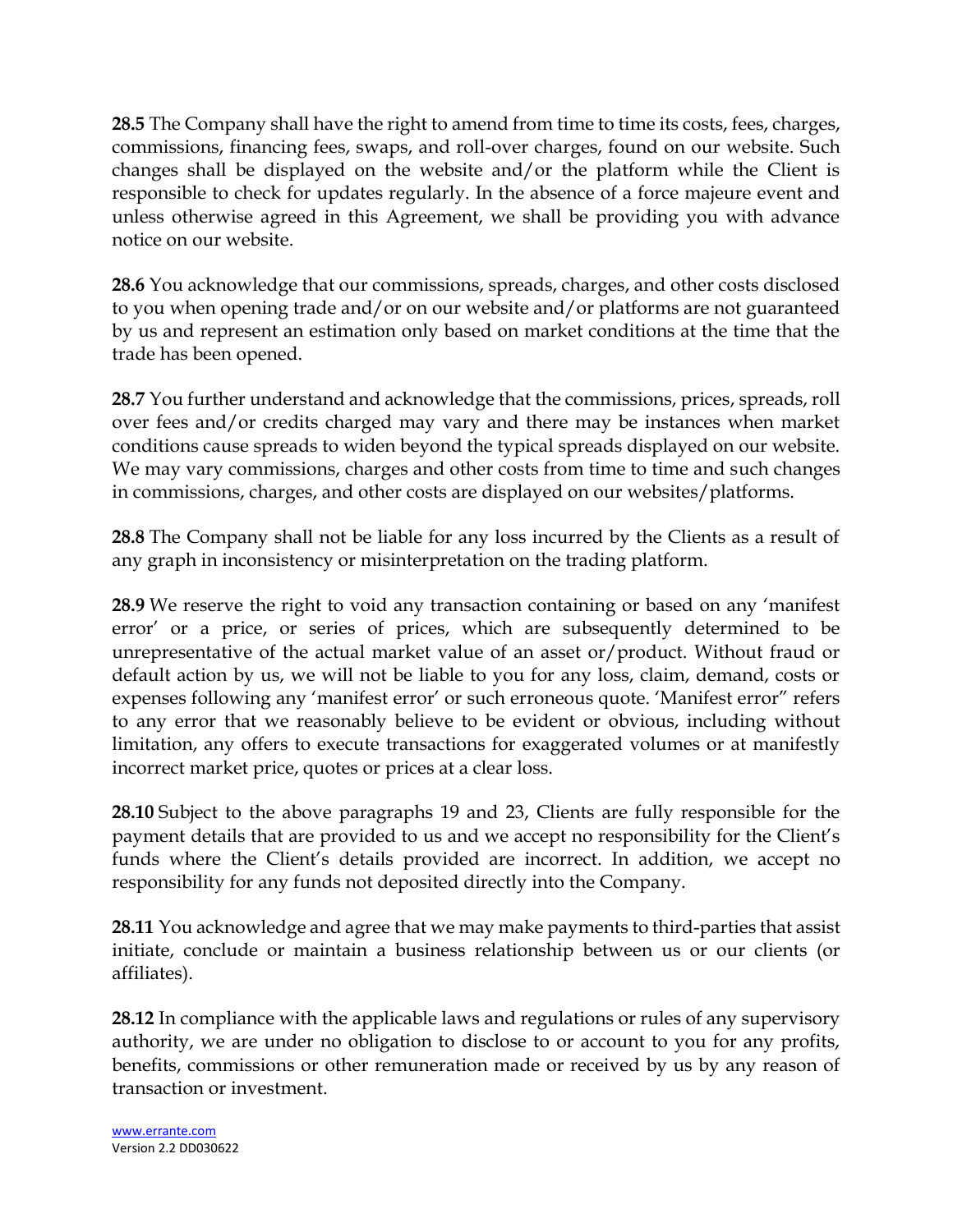#### **28.13 Quotes and Transactions**

Where appropriate, we may provide quotes via the trading platform, email notifications and/or over the recorded telephone. Our quotes are strictly indicative as well as current as at the time provided or shown on our trading platform or website and are provided for informational purposes. These quotes do not constitute an offer by us to buy or sell any product or instrument at that price. All quotes are subject to volatility and market fluctuations.

You understand and acknowledge that we are under no obligation to ensure that the quotes provided are within any specific percentage of the underlying asset price. Where the underlying market or exchange is closed, quotes provided by us will reflect what we believe to be the current bid and ask the price of the relevant underlying asset price at that time. You acknowledge that quotes may be set by us in our absolute discretion.

We reserve the right in our opinion to determine Force majeure events that will include, but not limited to, the following: (a) any act, occurrence or event (including act of terrorism, war, strike, natural calamities, etc.) that prevents us from maintaining an orderly market in one or more of the instruments we offer on our trading platform; (b) occurrence of an exclusive movement in level of any transaction or/ exchange or/ our anticipation of the occurrence of such movements; (c) any failure of transmission; (d) closure or/ suspicion of any exchange or government sequestration, abandonment or failure of any instrument on which we offer; (e) failure of any relevant financial institution intermediate broker or liquidity provider, agent or principal of ours, custodian, sub-custodian, supplier, exchange, dealer, clearinghouse or regulatory or selfregulatory corporations, for any reason, to perform its obligations.

Without derogating from the above paragraph, where we determine that a Force majeure event exists, we may without notice and at any time, acting reasonably, take one or more of the following steps: (a) alter your margin requirements which may require you to provide additional margin; (b) close all or any of your open transactions at such closing prices as we reasonably believe to be appropriate; (c) suspend or modify the application of all or part of these Terms and Conditions to the extent that the Force Majeure Event makes it impossible or impracticable for us to comply thereto, or (d) adjust the trading hours for a particular transaction; or (e) revoke all open transactions in affected instruments we offer.

You understand and agree that we will not be liable in any way to you or to any other persons in the event of a Force majeure event, nor for our actions mentioned herein, where we decide to take such action. Any parties to this agreement shall be released of all responsibilities for partial or full non-fulfillment, as well as for improper fulfillment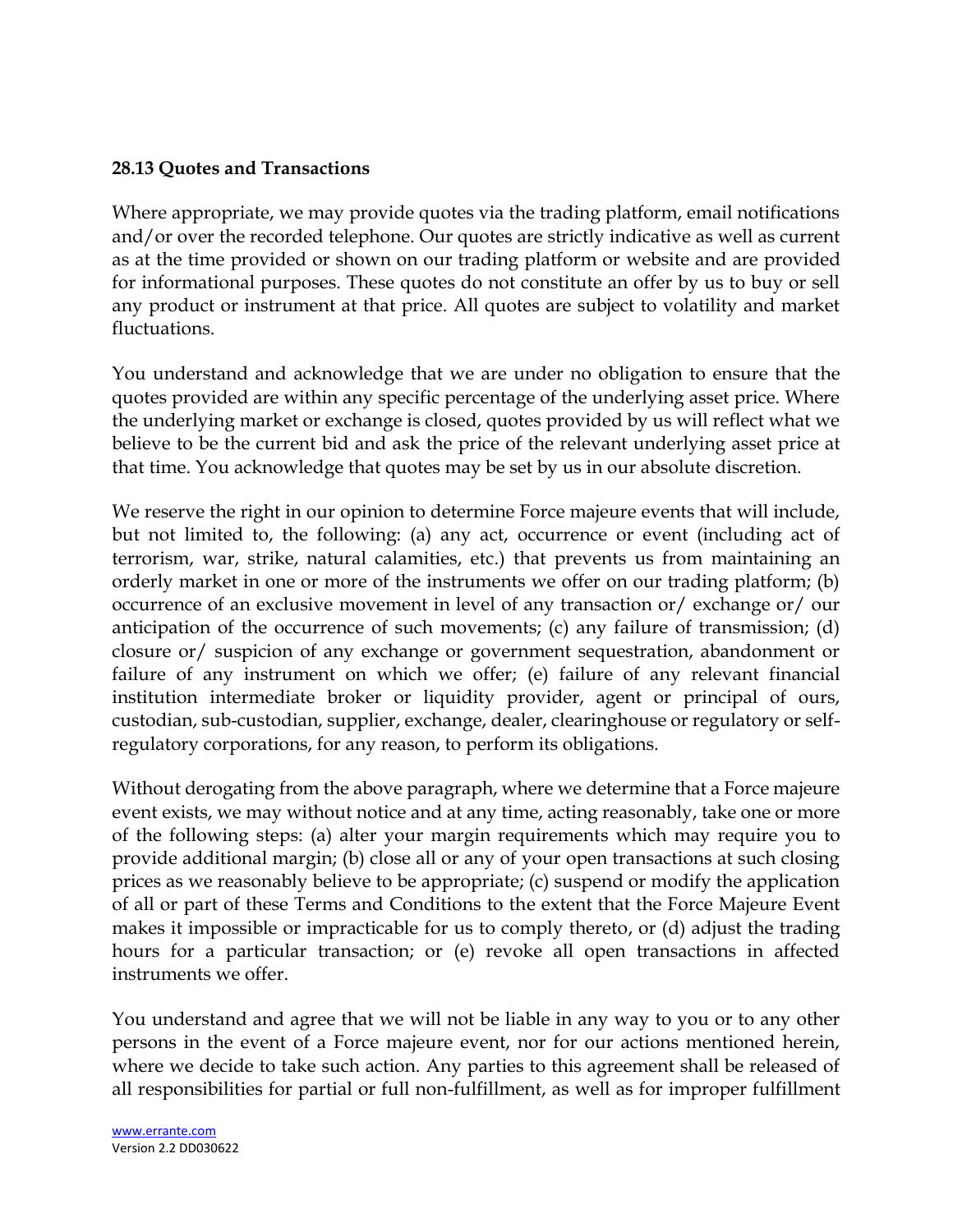of the obligations under these Terms and Conditions if such non-fulfillment or breach was a result of a Force Majeure Event, which occurred after the services were terminated.

#### **28.14 Tax Implications:**

You acknowledge, recognize and understand that you are solely responsible for your Tax liabilities on profits and/or gains made on a trading account registered with us. The Company is not liable to calculate, account or deduct these amounts from the client's trading account. It is solely your obligation to manage, calculate and pay all taxes related to the income you derive from your trading activities on or through our services.

In case of any value-added tax or any other tax obligations that arise in relation to a transaction performed on your behalf or any other action performed under this agreement for you, the amount incurred is fully payable by you and in this respect, you must pay the Company immediately when so requested and we are fully entitled to debit your account with the outstanding amount to be settled (excluding taxes payable by us in relation to Company's income or profits).

We shall not provide you any advice on any tax issues related to any of our services. You are advised to consult with an independent financial advisor, auditor or legal counsel with respect to any tax implications of our services and/or your income derived from your trading activities on or through our services.

# **29. COMPANY LIABILITY AND INDEMNITY**

- **29.1** It shall be noted that the Company and any entity related to the Company, will perform transactions in good faith and with proper due diligence but shall not be held liable for any omission, deliberate omission or fraud by any person, firm or company from whom we receive instructions for the execution of the Orders and/or from which transactions are carried out on your behalf, including where this would be the result of negligence, deliberate omission or fraud on the part of the Company.
- **29.2** The Company will not be held liable for any lost opportunities by you that have resulted in either losses or reduction (or increase) in the value of your financial instruments.
- **29.3** In case the Company incurs any claims, losses, damage, liability or expenses that arise throughout the provision of the Services and all related operations that are performed as a means for these Services to be performed to you as these are agreed in this Agreement or in relation to the potential disposal of your financial instruments, you are fully liable for these losses/ expenses/ liabilities/ claims whereas the Company bears absolutely no responsibility and it is, therefore, your responsibility to indemnify us for the aforementioned.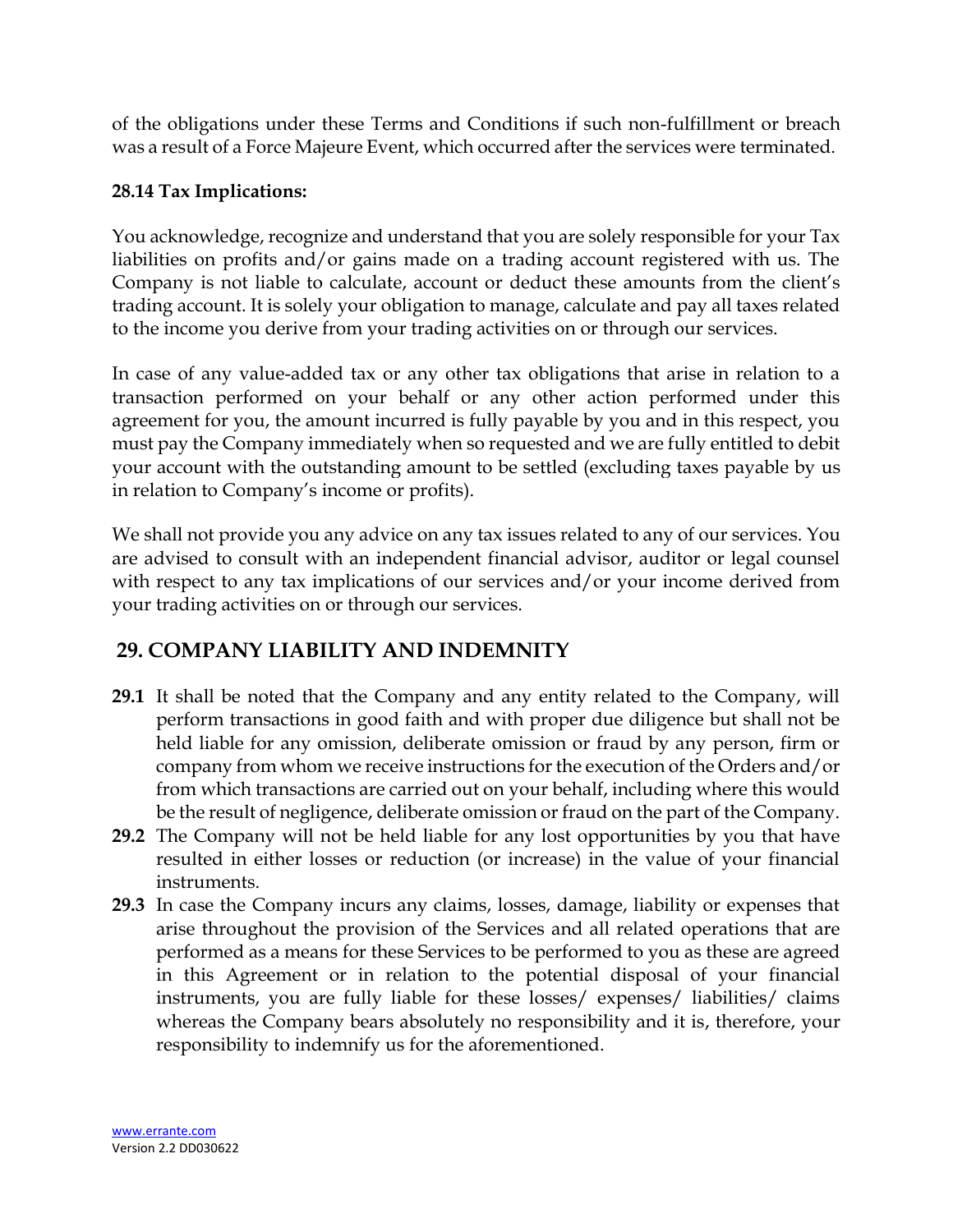- **29.4** The Company shall not be held liable for any damage caused to you as a result of any omission, negligence, deliberate omission or fraud by the bank where the Company's bank account is maintained.
- **29.5** The Company shall not be held liable for the loss of any of your financial instruments and funds in cases where your assets are kept by a third party such as a bank, or for an act, which was carried out based on inaccurate information at its disposal prior to being informed by you, of any change in the said information.
- **29.6** The Company makes every effort to ensure that the Banks and institutions to which your funds and/ or financial instruments are deposited are of good standing and reputation. However, the Company shall not be held liable in the event of a loss resulting from deterioration of the financial standing of a bank or institution, or for an event such as liquidation, receivership or any other event that causes the Bank or institution of a failure and therefore leads to a loss of all or part of the funds deposited.

#### **29.7 Limitation of Liability**

Neither the Company nor its directors, officers, employees, or agents shall be liable for any losses, damages, costs or expenses, whether arising out of negligence, breach of contract, misrepresentation or otherwise, incurred or suffered by you under this Agreement (including any transaction or where we have declined to enter into a proposed transaction).

In no circumstances shall the Company have liability for losses suffered by you or any third party for any special or consequential damages, loss of profits, loss of goodwill or loss of business opportunity arising under or in connection with this Agreement, whether arising out of negligence, breach of contract, misrepresentation or otherwise.

You shall pay to the Company such sums as it may from time to time require in or towards satisfaction of any debit balance on any of your accounts with us and, on a full indemnity basis, any losses, liabilities, costs or expenses (including legal fees), taxes, imposts and levies which the Company may incur or be subjected to with respect to any of your accounts or any transaction or any matching transaction on a Market or with an intermediate broker or as a result of any misrepresentation by you or any violation by you of your obligations under this Agreement (including any transaction) or by the enforcement of the Company's rights.

You acknowledge that you have not relied upon or been induced to enter into this Agreement by a representation other than those expressly set out in this Agreement. The Company will not be liable to you for a representation that is not set out in this Agreement and that is not fraudulent.

# **30. DURATION OF THE AGREEMENT AND AMENDMENT THEREOF**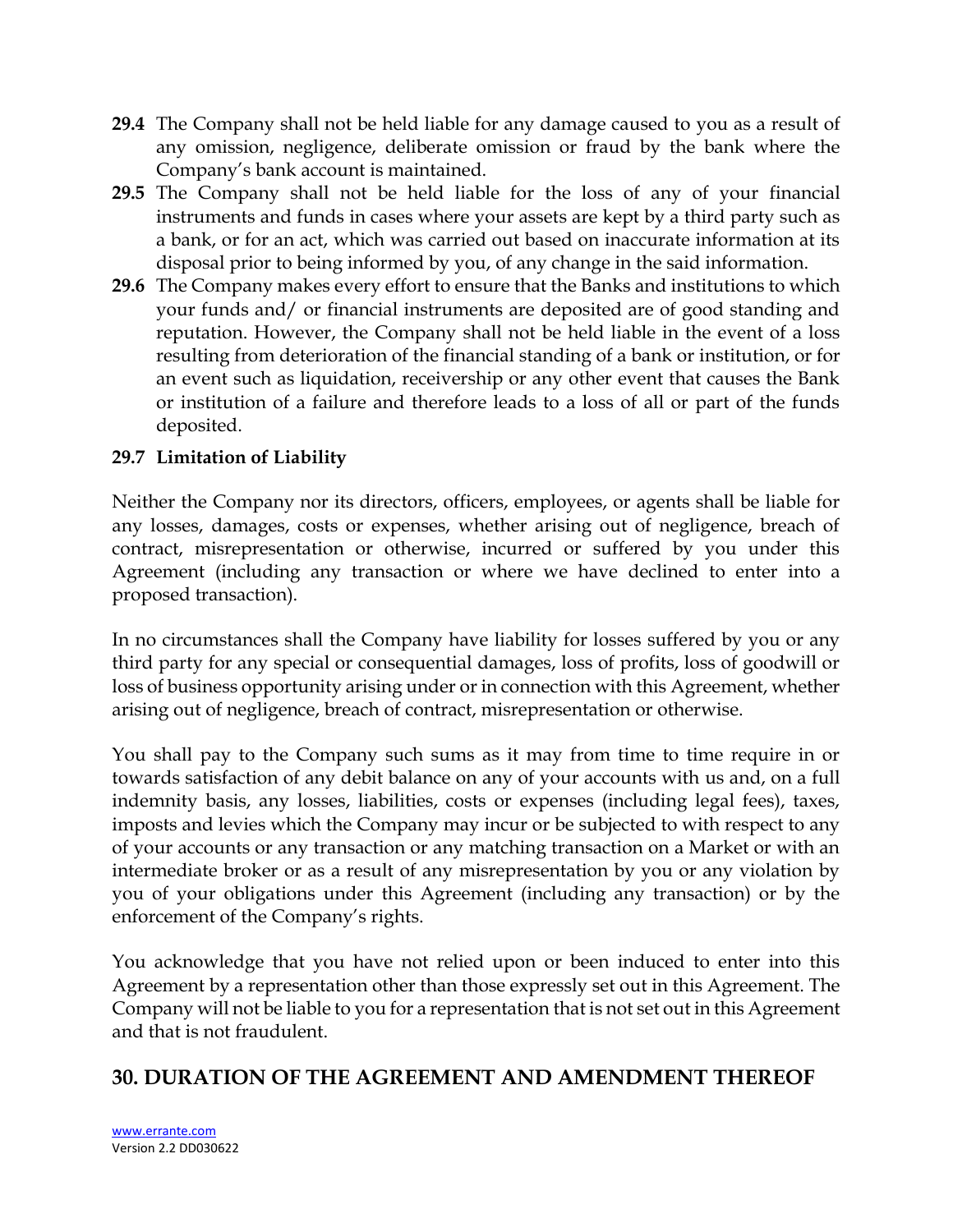This Agreement shall be valid for an indefinite time/ period until its termination from either the Company or you or both. This Agreement is considered valid only when the Client will do his/ her first deposit with us.

The Agreement may be amended in the following cases:

- 1. Unilaterally by the Company if such amendment is necessary following an amendment of the law or if FSA or any other regulatory authority issues decisions or binding directives which affect the Agreement. In any such case, we shall notify the Client of the said amendment either in writing or per electronic mail or through its main webpage and your consent shall not be required for any such amendment.
- 2. In cases where the amendment of the Agreement is not required by any change in the legal framework, the Company shall notify you of the relevant amendment through its main webpage and/ or via email. If objections arise, you may terminate the Agreement within 14 (fourteen) days from the notification by sending a registered letter and on the condition that all pending transactions on behalf of you shall be completed. Upon expiry of the above deadline without the Client having raised any objection, it shall be considered that you consent and/or accept the content of the amendment.

# **31. IMPROPER OR ABUSIVE TRADING AND/ OR UNAUTHORIZED ACTIVITIES**

The Company's objective is to provide sufficient liquidity in the form of streaming tradable prices for most of the financial instruments it offers on the trading platform. As a result of the highly automated nature of the delivery of these tradable prices, Clients acknowledge and accept that price misquotations may occur from time to time.

#### **31.1 Abusive Trading**

Should the Clients execute trading strategies with the objective of exploiting such misquotation(s) or act in bad faith, the Company shall consider this as unacceptable behavior. We reserve the right to cancel or reverse such Transactions, should the Company determine, at its sole discretion and in good faith, that any of the Clients and/ or any of his/ her representative trading on his/ her behalf is taking advantage, benefitting, attempting to take advantage of such misquotation(s) or that any Client is committing any other improper or abusive trading activities such as for example:

- 1. orders placed based on manipulated prices as a result of system errors or system malfunctions;
- 2. arbitrage trading on prices offered by our platforms as a result of systems errors;
- 3. fraud/ illegal actions that led to the transaction;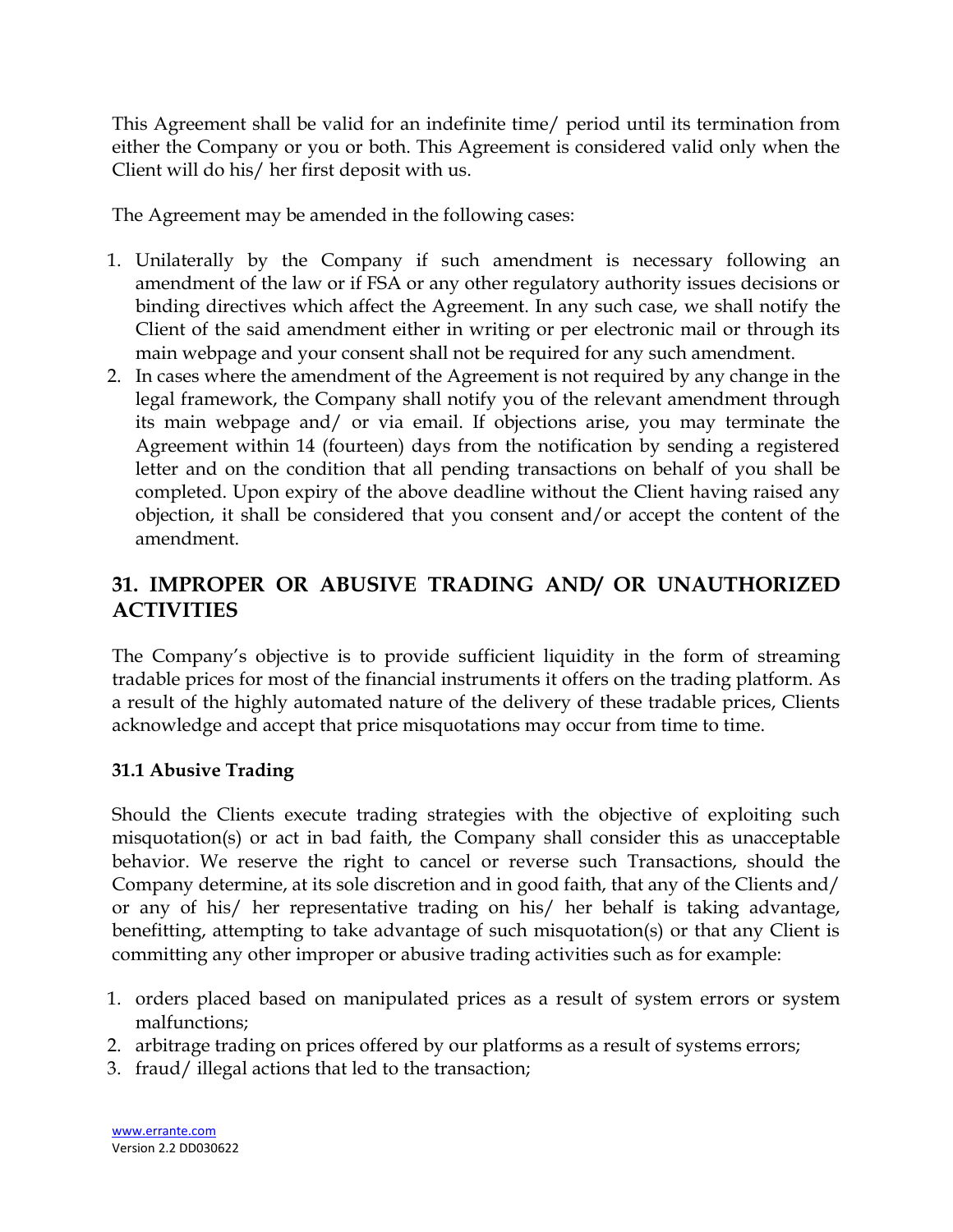4. coordinated transactions by related parties in order to take advantage of systems errors and delays on systems updates.

In the event that, you perform, directly or indirectly Abusive Trading, the Company shall reserve the Right, without prejudice to any other rights we may have under this Agreement, to reverse all previous Transactions that have been considered as a result of Abusive Trading.

#### **31.2 Unauthorized Activities**

Clients agree and acknowledge that they will not use our products and services for any Unauthorized Activity. "Unauthorized Activity" means any act, including but not limited to money laundering, arbitrage, or trading on off-market quotes or any other activity involving the purchase of the Financial Products on one market for immediate resale on another market in order to profit from a price discrepancy or pricing error.

In such events and where we reasonably believe that any transaction involves an unauthorized and/ or abusive activity, the Company will have and retain the right to:

- 1. adjust the offered payouts available to such Clients; and/ or
- 2. restrict Clients' access to streaming, instantly tradable quotes, including providing manual quotation only; and/ or
- 3. obtain from Clients' accounts any historic trading profits that they have gained through such abuse of liquidity as determined by the Company at any time during our trading relationship; and/ or
- 4. reject any order or to cancel a trade; and/ or
- 5. cancel or reserve any transaction; and/ or
- 6. terminate our trading relationship with immediate effect.

The Company has and will continue to develop any tools necessary to identify fraudulent and/ or unlawful access and use of our Online Trading Facility.

## **31.3 Prohibited and Unlawful Trading Techniques**

The concept of using trading strategies aimed at exploiting errors in prices and/or concluding trades at off-market prices and/or by taking advantages of internet delays, commonly known as 'arbitrage', 'sniping' or 'scalping' (hereinafter collectively referred to as "Arbitrage"), cannot exist in an OTC market where the Client is buying or selling directly from the Principal.

The Company reserves the right, not to permit the abusive exploitation of Arbitrage on its Online Trading Facility and/ or in connection with its services.

#### **31.4 Changes in Market Conditions**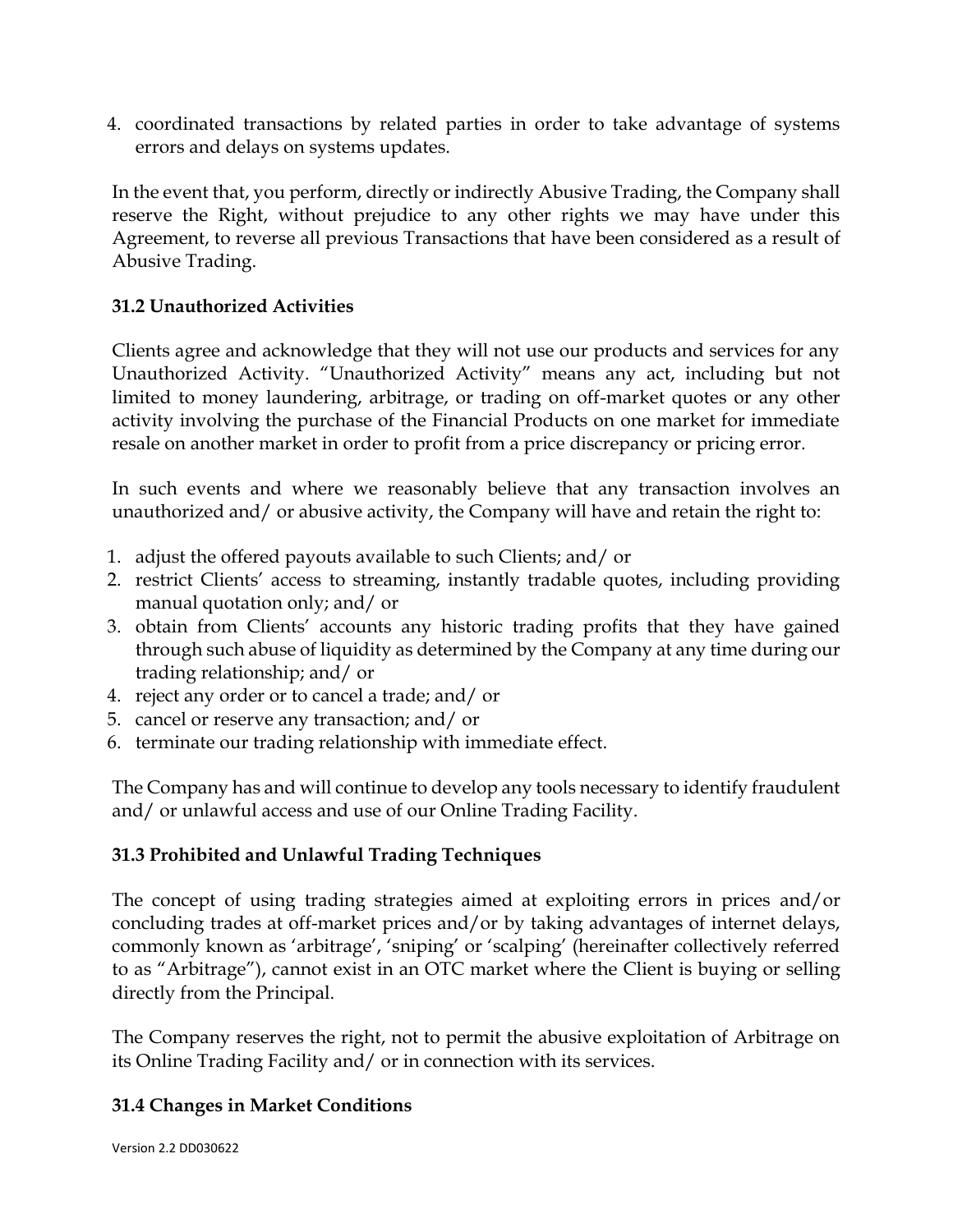The Company shall have no obligation to contact you to advise upon appropriate action in light of changes in Market Conditions or otherwise. Clients agree and acknowledge that trading in CFDs which are traded off-exchange or Over-The-Counter (OTC) Market are highly speculative and volatile and that, following execution of any transaction, Clients are solely responsible for making and maintaining contact with us and for monitoring open positions and ensuring that any further instructions are given on a timely basis.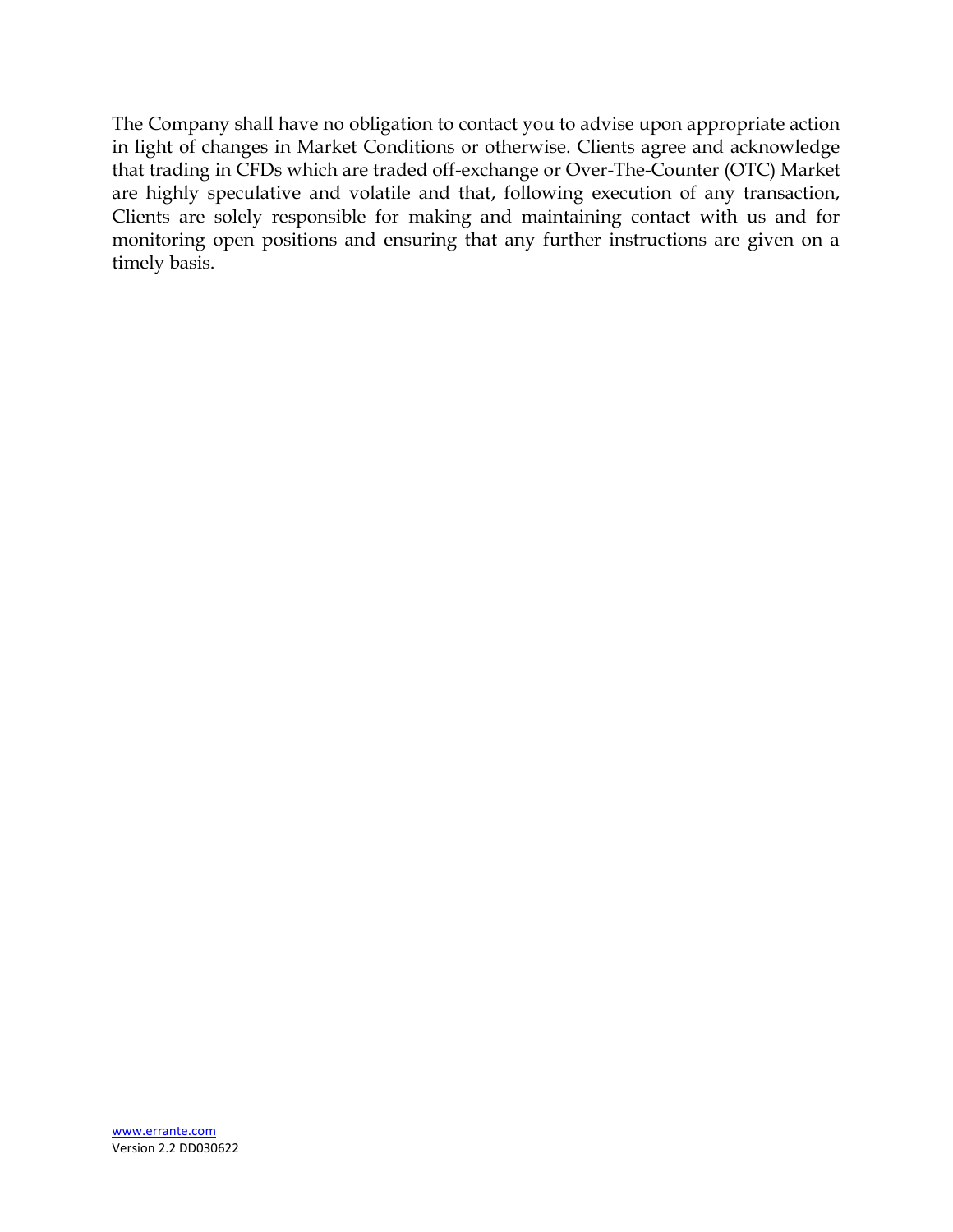# **32. CONTRACTS FOR DIFFERENCE (CFDs) TRADING TERMS**

#### **32.1 Overnight Swaps**

A daily financing charge may apply to each open position at the closing of the Company's trading day related to that CFD. If such financing charge is applicable, it will either be requested to be paid by a client directly to the Company or it will be paid by us to the client, depending on the type of CFD and the nature of the position the client holds. The method of calculation of the financing charge varies according to the type of CFD to which it applies. The financing charge will be credited or debited (as appropriate) to the client's account on the next trading day following the day to which it relates.

The Company reserves the right to change the method of calculating the financing charge, the financing rates and/or the types of CFDs to which the financing charge applies. Changes in our swap interest rates and calculations shall be at our own discretion and without notice. Clients need to always check information for the current rates charged. Information concerning the swap rates for each Instrument is displayed on the trading platform. Rates may change quickly due to market conditions (changes in interest rates, volatility, liquidity, etc) and due to various risk related matters that are at the firm's sole discretion.

As a client, you acknowledge that when leaving a position on a CFD overnight, a premium may be either debited or credited to your account balance. Information concerning the swap rates for each Instrument is available on the Trading Platform and on our [website.](https://errante.com/global-market/forex-markets/)

#### **32.2 Expiry Transactions and Rollover**

For certain Instruments on our Trading Platform that are based on Futures Contracts, we may, in our sole and absolute discretion, and acting reasonably, decide to set an automatic Rollover to the next contract so that they do not automatically expire, unless you or we close the Position before the Expiry Date, in accordance with this Agreement.

We may, at our sole and absolute discretion, with respect to an instrument which has an automatic rollover, amend the pre-communicated date of the automatic rollover. Where an automatic Rollover occurs, the original position will remain open and continue trading on the next contract. In these cases, an adjustment will be made to your Equity in order to reflect the difference between the price of the expired contract and the price of the new contract. We may also make a Spread adjustment at the time of Rollover.

We may, at our sole and absolute discretion, with respect to an Instrument which has an automatic Rollover, remove the automatic Rollover and set back an Expiry Date. Such a change will effect both new positions and existing open positions. In such circumstances,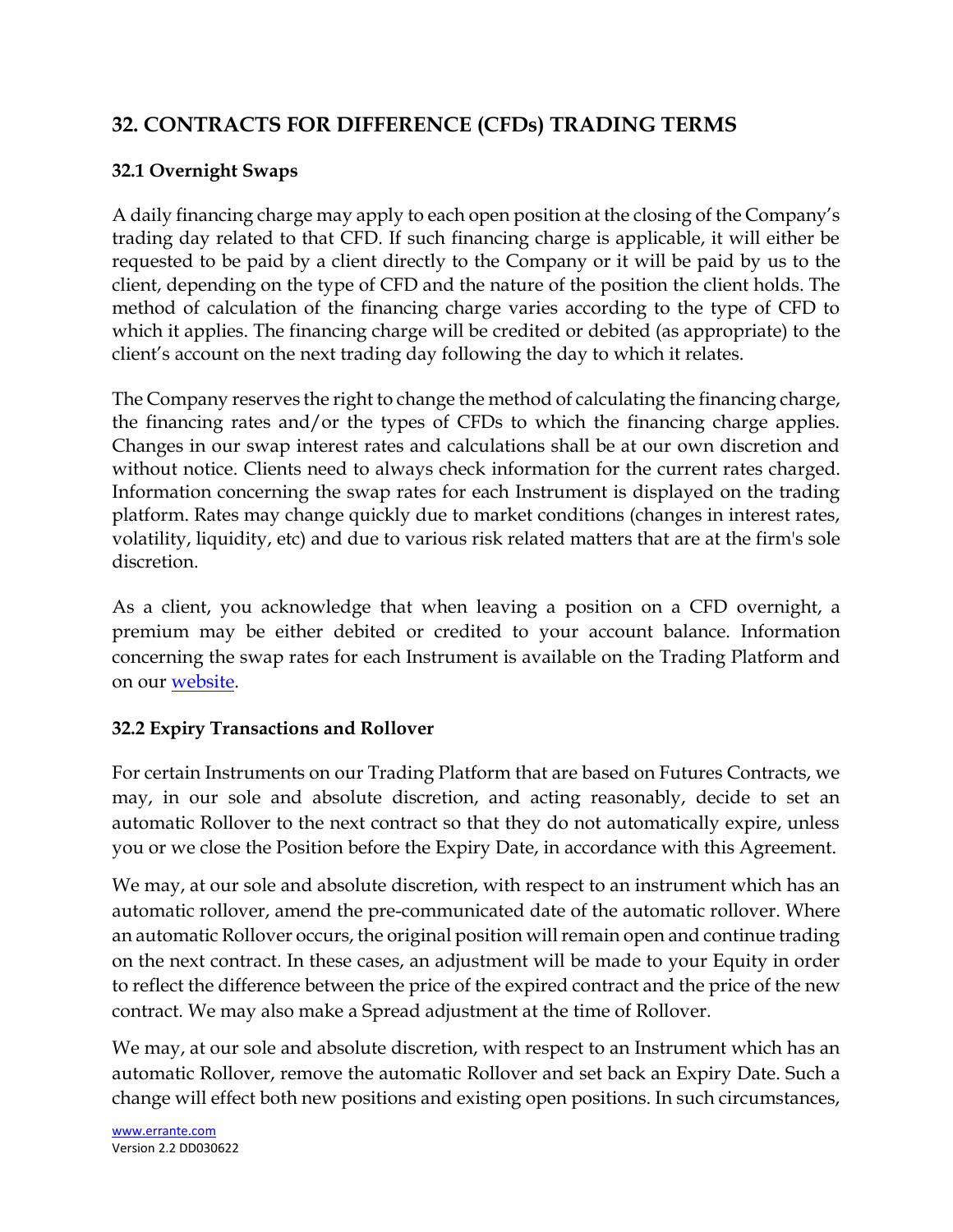we will notify you by email prior to such change to any existing trade, however, you acknowledge that it is your responsibility to make yourself aware of the specific Instrument details available in the instrument tab on the Trading Platform. In respect of a Rollover of an open position, it is your responsibility to ensure that your Trading Account has sufficient available funds to meet the margin required on any relevant new trade to be entered into as part of a Rollover.

You acknowledge that the trading of certain instruments on the Trading Platform may become volatile or illiquid without warning. In such circumstances, it may not be possible to execute orders on your behalf, particularly in the period shortly before an expiry, usually for instruments based on Futures Contracts. If we determine that it would be in our customers' best interests, we may switch to a new contract under a different exchange. Such action would normally require an early rollover of the existing contract; but, in some circumstances, we may need to execute an early expiry, in which case you will receive prior notification by email.

We reserve the right acting reasonably and in accordance with our regulatory obligations to require you to close out Transactions in a timely manner in the event that a trading instrument is removed from the Trading Platform. Where Transactions remain open for more than 7 days following our requirement for you to close them out, we reserve the right to close such Transactions on your behalf at the last available price.

# **32.3 Corporate Actions regarding CFDs on Shares / Indices**

32.3.1 While trading CFDs on Shares and Indices, please consider that the Company may apply reasonable measures in order to reflect the Corporate Actions of the underlying assets. This can include Corporate Actions such as, but not limited to: Splits / Reverse Splits, Dividends Payments, Rights Issues, Mergers or Acquisitions, etc.

32.3.2 Please also note that it is the Client's sole responsibility to be aware if an upcoming corporate event is approaching that may affect the underlying securities. The Company might charge the costs associated with the underline corporate actions, depending on Clients' position direction (Buy/Sell), without notice as this has been applied directly by the Liquidity Providers to the Company.

32.3.3 In relation to a dividend adjustment to be applied to the Client's account, the Client must hold an open trade at the close of the trading session on the Business Day before the ex-dividend date.

# **32.4 Types of Orders**

Orders may be placed as market orders to buy or sell as soon as possible at the price obtainable in the market, or on selected products as limit stop orders to trade when the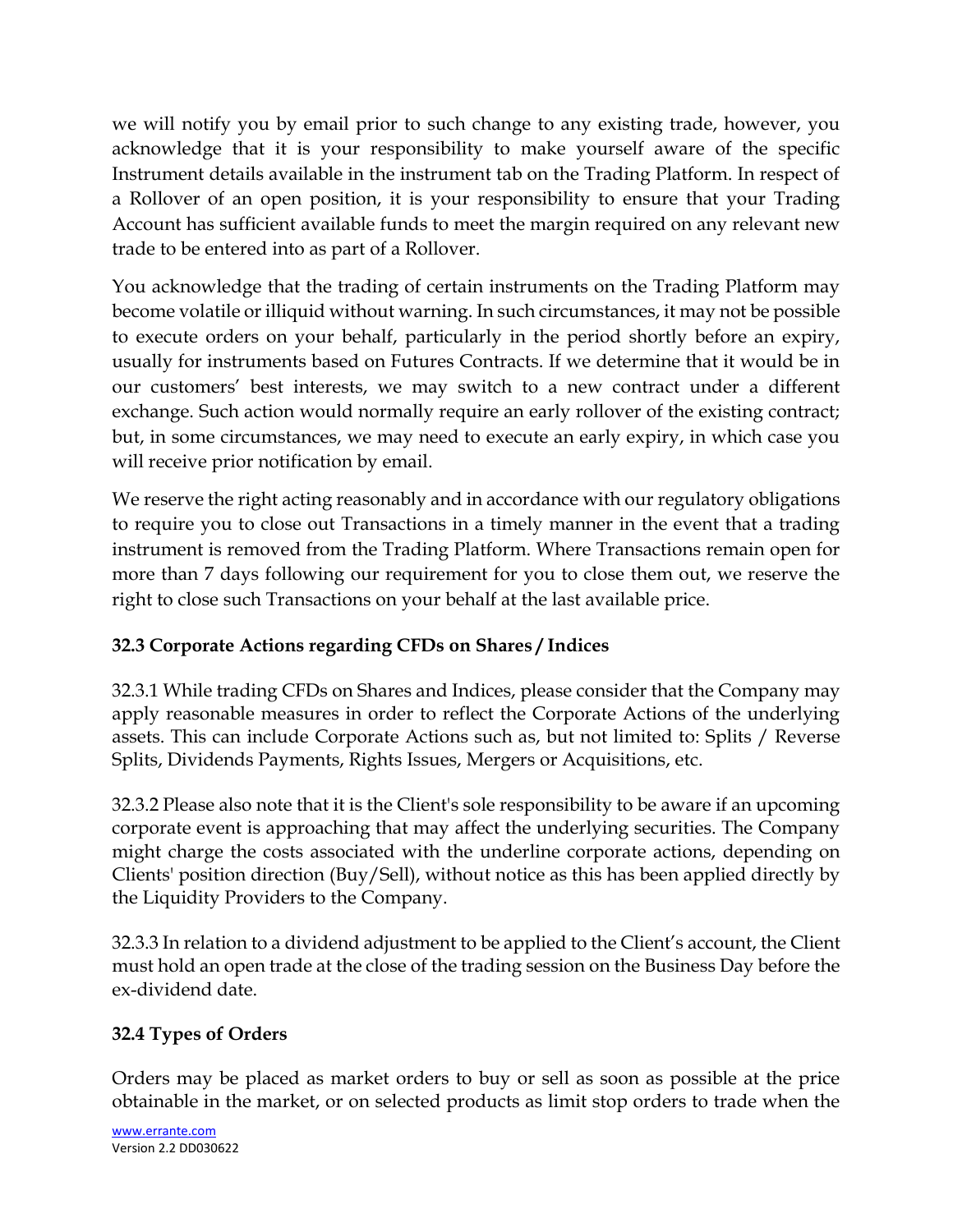price reaches a predefined level. Limit orders to buy and stop orders to sell must be placed below the current market price, and limit orders to sell and stop orders to buy must be placed above the current market price. If the bid price for sell orders or ask price for buy orders is reached, the order will be filled as soon as possible at the price obtainable in the market. Limit and stop orders are executed consistent with the Company's Order Execution Policy and are not guaranteed execution at the specified price or amount unless explicitly stated by us for the specific order.

## **32.5 Execution Practices in the Financial Instruments**

## **32.5.1 Slippage**

You are warned that Slippage may occur when trading in financial instruments. This is the situation when at the time that an Order is presented for execution, the specific price showed to the Client may not be available; therefore, the Order will be executed close to or several pips away from the Client's requested price. So, Slippage is the difference between the expected price of an Order and the price the Order is actually executed at. If the execution price is better than the price requested by the Client, this is referred to as positive slippage. If the executed price is worse than the price requested by the Client, this is referred to as negative slippage.

A Slippage is a normal element when trading in financial instruments. Slippage often occurs during periods of illiquidity or higher volatility (for example due to news announcements, economic events, and market openings and other factors) making an Order at a specific price impossible to execute. Your Orders may not be executed at declared prices. Slippage may appear in all types of accounts we offer. It is noted that Slippage can occur also during Stop loss orders, Limit orders, and other types of Orders.

We do not guarantee the execution of your Pending Orders at the price specified. Limit Orders can be filled at either requested or better price, while Stop Orders can be filled at worse, requested or better price. The resulting Slippage is always subject to market conditions at the time of the execution and the Company has no power of controlling the executed price.

## **32.5.2 General terms of Use**

The Client hereby acknowledges and agrees that the Company may, in its sole discretion, add, remove or suspend from the Platform, any financial instruments, on any type of Underlying Asset or Market, from time to time in the event of a stock transformation event (for example as the result of a takeover, share consolidation/ split, merger, spinoff, nationalization, de-listing, etc.) or if no Client Positions are held in a particular financial instruments at that time.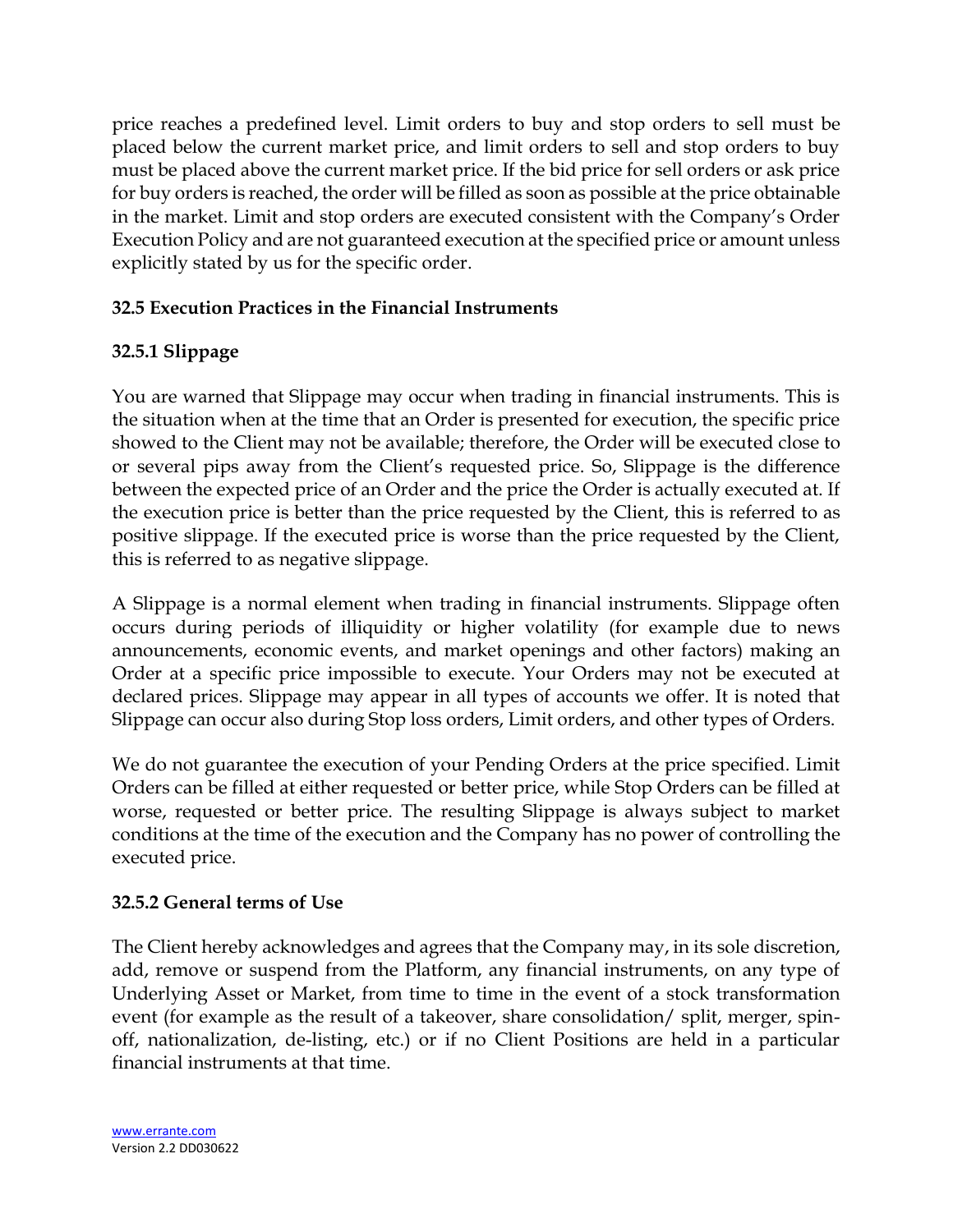Additionally, in the event we are no longer able to continue to provide an instrument in its existing format, we reserve the right, in our sole discretion, to amend the content or terms of an instrument including its expiry date, trading hours or any other parameters in the instrument details tab by providing you with notice.

#### **32.5.3 Benefits**

The Client benefits on Takeovers and Transformations (including events such as share consolidations/ splits, mergers, takeovers, spinoffs, MBOs, de-listings, etc.). Depending on the circumstances of each event, our policy is to close out any client open Positions at the market price immediately prior to the event taking place.

As a result of such an event, if any Instrument becomes subject to an adjustment as the result of a takeover or transformation action we shall determine the appropriate adjustments to be made to the contract price or contract quantity as we consider appropriate to account for the diluting or concentrating effect of the action. Such adjustment shall represent the economic equivalent of the rights and obligations of us and you immediately prior to the action.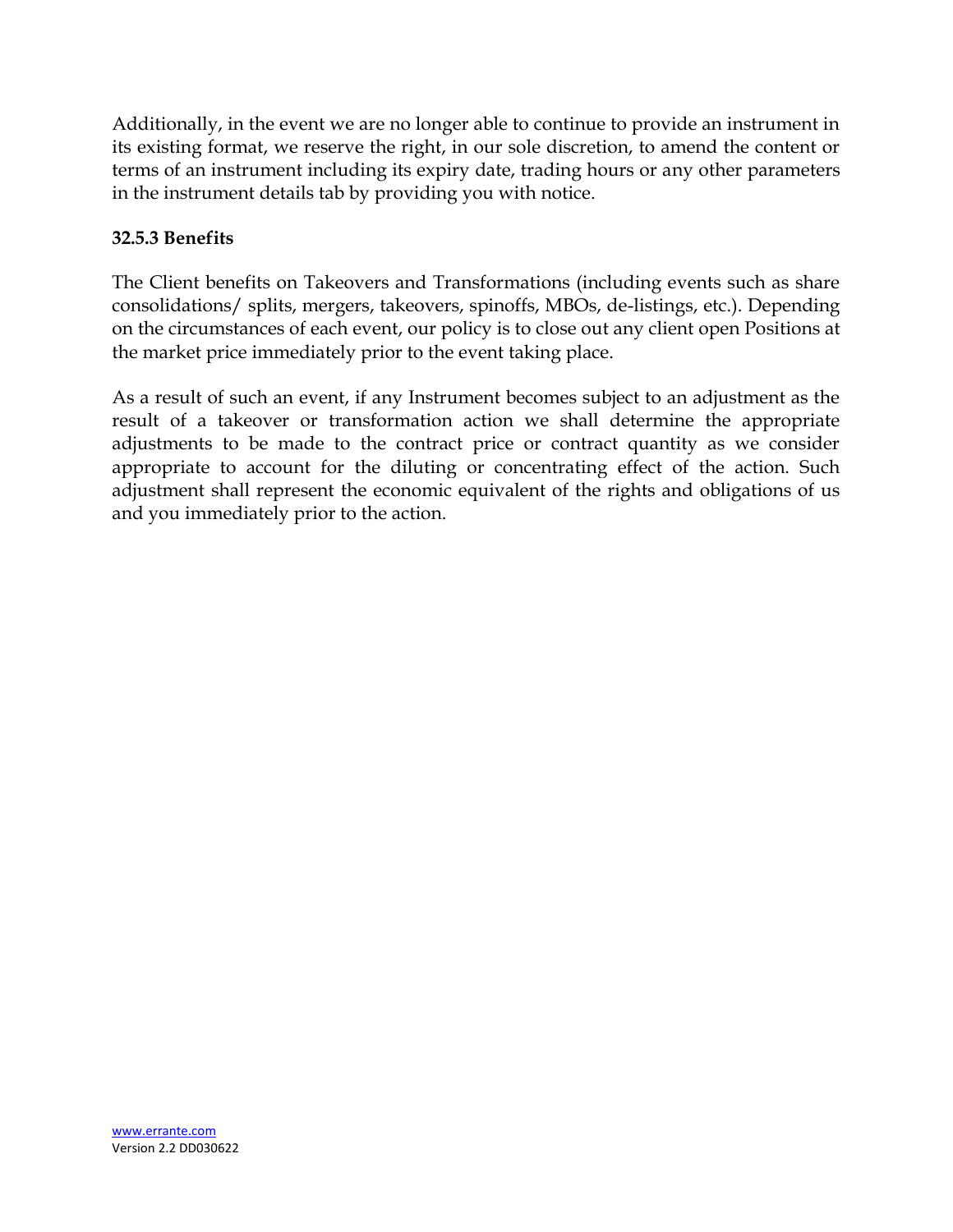#### **32.5.4 Limitations and acceptance of orders**

The Company may but shall not be obliged to accept instructions to enter into a transaction. If we decline to enter into a proposed transaction, we shall not be obliged to give a reason, but we shall notify you accordingly. In a few cases such as technological or/ other system failures or/ in the case of force majeure events or at times where sharp movements in the market make it difficult to determine relevant market price, we may not be able to provide a price for a market.

We reserve the right to refuse to execute your order if we reasonably believe that in executing your order we will not be able to comply with our obligations under the applicable laws and regulations, or, where you do not have sufficient funds or margin for the relevant transaction, or, where the relevant trade would result in a breach of any trading limits set by us in pursuant of our risk management policy.

#### **32.5.5 Minimum and maximum trade sizes**

The Company reserves the right but not the obligation to set limits and parameters to control your ability to place orders at our absolute discretion. We may at any time require you to limit the number of open positions that you may have with us. Such trading limits may be amended, increased, decreased, removed or added by us at our absolute discretion and may include: controls over our total exposure, controls over maximum order amount and order sizes, any other limits, parameters or controls which we may be required to implement with applicable laws and regulations.

## **33. TERMINATION**

#### **33.1 Without Notice**

You have the right to terminate the Agreement by giving the Company at least 14 (fourteen) days written notice, specifying the date of termination in such, on the condition that in the case of such termination, all Client's open positions shall be closed by the date of termination without derogating all the provisions aforementioned therein, including all outstanding fees, charges, commissions, penalties and/or dealing expenses incurred by terminating this Agreement; and any losses and expenses realized in closing any transactions or settling payments or concluding outstanding obligations incurred by us on your behalf.

The Company may terminate this Agreement by giving you within 14 (fourteen) days written notice, specifying the date of termination therein.

The Company may terminate this Agreement immediately without giving any notice in the following cases: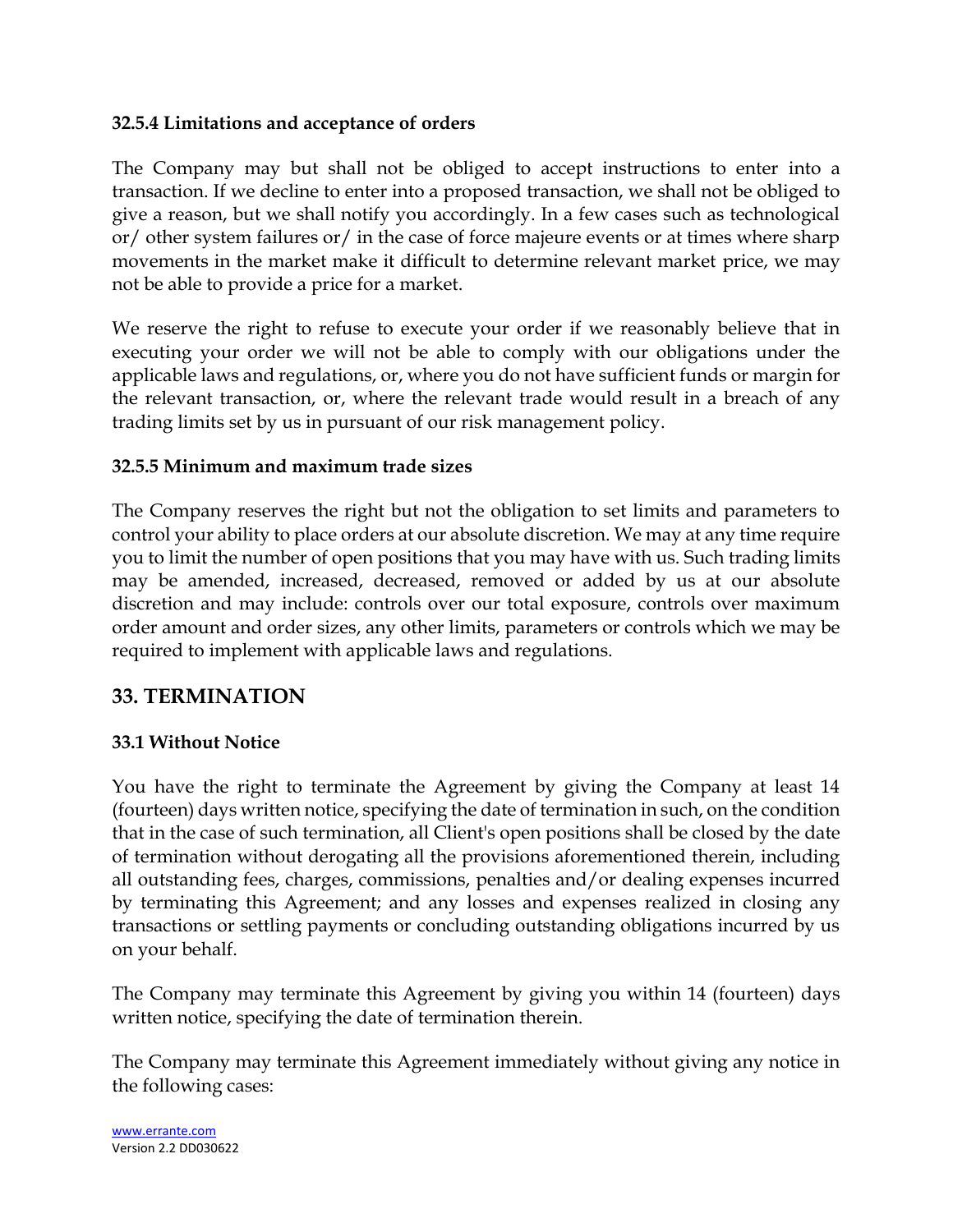- 1. Death of the Client;
- 2. In case of a decision of bankruptcy or winding up of you is taken through a meeting or through the submission of an application for the aforementioned;
- 3. Termination is required by any competent regulatory authority or body;
- 4. You violate any provision of this Agreement and in the Company's opinion this Agreement cannot be implemented;
- 5. You violate any law or regulation to which you are subject, including but not limited to, laws and regulations relating to exchange control and registration requirements;
- 6. You involve the Company directly or indirectly in any type of fraud;
- 7. An Event of Default as defined in Section 31.3 of this Agreement occurs.

The termination of the Agreement shall not, in any case, affect the rights which have arisen, existing commitments or any contractual provision which was intended to remain in force after the termination and in the case of termination, you shall pay:

- 1. Any pending fee of the Company and any other amount payable to us;
- 2. Any charge and additional expenses incurred or to be incurred by the Company as a result of the termination of the Agreement;
- 3. Any damages which arose during the arrangement or settlement of pending obligations.
- 4. Failure to provide us with personal identifiable documentation and information within the time frame in which the verification of the identity of a client, not exceeding fourteen (14) days from the initial contract.

## **33.2 Breach**

In case of breach by you of this agreement, we reserve the right to reverse all previous transactions which place the Company's interests and/or all of any of its Clients' interests at risk before terminating the Agreement.

#### **33.3 Events of Default**

The following shall constitute "Events of Default" on the occurrence of which the Company shall be authorized to exercise its rights in accordance with the paragraph below:

- 1. Your failure to observe or perform any other provision of this Agreement and such failure continues for one (1) business Day after notice of non-performance has been provided to you by the Company.
- 2. The commencement by a third party of procedures seeking your bankruptcy (in case of a natural person) or your insolvency or other similar voluntary cases of liquidation (in case of legal person) under the applicable laws or any other similar proceedings which are analogous to those pre-mentioned in relation to you.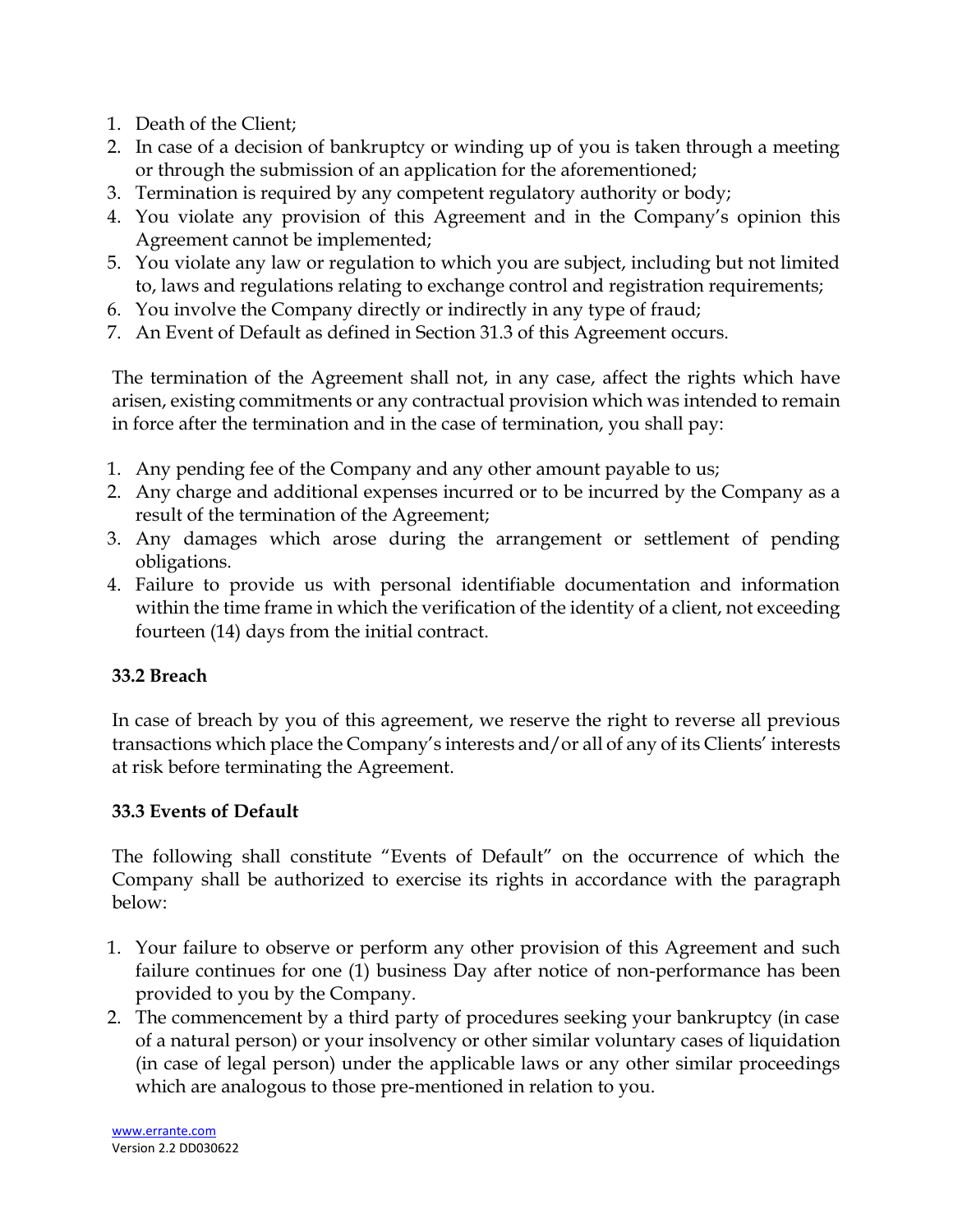- 3. You take advantage of delays occurred in the prices and places Orders at outdated prices, trades at off-market prices and/ or outside operating hours and performs any other action that constitutes improper trading.
- 4. You die or become of unsound mind (if a natural person).
- 5. Any identified Conflict of interest arises and cannot be managed by the Company;
- 6. Any representation or warranty made or given or deemed made or given by you under this Agreement proves to have been false or misleading in any material respect as at the time it was made or given or deemed made or given.
- 7. Any other situation where the Company reasonably considers it necessary or desirable for its own protection or any action is taken, or event occurs which we consider that might have a material adverse effect upon your ability to perform any of its obligations under this Agreement.

On the occurrence of an Event of Default the Company shall be entitled to take, in its absolute discretion, any of the following actions at any time and without giving prior notice to you:

- 1. instead of returning your investments equivalent to those credited to your account, to pay you the fair market value of such investments at the time the Company exercises such right, and/ or
- 2. to sell such part of your investments as are in the Company's possession or in the possession of any nominee or third party appointed under or pursuant to this Agreement, in each case as the Company may in its absolute discretion select or and upon such terms as we may in its absolute discretion think fit (without being responsible for any loss or diminution in price) in order to realize funds sufficient to cover any amount due by you hereunder, and/ or
- 3. to close out, replace or reverse any transaction, buy, sell, borrow or lend or enter into any other transactions or take, or refrain from taking such other action at such time or times and in such manner as, at the Company's sole discretion, we consider necessary or appropriate to cover, reduce or eliminate its loss or liability under or in respect of any of your contracts, positions or commitments, and/ or
- 4. to treat any or all transactions then outstanding as having been repudiated by the Client, in which event the Company's obligations under such transaction or transactions shall thereupon be canceled and terminated.

# **34. RISK ACKNOWLEDGMENT**

**34.1** It shall be noted that due to market conditions and fluctuations, the value of financial instruments may increase or decrease, or may even be reduced to zero. Regardless of the information, the Company may provide to you, you agree and acknowledges the possibility of these cases occurring.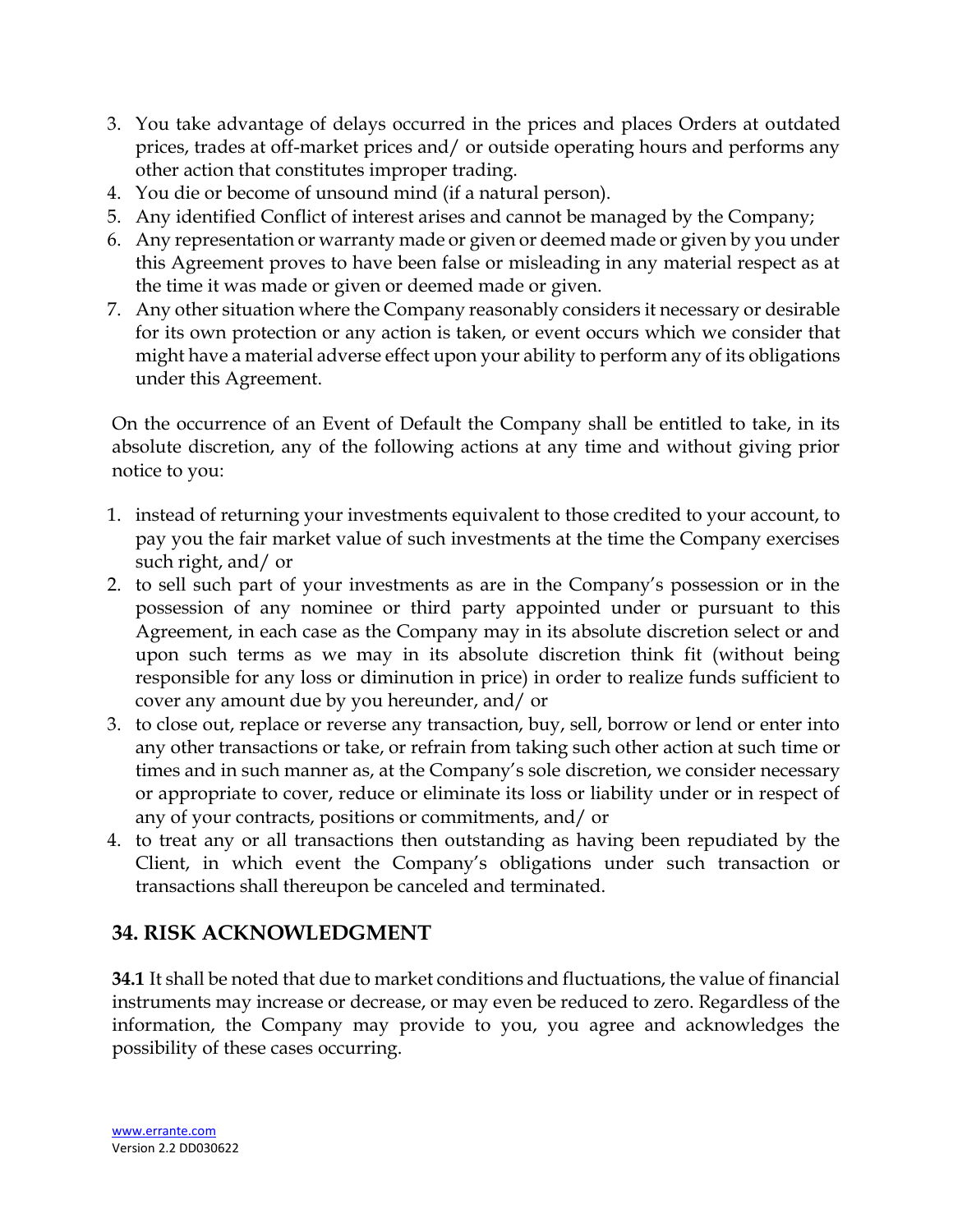You are aware and acknowledge that there is a great risk of incurring losses and damages as a result of the investment activity (purchase and/or sale of financial instruments) through the Company and our Trading Platform and accept that you are willing to undertake this risk upon entering into this business relationship.

You declare that you have read, understood and unreservedly accepted the following:

- 1. Trading and investing in leveraged and/or non-leveraged Instruments is (i) highly speculative; (ii) may involve an extreme degree of risk; and (iii) is appropriate only for persons who, if they trade on margin, can assume risk of loss in excess of their margin deposit.
- 2. Information on the previous performance of a financial instrument does not guarantee its current and/ or future performance. Historical data are not and should not be considered as reflective of the future returns of any financial instruments.
- 3. In cases of financial instruments traded in currencies other than the currency of your country of residence, you are running the risk of a change in the exchange rate that will decrease the value and price of the financial instruments and affect their performance.
- 4. You must be aware that you are running the risk of losing all your funds invested and must only purchase financial instruments if you are willing to do so if happened. Further, all expenses and commissions incurred will be payable by you.
- 5. You are aware that any open positions may be automatically closed if you fail to provide the Company with documentation within the required time period.

**34.2** The maximum loss that may be incurred by any client is the amount of money paid by them to the Company including rolling fees for day trade deals.

**34.3** Each financial contract purchased by a Client via our website is an individual Agreement made between the client and the Company and is not transferable, negotiable or assignable to or with any third party.

# **35. CONFIDENTIAL INFORMATION**

# **35.1 Confidentiality**

The Company does not have any obligation to disclose to you any information or take into consideration any information either when making any decision or when it proceeds to any act on behalf of you unless otherwise agreed and stated in this Agreement and where this is imposed by the relevant Laws and Regulations and directives in force.

The Company will never disclose any private or otherwise confidential information in regard to our Clients and former Clients to third parties without the express written consent of our Clients, except in such specific cases in which disclosure is a requirement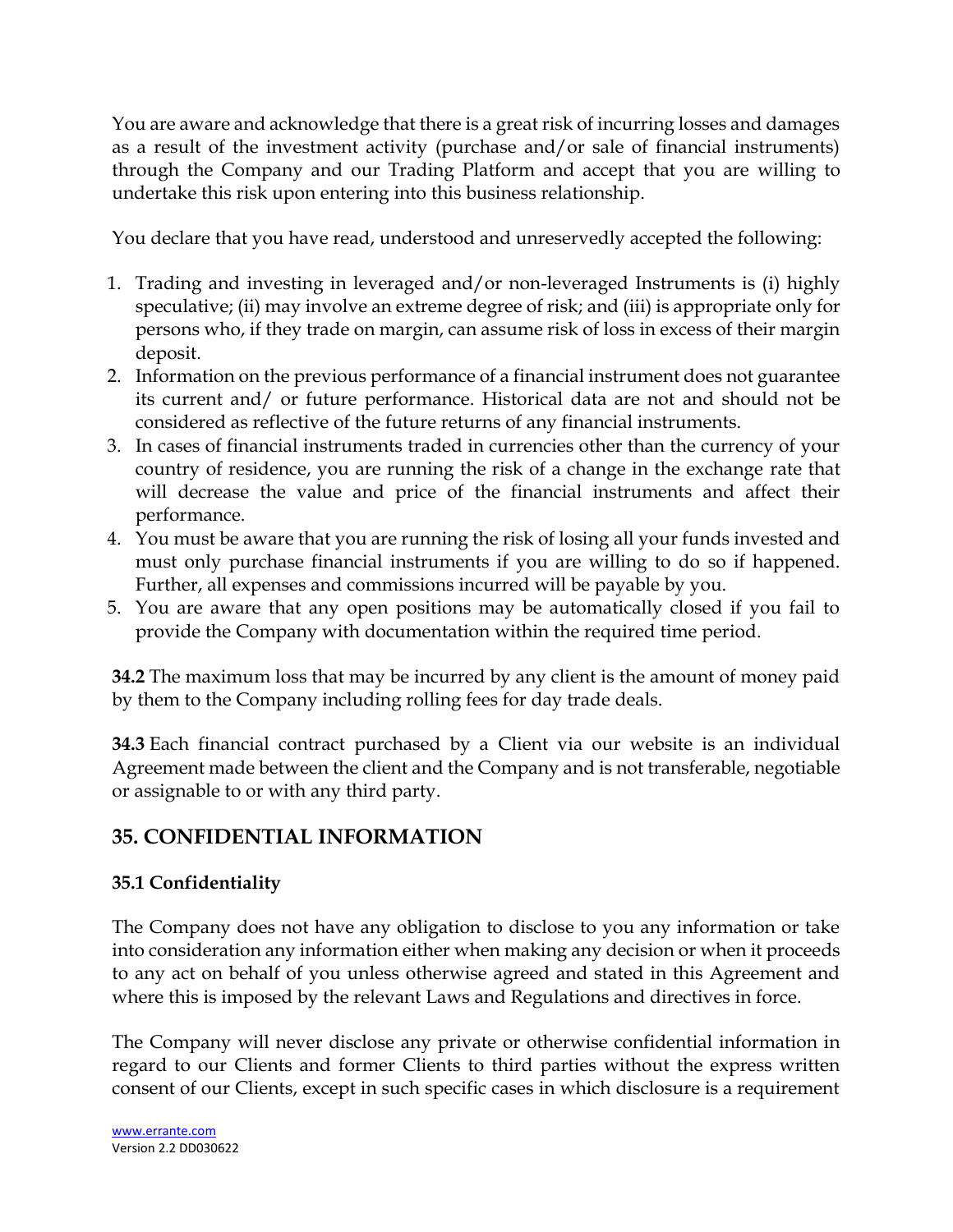under law or is otherwise necessary in order to perform verification analysis on the Client's identity for the purposes of safeguarding their account and securing their personal information.

## **35.2 Communication**

Unless the contrary is specifically provided, any notice, instructions, authorizations, requests or other communications to be given to us by you under the Agreement shall be in writing and shall be sent to the Company's mailing address as indicated in our website or to any other address which we may from time to time specify to you for this purpose and shall take effect only when actually received by the Company, provided they do not violate and are not contrary to any term of this Agreement.

You hereby consent to your account information and trade confirmations being available online instead of having such information delivered to you by mail or email. You will be able to access account information through the trading platform using your Account credentials. We publish all your account activity, so you can download such a report from your account.

This Agreement covers any form of communication between the Company and you including email, telephone, fax and any other means of communication we agree.

Any orders or instructions you provide us with via email or any other electronic means will constitute evidence of the orders or instructions given.

You further acknowledge that the Company may record telephone conversations between you and us without the use of a warning tone to ensure that the material terms of the transaction and any other material information relating to the transaction are promptly and accurately recorded. Such records will be the Company's sole property and accepted by you as evidence of the Orders or instructions given.

It is the responsibility of the client to ensure that any communication with us with regards to any matter, you should do so on time as the Company cannot accept any liability for any loss that arises as a result of undeliverable or delayed communication sent to us by you.

## **35.3 Disclosure of Clients' Information**

We do not disclose our Client's information (whether active or/ inactive) to any nonaffiliated third-parties other than in the following:

1. **Regulatory or/ Lawful Disclosure:** We may disclose personal information of our Clients to third-parties as permitted by or required to comply with applicable Laws and/or Regulations in the jurisdiction of which you are a permanent resident or/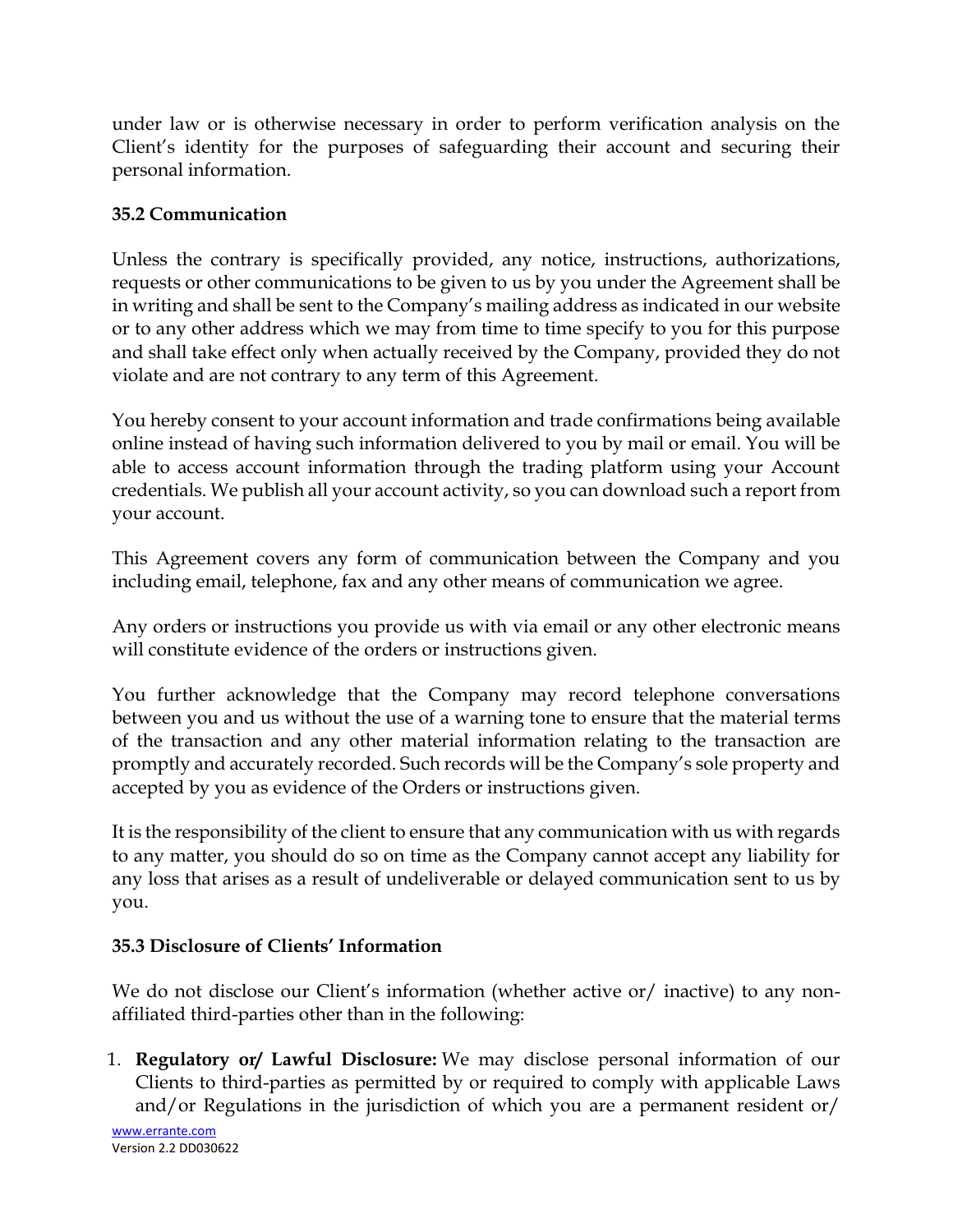citizen and/or jurisdictions where the Company may be lawfully required to do so. Within the context of our licensed services, we may share your data with the state regulator of Seychelles (FSA) in order to be able to fully perform its supervisory functions and take steps to ensure the Company's compliance with obligations under the applicable laws.

- 2. **Third Parties:** We do not disclose personal information of our Clients to our Affiliates and/or third parties. Any disclosure made by us to third parties shall result from support services for your Account or to facilitate your transactions or contracts with us (such parties include companies related to Errante, payment providers, legal, professional or accounting advice).
- 3. **Disclosure to affiliate companies and/or Business Introducers:** We may disclose personal information of our Clients to our affiliate companies or IBs in order to provide you with the relevant services.
- 4. **Other Disclosures:** By consenting to the terms of this Agreement, you have consented to the disclosure of the data or where disclosure is necessary to achieve the purpose(s) for which it was collected, processed and stored such data, and that the data may also be disclosed in some circumstances where we have reason to believe that doing so is necessary to identify, contact or bring legal action against anyone damaging, injuring, or interfering with our rights, property, users, or anyone else who could be harmed by such activities, or otherwise where necessary for the establishment, exercise or defense of legal claims. For more information, please read our [Privacy Policy.](https://errante.com/privacy-policy/)

# **36. PERSONAL DATA PROTECTION**

The Company will collect, process and store all personal data of its Clients, and where you are a corporate entity, shall include personal data of any of your directors, employees or officers.

We collect, process and store information about our Clients, including, without limitation to personal information on identity, trading history, financial information, payment information, repayment information, and transaction information in order for the Company to comply with its legal obligations and the anti-money laundering legislation.

For this purpose, we may share or transfer Clients' personal data to payment service providers (PSPs) whose card or/ payment method the Client selected for payment for the said providers to process the payment (e.g. Skrill, Neteller, etc). Data transfer is performed to fulfill the contractual relationship and the provision of investment and/or ancillary services.

Within the Company, access to your personal data is given to those officers who require such access to perform our contractual and legal obligations. Access is given to the third party, service providers and agents under a service agreement with the Company for these and other regulatory purposes. The Service providers and agents appointed by the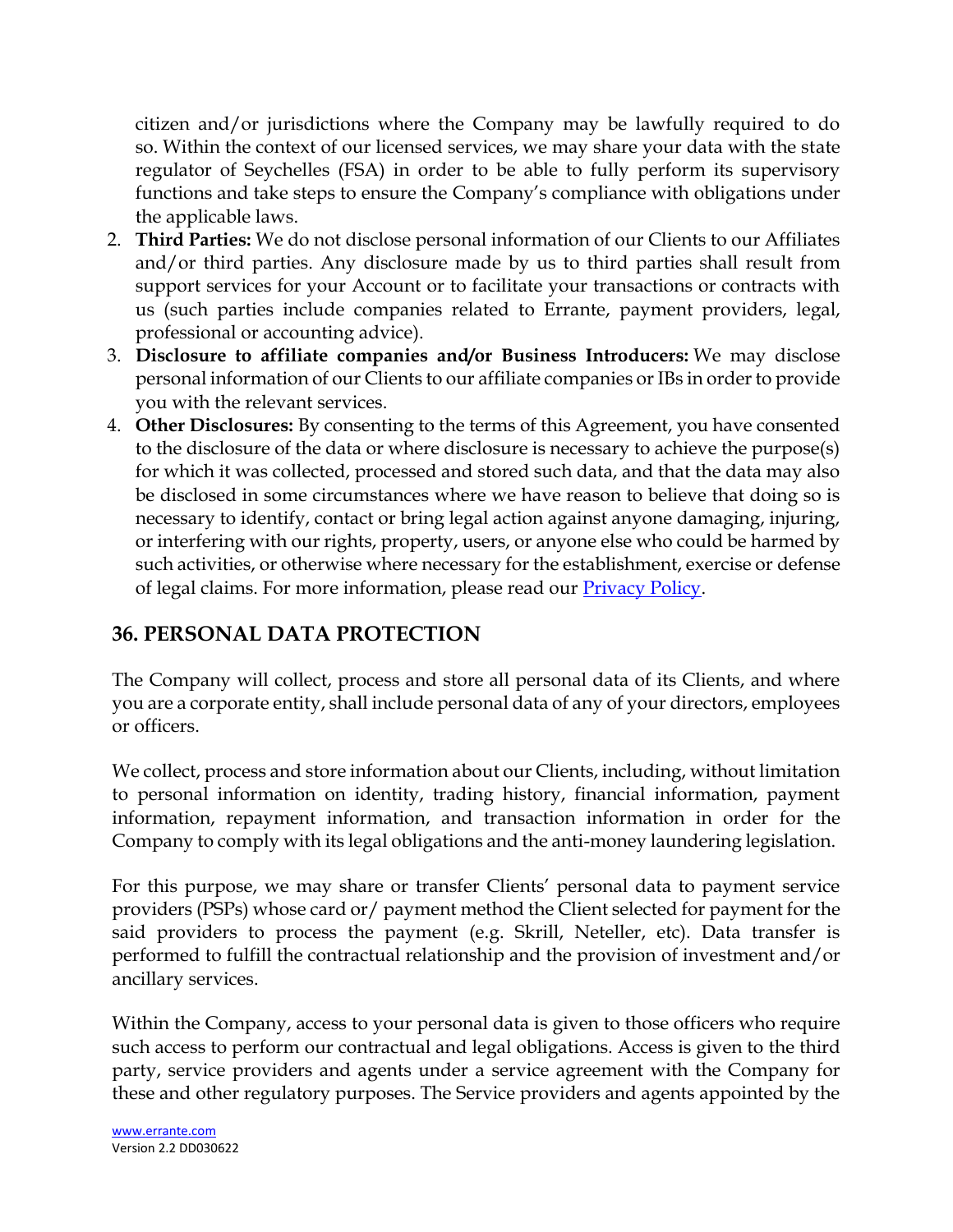Company are required to observe the instructions and authorization provided in relation to the processing of personal data of its Clients.

We store all personal data necessary and mandated by law for a period of five (5) years after the termination of the Client's relationship with the Company. If the purpose of the storage ceases to apply or storage period mandated by law expires, the personal data are archived or erased pursuant to regulatory provisions.

By accepting this Agreement, you understand and consent that you have read and accepted the terms of the "Privacy Policy" that the Company has adopted as this Policy is mentioned in detail in our main website available to all Clients.

# **37. COMPLAINTS PROCEDURE**

The Company has set out the procedures that need to be followed in the event that a Client wants to lodge a complaint about the product or the distribution and sale of the product or the conduct of the Company, pursuant to our "Complaints [Handling Policy](https://errante.com/complaints-handling-policy/)", available on our website.

The Client may subsequently submit the complaint following the above mentioned policy to our Compliance Department at [compliance@errante.com.](mailto:compliance@errante.com)

# **38. CONFLICT OF INTEREST**

Under Applicable Regulations, the Company is required to have arrangements in place to manage conflicts of interest between the Company and its Clients and between other Clients. We will make all reasonable efforts to avoid conflicts of interest. Where such conflicts cannot be avoided We shall ensure that you are treated fairly and at the highest level of integrity and that your interests are always protected . We reserve the right to give you notice of termination in accordance with the provisions of Section 33 of this Agreement (Termination), and more information regarding the identified conflict of interest shall be provided to you upon request.

You acknowledge and accept that you have read and accepted the "Conflicts of Interest Policy", which was provided to you during the registration process and made available on our website.

# **39. THIRD-PARTY AND WEBSITE CONTENT**

You acknowledge that the website ("<https://errante.com/>") might include general information, news, commentaries, quotes and other information related to financial markets and/or advertising.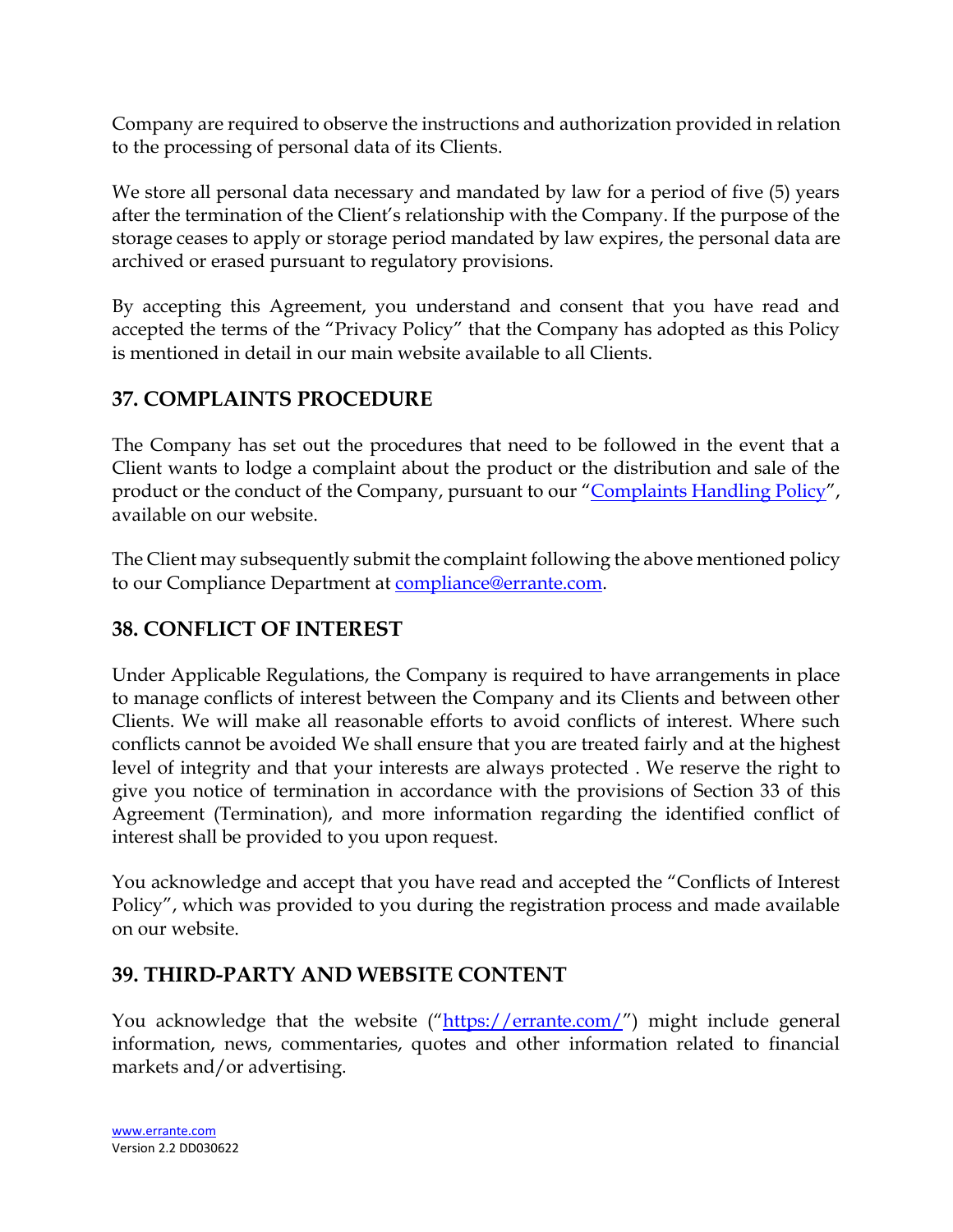The information provided by the Company does not constitute investment research or advice. All news, commentaries, quotes and other information related to financial markets published by us are strictly of promotional/marketing nature. Your consent to receive such material may be revoked at any time by following the instructions in our Privacy Policy.

Within the scope of this Agreement, the Company will not be liable for the content of any third-party websites or omissions or the actions of their proprietors nor for the contents of Third-party advertisements or activities on those websites.

Any hyperlinks to other websites are provided for general information purposes only, and the use of such links by Clients or potential client remains at own risk.

Our website is regulated by the provisions of our Privacy policy and all applicable local legislation and regulations, as amended from time to time.

# **40. GENERAL PROVISIONS**

You acknowledge that no representations were made to you by or on behalf of the Company which has in any way incited or persuaded you to enter into the Agreement.

#### **40.1 Copyright**

Copyrights published on our website [www.errante.com](http://www.errante.com/) belong to the Company or of third parties which have authorized the Company of its use on the website or Service. It is prohibited to alter, advertise, publish, sell, distribute or make any commercial use of the copyrighted material, whether in whole or in part, except with a signed prior acknowledgment from the Company.

Unless agreed otherwise, all content, including but without limitation to the marketing plan, information, questions and answers, emails and commentaries (hereinafter "Information") provided to the Company shall not constitute a confidential or proprietary right of the Clients. By accepting the terms of this Agreement, you have granted authorization to the Company to use your information (except for personal identification), at the sole discretion of the Company without additional consent and/or the need for compensation due to such use.

You shall refrain from providing or uploading content that is illegal or harmful or inappropriate to other Clients, and prohibited action which might revoke the license of the Company.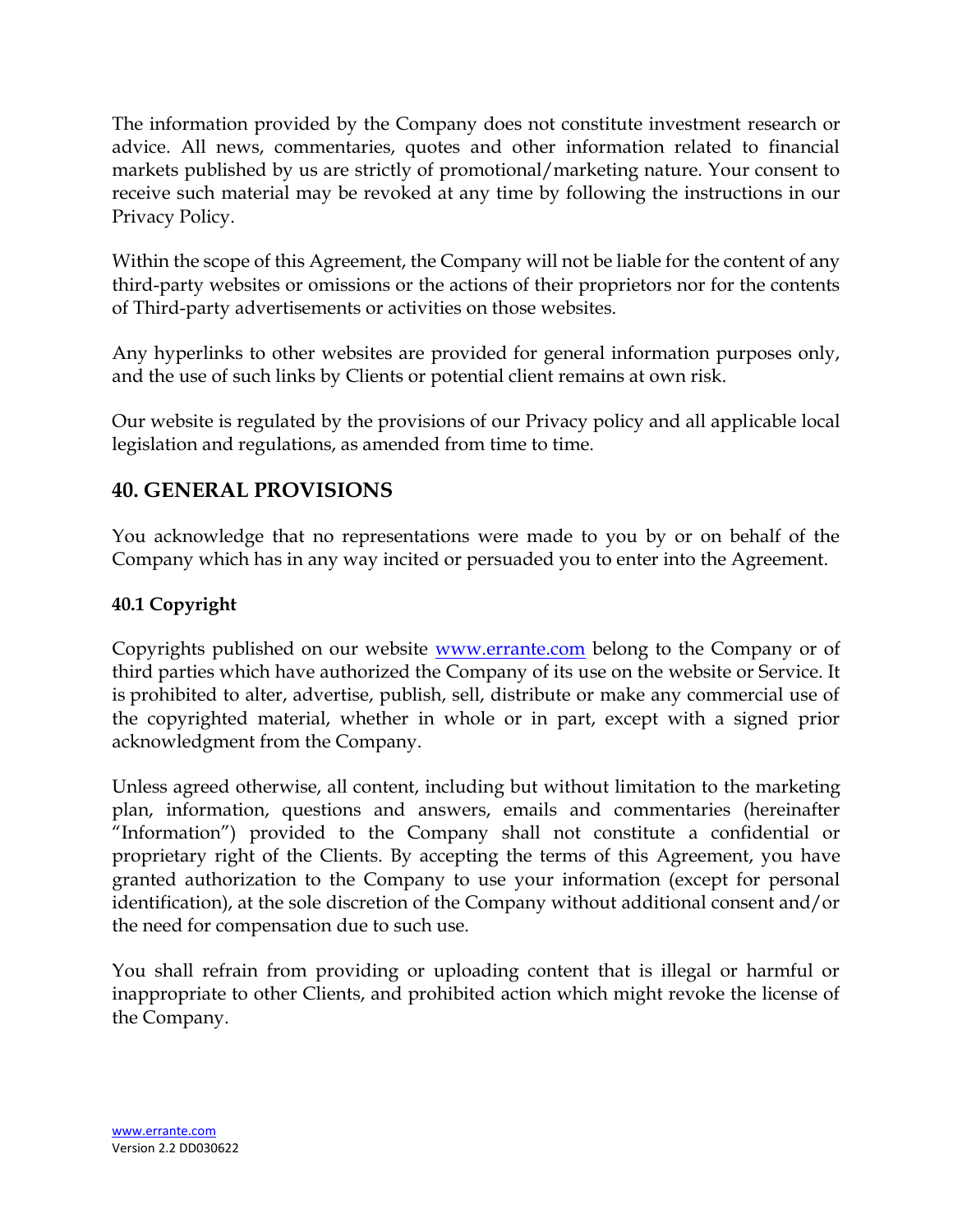#### **40.2 Enforceability**

In case any provision of the Agreement is or becomes, at any time, illegal void or nonenforceable in any respect, in accordance with a law and/ or regulation of any jurisdiction, the legality, validity or enforceability of the remaining provisions of the Agreement or the legality, validity or enforceability of this provision in accordance with the law and/ or regulation of any other jurisdiction, shall not be affected.

All your transactions shall be subject to the laws which govern the establishment and operation, the regulations, arrangements, directives, circulars, and customs (jointly hereinafter called the "Laws and Regulations") of FSA and any other authorities which govern the operation of the Securities Dealers (as defined in such Laws and Regulations), as they are amended or modified from time to time.

The Company shall be entitled to take or omit to take any measures which it considers desirable in view of compliance with the Laws and Regulations in force at the time. Any such measures as may be taken and all the Laws and Regulations in force shall be binding for you and shall not render us or any of our directors, officers or employees liable.

You shall take all reasonably necessary measures (including, without prejudice to the generality of the above, the execution of all necessary documents) so that the Company may duly fulfill its obligations under the Agreement.

The location of detailed information regarding the execution and conditions for the investment transactions in financial instruments conducted by the Company and other information regarding the activity of the Company are accessible and addressed to any natural persons and legal entities via our website.

#### **40.3 No Waiver**

No failure by either party to this Agreement herein at any time to give notice of any breach by the other party to, or to require compliance with, any condition or provision of this Agreement shall be deemed a waiver of similar or dissimilar provisions or conditions at the same or at any prior or subsequent time. The failure of any party hereto to exercise any right, power or remedy provided under this Agreement or otherwise under the applicable Laws and/ Regulations, or to insist upon compliance by any other party hereto with such party's obligations hereunder, and any custom or practice of the parties in conflict with the terms hereof, shall not constitute a waiver by such party of such party's right to exercise any such or other rights, power or remedy or to demand such compliance.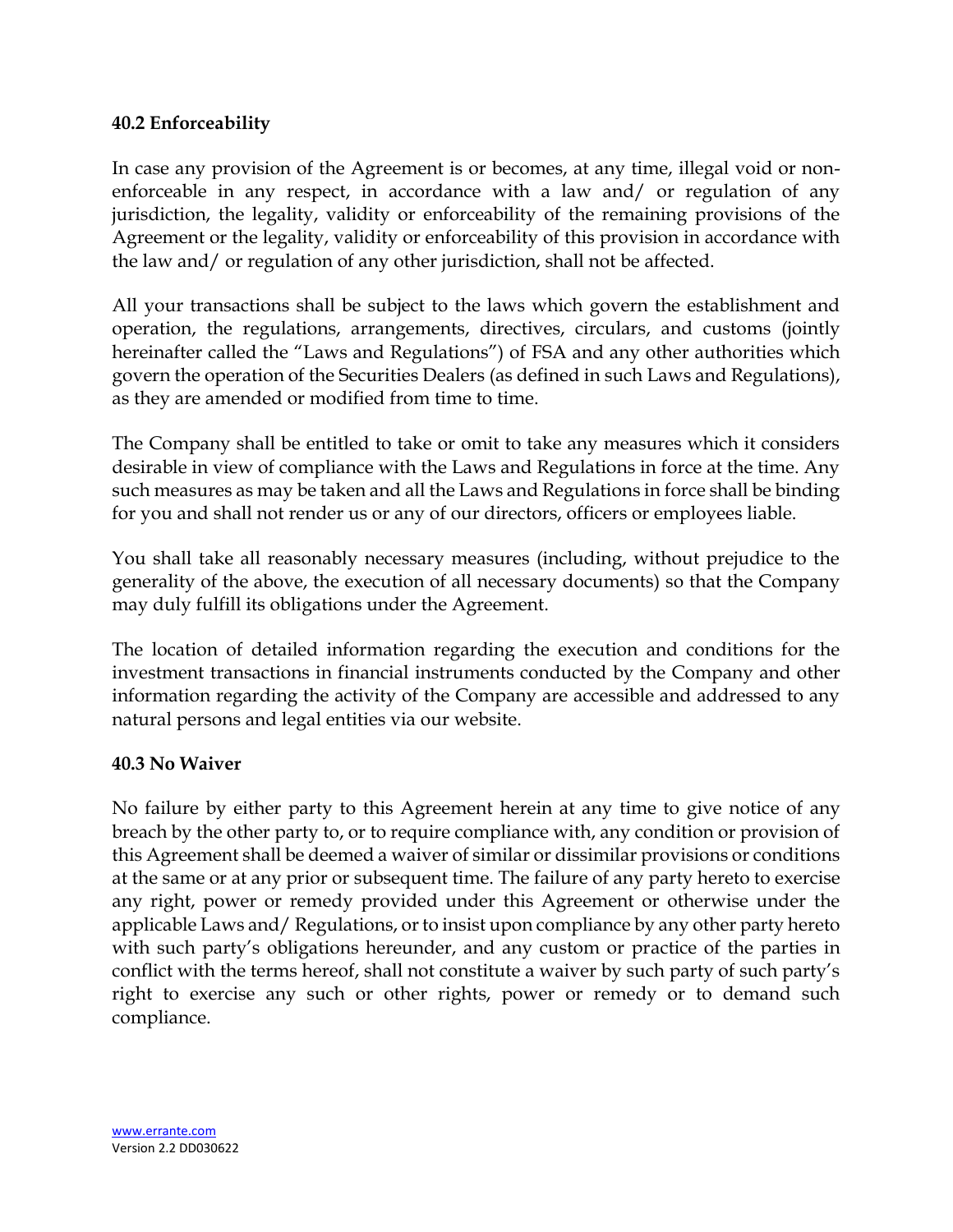#### **40.4 Customer Due Diligence (CDD) and Know Your Customer (KYC)**

The Company may be unable to accept the client as its client, and hence open a Client Account for him or/ accept any money from him or/ allow him to initiate trading activities until the client properly or fully completes and submits the Account opening questionnaire along with all lawfully required identification documents, and all internal company checks in accordance to the applicable Laws and Regulations.

We need to receive the identification documents that include but are not limited to:

- 1. Valid passport or National ID Card issued by Government Authority;
- 2. Recent proof of address in the form of a Utility bill or Bank statement;

By accepting our Terms and Conditions, you acknowledge and agree that you are required by law to provide us with personal identifiable information and documents within fourteen (14) days as of the effective date of this Agreement. We reserve all rights to terminate the business relationship, block access to our services and refund any available balances through the original method of payment in your name.

We retain the right, during the business relationship with the client, to request at any time any other documents and/or information from the client that the Company considers necessary, as part of our ongoing monitoring of the Clients' activities and/or to update the Client's information.

The Company also reserves the right to impose additional documents and/or specific due diligence requirements to accept clients residing in certain countries as required under the applicable laws, regulations and/or jurisdiction.

## **40.5 Money Laundering, Sanctions, and Financial Crime Prevention**

It is the obligation of the Company and its affiliates to prohibit and actively pursue the prevention of money laundering as well as any activities that facilitate money laundering or terrorist financing or criminal activities.

The Company reserves the right to terminate this Agreement with immediate effect, to decline to execute any pending orders and freeze or block your account access and any valuables thereon:

- 1. Where we have a reason to believe that you are in breach of the AML laws and regulations;
- 2. Where you refuse to provide us either at the account opening stage or any subsequent stage that we determine at our discretion information or documents about you are required for the purposes of this Agreement, including updated proof of identity or residence in accordance to the applicable laws;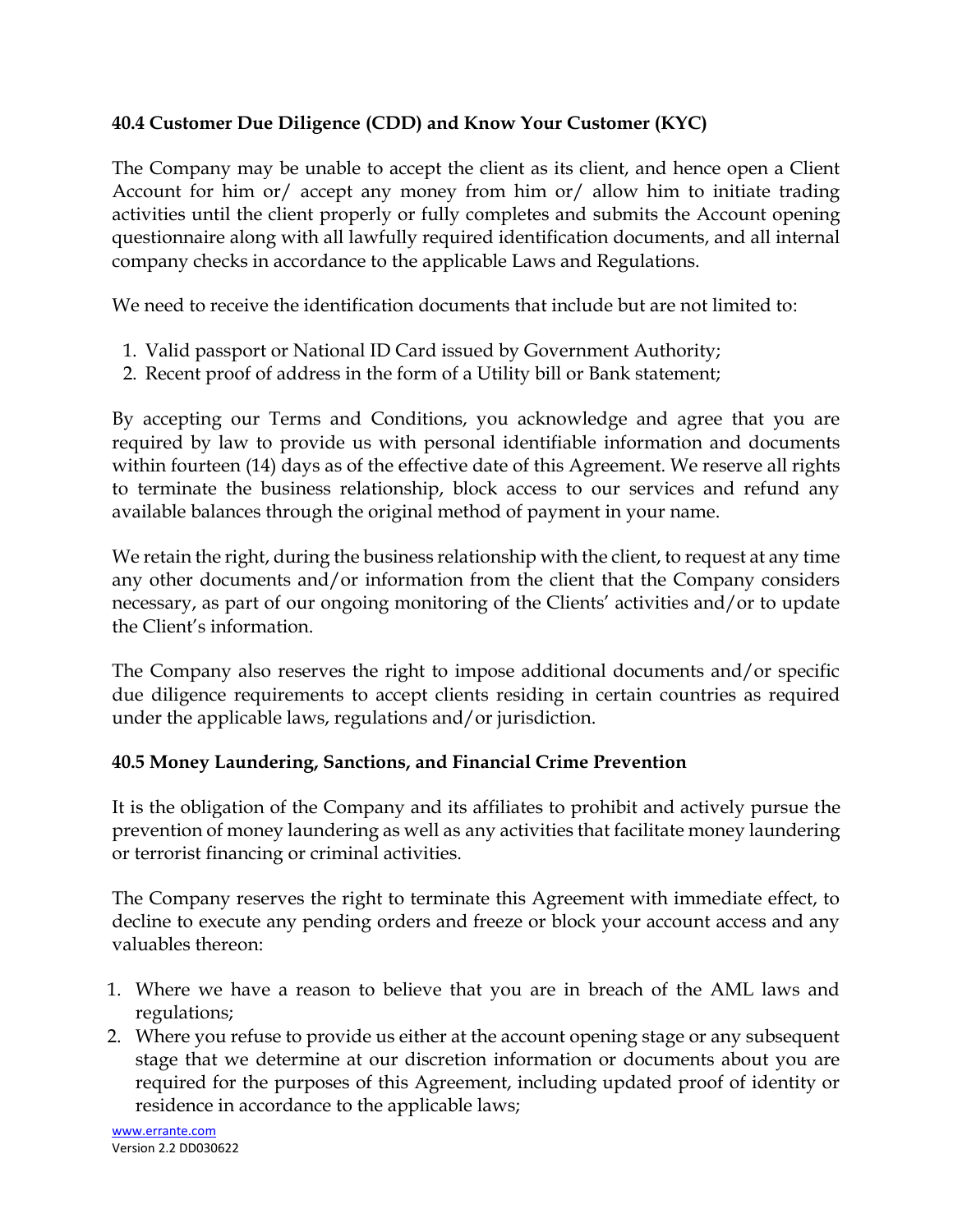3. Where any of your information or documents becomes untrue or misleading. We may report and disclose any information to any authority which we consider necessary for the purpose of our compliance with the applicable laws and regulations concerning money laundering, sanctions, corruption, and terrorist financing, and may act in accordance with their instructions with respect to you, your account, your transactions and any information which we have about you.

Where you or any ultimate beneficial owner or persons for whom you might act hereunder is a politically exposed person (PEP), adequate disclosure of this fact must be made to us and, if during the term of this Agreement, you or any ultimate beneficial owner or persons for whom you might act hereunder becomes a politically exposed person (PEP), you will notify us of such fact immediately.

If you or your associate (including an individual or entity) or any ultimate beneficial owner or persons for whom you might act hereunder is subject to any sanctions, you will notify us of such fact immediately.

#### **40.6 Unauthorized use of your account**

Your account, your password, your user ID and access code that shall be assigned to you, shall only be used by yourself or any authorized persons of yours appointed for the purpose of this Agreement.

You are solely responsible for all and any loss resulting from unauthorized use of your account, including loss suffered as a result of stolen or lost user ID or password or other security information.

If you believe that your account is being used without your permission or consent, you should immediately contact our Customer Support Team through live chat or contact us page. If we receive your notification outside our operating hours, the account will be blocked as soon as reasonably possible.

We may, but shall not be obliged to notify you of any activity which we believe is carried out through your account without your authorization and where reasonably suspend this to be the case, we may, at our own discretion, suspend access to your account until you confirm all trading activities carried out through your account is authorized by you.

#### **40.7 Your Authorized Persons**

Any authorized persons of the Client must solely act on behalf of the client in accordance with the terms of this Agreement.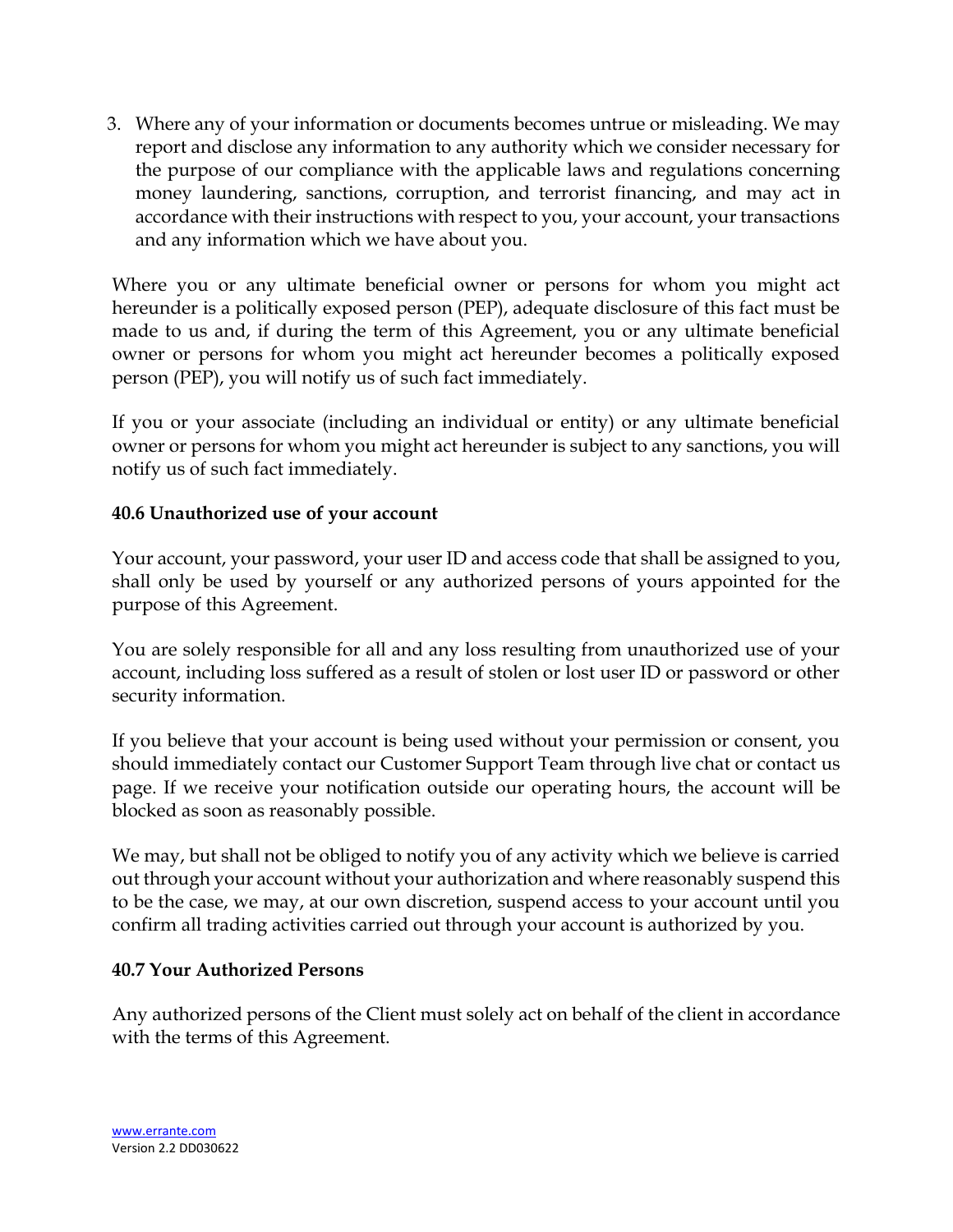We reserve the right to decline to approve the proposed authorized person, to suspend, to terminate and/or withdraw our consent to such authorized persons trading through your account.

It is your sole responsibility to monitor the activities of any authorized persons whom you allow to trade through your account with us and ensure that all activities are in accordance with your authorization.

Unless otherwise agreed in writing and/or upon receipt of your instruction to terminate authorization, you are solely responsible for any losses suffered by you as a result of the trading activities of the authorized persons, with respect to any orders placed or trades carried out in the event where such persons exceeded your authority or acted fraudulently.

#### **40.8 System Maintenance**

The Company shall conduct regular technical maintenance to ensure the continuous proper functioning of our trading platforms, systems as well as improve the provision of our services in accordance with the terms of this Agreement.

Where non-regular technical maintenance may be necessitated as a result of technical errors, technical bugs, error fixes, and/or malfunctions, we reserve the right to conduct such urgent maintenance at any time. We shall endeavor to provide you with prior notice of such maintenance within a reasonable time.

However, we reserve the right to extend and/or adjust the maintenance hours at our discretion, in such event we shall notify you of such extended or adjusted maintenance hours by publishing a notice on our website or notification via email to you or via other means of communication permitted in this Agreement.

Nevertheless, however, you shall not be able to access our online trading platforms during the maintenance hours. You agree that it is your responsibility to keep yourself informed on the maintenance hours that may be applicable during the business day by visiting our website.

You do acknowledge and waive any claims you may have against us as a result of our electronic trading platform being unavailable during the normal trading hours due to the non-regular technical maintenance.

#### **40.9 Assignment**

Unless expressly determined and stated otherwise, this Agreement and its terms and conditions shall apply to parties to it, whether directly and/or indirectly.